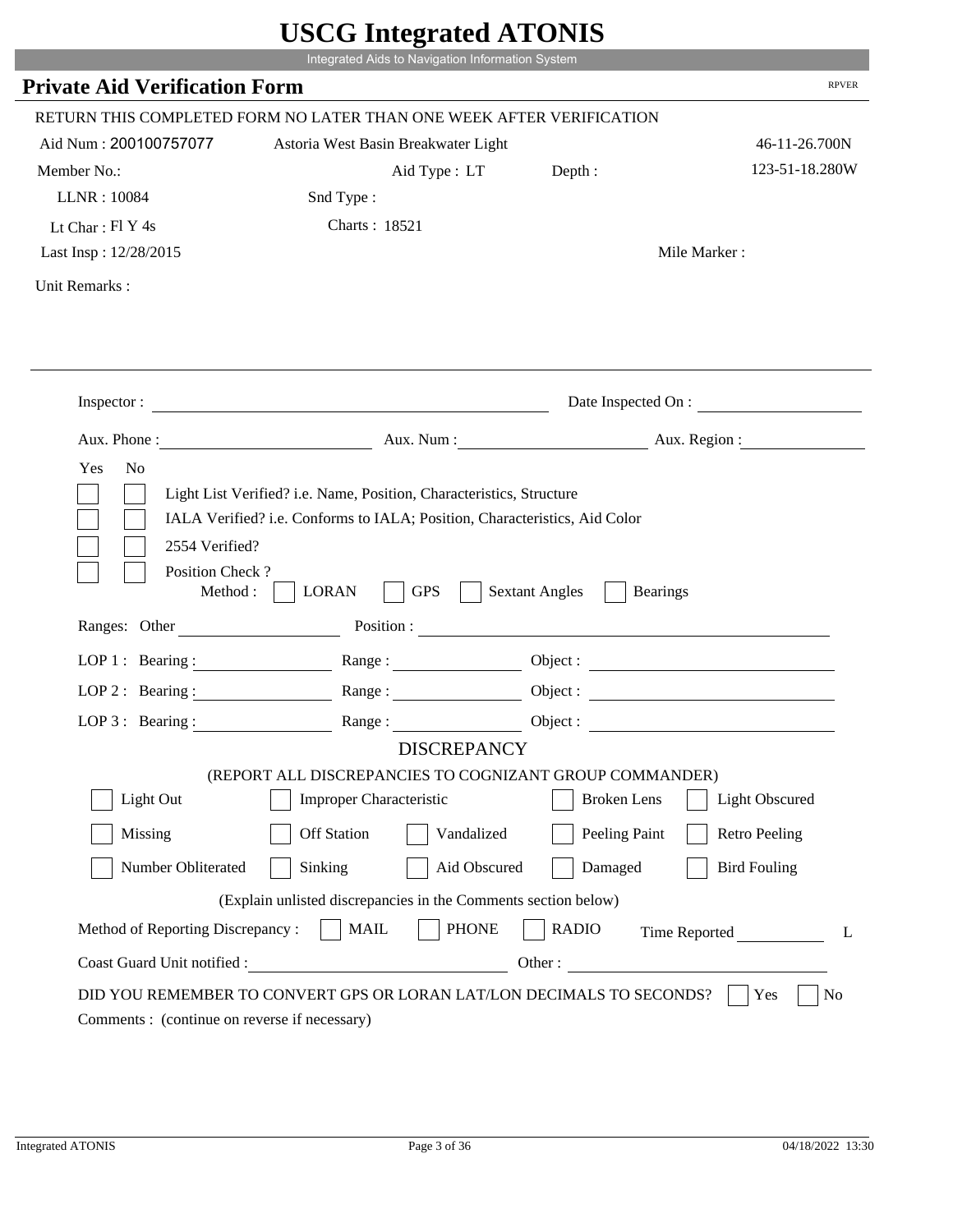| <b>Private Aid Verification Form</b><br>RETURN THIS COMPLETED FORM NO LATER THAN ONE WEEK AFTER VERIFICATION<br>Aid Num: 200100129609<br>Member No.:<br>LLNR: 10075<br>Lt Char: Fl G 4s                                                                       | Astoria West Basin Light 1<br>Aid Type : LT<br>Snd Type:                                                                                           | Depth:                                   | <b>RPVER</b>          |
|---------------------------------------------------------------------------------------------------------------------------------------------------------------------------------------------------------------------------------------------------------------|----------------------------------------------------------------------------------------------------------------------------------------------------|------------------------------------------|-----------------------|
|                                                                                                                                                                                                                                                               |                                                                                                                                                    |                                          |                       |
|                                                                                                                                                                                                                                                               |                                                                                                                                                    |                                          |                       |
|                                                                                                                                                                                                                                                               |                                                                                                                                                    |                                          | 46-11-26.640N         |
|                                                                                                                                                                                                                                                               |                                                                                                                                                    |                                          | 123-51-20.040W        |
|                                                                                                                                                                                                                                                               |                                                                                                                                                    |                                          |                       |
|                                                                                                                                                                                                                                                               | Charts: 18521                                                                                                                                      |                                          |                       |
| Last Insp: 12/28/2015                                                                                                                                                                                                                                         |                                                                                                                                                    |                                          | Mile Marker: 0        |
| Unit Remarks:<br>97-VERIFIED 23 SEP                                                                                                                                                                                                                           |                                                                                                                                                    |                                          |                       |
| Inspector:                                                                                                                                                                                                                                                    |                                                                                                                                                    |                                          | Date Inspected On :   |
|                                                                                                                                                                                                                                                               |                                                                                                                                                    |                                          |                       |
|                                                                                                                                                                                                                                                               | <u> 1980 - Johann Barbara, martin amerikan basal dan berasal dan berasal dalam basal dalam basal dalam basal dala</u>                              |                                          |                       |
| Aux. Phone : <u>New York: Aux. Num : New York: Aux. Region : New York: New York: New York: New York: New York: New York: New York: New York: New York: New York: New York: New York: New York: New York: New York: New York: New</u><br>Yes<br>N <sub>o</sub> | Light List Verified? i.e. Name, Position, Characteristics, Structure<br>IALA Verified? i.e. Conforms to IALA; Position, Characteristics, Aid Color |                                          |                       |
| 2554 Verified?<br>Position Check?<br>Method:                                                                                                                                                                                                                  | <b>GPS</b><br><b>LORAN</b>                                                                                                                         | <b>Sextant Angles</b><br><b>Bearings</b> |                       |
| Ranges: Other<br><u>and a straightful and a straightful</u>                                                                                                                                                                                                   | Position :                                                                                                                                         |                                          |                       |
| LOP $1$ : Bearing :                                                                                                                                                                                                                                           | Range:                                                                                                                                             | Object :                                 |                       |
| LOP 2 : Bearing : Range :                                                                                                                                                                                                                                     |                                                                                                                                                    |                                          |                       |
| $LOP$ 3 : Bearing :                                                                                                                                                                                                                                           |                                                                                                                                                    |                                          |                       |
|                                                                                                                                                                                                                                                               | <b>DISCREPANCY</b>                                                                                                                                 |                                          |                       |
|                                                                                                                                                                                                                                                               | (REPORT ALL DISCREPANCIES TO COGNIZANT GROUP COMMANDER)                                                                                            |                                          |                       |
| Light Out                                                                                                                                                                                                                                                     | <b>Improper Characteristic</b>                                                                                                                     | <b>Broken</b> Lens                       | <b>Light Obscured</b> |
| Missing                                                                                                                                                                                                                                                       | <b>Off Station</b><br>Vandalized                                                                                                                   | Peeling Paint                            | <b>Retro Peeling</b>  |
| Number Obliterated                                                                                                                                                                                                                                            | Sinking<br>Aid Obscured                                                                                                                            | Damaged                                  | <b>Bird Fouling</b>   |
|                                                                                                                                                                                                                                                               | (Explain unlisted discrepancies in the Comments section below)                                                                                     |                                          |                       |
| Method of Reporting Discrepancy:                                                                                                                                                                                                                              | $\vert$ MAIL<br><b>PHONE</b>                                                                                                                       | <b>RADIO</b>                             | Time Reported<br>L    |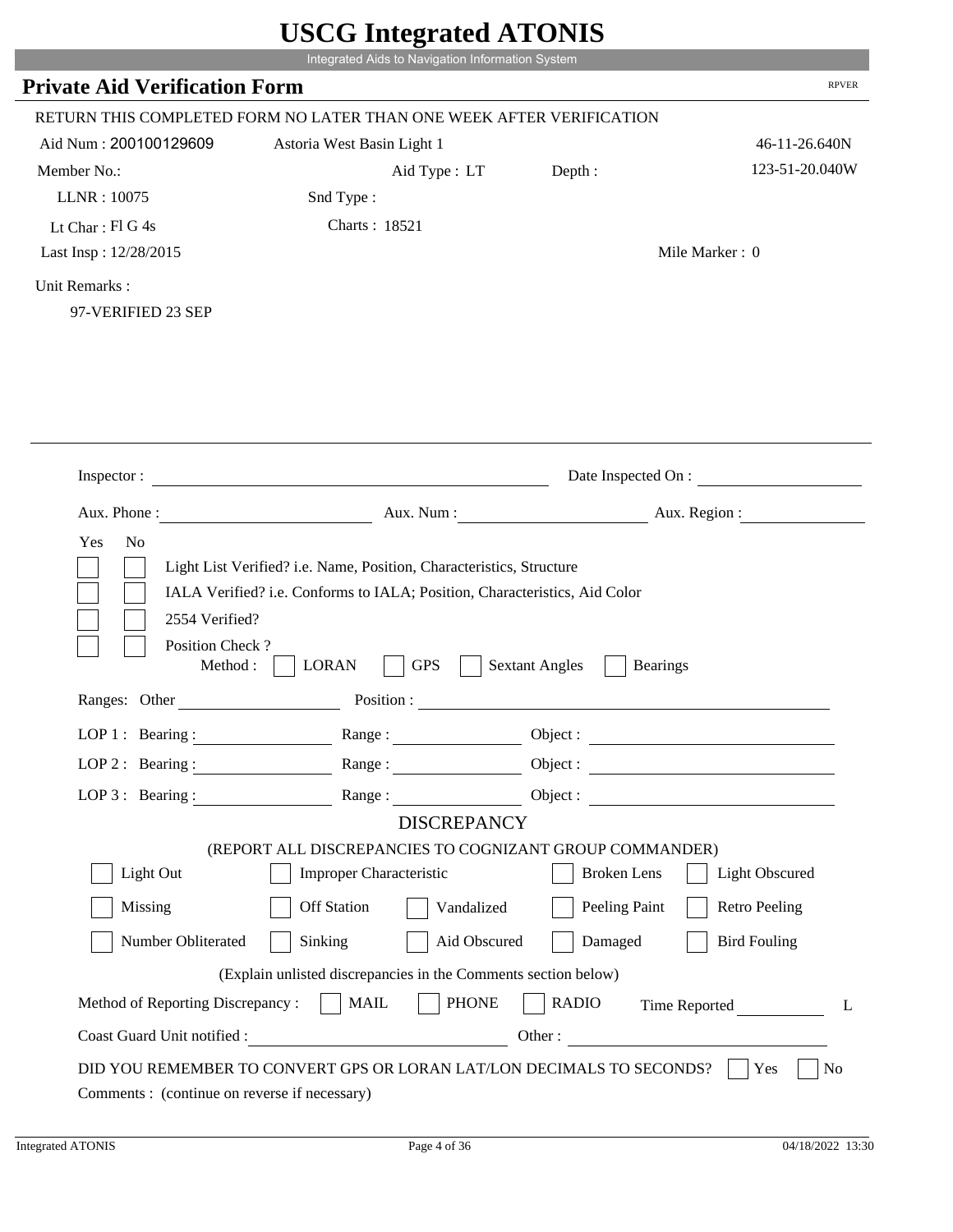|                                                                | Integrated Aids to Navigation Information System                                                         |                                          |                       |
|----------------------------------------------------------------|----------------------------------------------------------------------------------------------------------|------------------------------------------|-----------------------|
| <b>Private Aid Verification Form</b>                           |                                                                                                          |                                          | <b>RPVER</b>          |
|                                                                | RETURN THIS COMPLETED FORM NO LATER THAN ONE WEEK AFTER VERIFICATION                                     |                                          |                       |
| Aid Num: 200100129608                                          | Astoria West Basin Light 2                                                                               |                                          | 46-11-26.940N         |
| Member No.:                                                    | Aid Type : LT                                                                                            | Depth:                                   | 123-51-21.780W        |
| LLNR: 10080                                                    | Snd Type:                                                                                                |                                          |                       |
| Lt Char: $FI$ R 4s                                             | Charts: 18521                                                                                            |                                          |                       |
| Last Insp: 12/28/2015                                          |                                                                                                          | Mile Marker: 0                           |                       |
| Unit Remarks:<br>08/08/96 NO DISCREPANCY<br>97-VERIFIED 23 SEP |                                                                                                          |                                          |                       |
| Inspector:                                                     |                                                                                                          | Date Inspected On :                      |                       |
| Aux. Phone:                                                    | Aux. Num:                                                                                                | Aux. Region :                            |                       |
|                                                                |                                                                                                          |                                          |                       |
| 2554 Verified?<br>Position Check?<br>Method:                   | IALA Verified? i.e. Conforms to IALA; Position, Characteristics, Aid Color<br><b>LORAN</b><br><b>GPS</b> | <b>Sextant Angles</b><br><b>Bearings</b> |                       |
| Ranges: Other                                                  | Position :                                                                                               |                                          |                       |
| $LOP1:$ Bearing:                                               | Range:                                                                                                   | Object:                                  |                       |
|                                                                | LOP 2: Bearing: Range: Range: Object:                                                                    |                                          |                       |
| $LOP$ 3 : Bearing :                                            | Range:                                                                                                   | Object :                                 |                       |
|                                                                | <b>DISCREPANCY</b>                                                                                       |                                          |                       |
| Light Out                                                      | (REPORT ALL DISCREPANCIES TO COGNIZANT GROUP COMMANDER)<br><b>Improper Characteristic</b>                | <b>Broken Lens</b>                       | <b>Light Obscured</b> |
| Missing                                                        | Off Station<br>Vandalized                                                                                | Peeling Paint                            | <b>Retro Peeling</b>  |
| Number Obliterated                                             | Sinking<br>Aid Obscured                                                                                  | Damaged                                  | <b>Bird Fouling</b>   |
|                                                                |                                                                                                          |                                          |                       |
| Method of Reporting Discrepancy :     MAIL                     | (Explain unlisted discrepancies in the Comments section below)<br><b>PHONE</b>                           | <b>RADIO</b>                             | L                     |
|                                                                |                                                                                                          | Time Reported<br>Other:                  |                       |

P.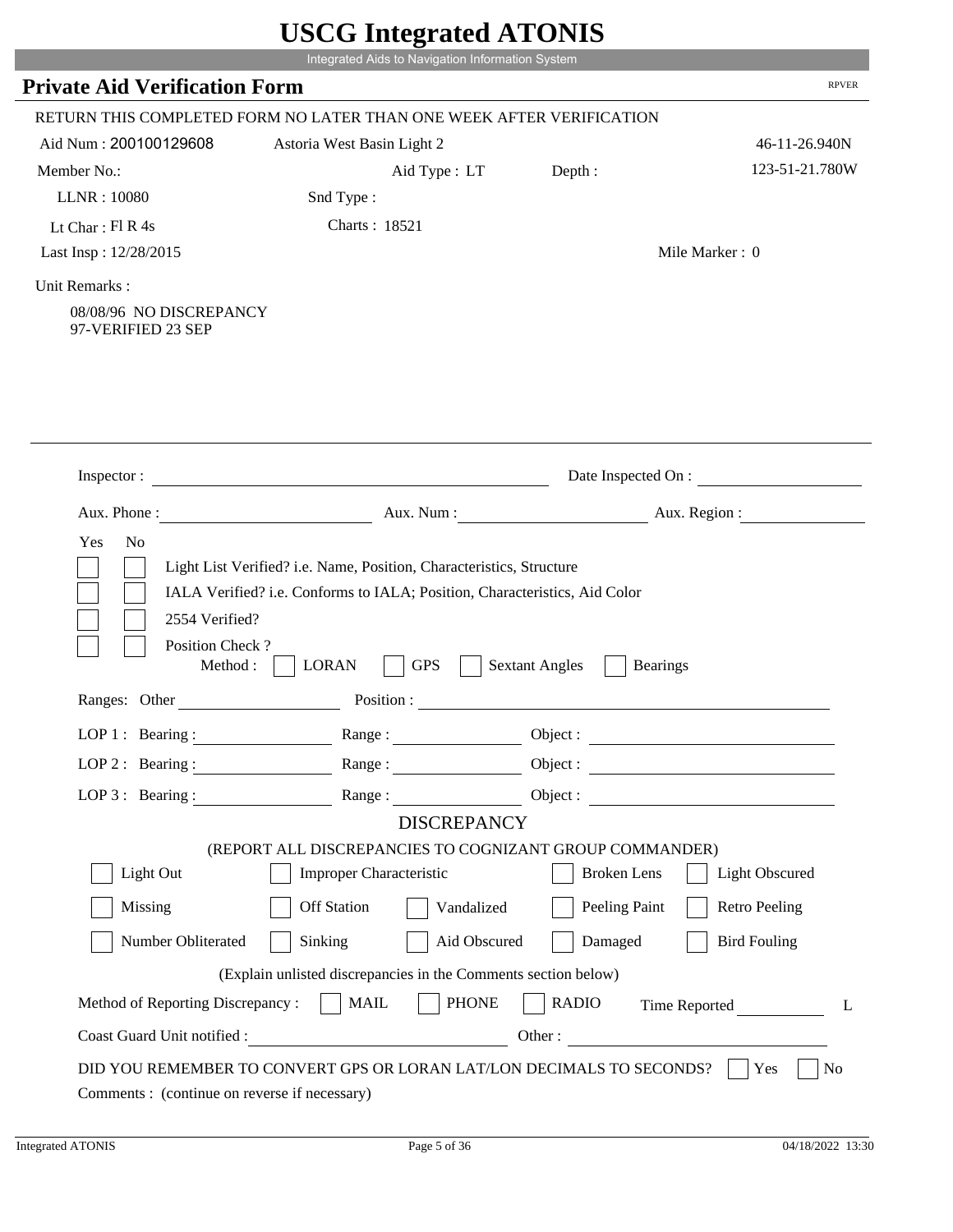|                                              | Integrated Aids to Navigation Information System                                                                                                   |                                          |                      |
|----------------------------------------------|----------------------------------------------------------------------------------------------------------------------------------------------------|------------------------------------------|----------------------|
| <b>Private Aid Verification Form</b>         |                                                                                                                                                    |                                          | <b>RPVER</b>         |
|                                              | RETURN THIS COMPLETED FORM NO LATER THAN ONE WEEK AFTER VERIFICATION                                                                               |                                          |                      |
| Aid Num: 200100670603                        | Astoria West Basin Light 3                                                                                                                         |                                          | 46-11-26.100N        |
| Member No.:                                  | Aid Type : LT Depth :                                                                                                                              |                                          | 123-51-20.760W       |
| LLNR: 10083                                  | Snd Type:                                                                                                                                          |                                          |                      |
| Lt Char: $FI$ G 4s                           | Charts: 18521                                                                                                                                      |                                          |                      |
| Last Insp: 12/28/2015                        |                                                                                                                                                    |                                          | Mile Marker:         |
| Unit Remarks:                                |                                                                                                                                                    |                                          |                      |
|                                              |                                                                                                                                                    |                                          |                      |
|                                              | Inspector:                                                                                                                                         |                                          | Date Inspected On :  |
|                                              |                                                                                                                                                    | Aux. Num: Aux. Region:                   |                      |
| Yes<br>N <sub>o</sub>                        | Light List Verified? i.e. Name, Position, Characteristics, Structure<br>IALA Verified? i.e. Conforms to IALA; Position, Characteristics, Aid Color |                                          |                      |
| 2554 Verified?<br>Position Check?<br>Method: | <b>GPS</b><br><b>LORAN</b>                                                                                                                         | <b>Sextant Angles</b><br><b>Bearings</b> |                      |
| Ranges: Other                                |                                                                                                                                                    | Position :                               |                      |
|                                              | LOP 1: Bearing: Range:                                                                                                                             |                                          |                      |
| LOP $2:$ Bearing :                           | Range:                                                                                                                                             |                                          |                      |
|                                              | LOP 3: Bearing: Range: Name: Object:                                                                                                               |                                          |                      |
|                                              | <b>DISCREPANCY</b>                                                                                                                                 |                                          |                      |
| Light Out                                    | (REPORT ALL DISCREPANCIES TO COGNIZANT GROUP COMMANDER)<br><b>Improper Characteristic</b>                                                          | <b>Broken</b> Lens                       | Light Obscured       |
|                                              |                                                                                                                                                    |                                          |                      |
| Missing                                      | <b>Off Station</b><br>Vandalized                                                                                                                   | Peeling Paint                            | <b>Retro Peeling</b> |
| Number Obliterated                           | Sinking<br>Aid Obscured                                                                                                                            | Damaged                                  | <b>Bird Fouling</b>  |
|                                              | (Explain unlisted discrepancies in the Comments section below)                                                                                     |                                          |                      |
| Method of Reporting Discrepancy:             | <b>PHONE</b><br><b>MAIL</b>                                                                                                                        | <b>RADIO</b>                             | Time Reported<br>L   |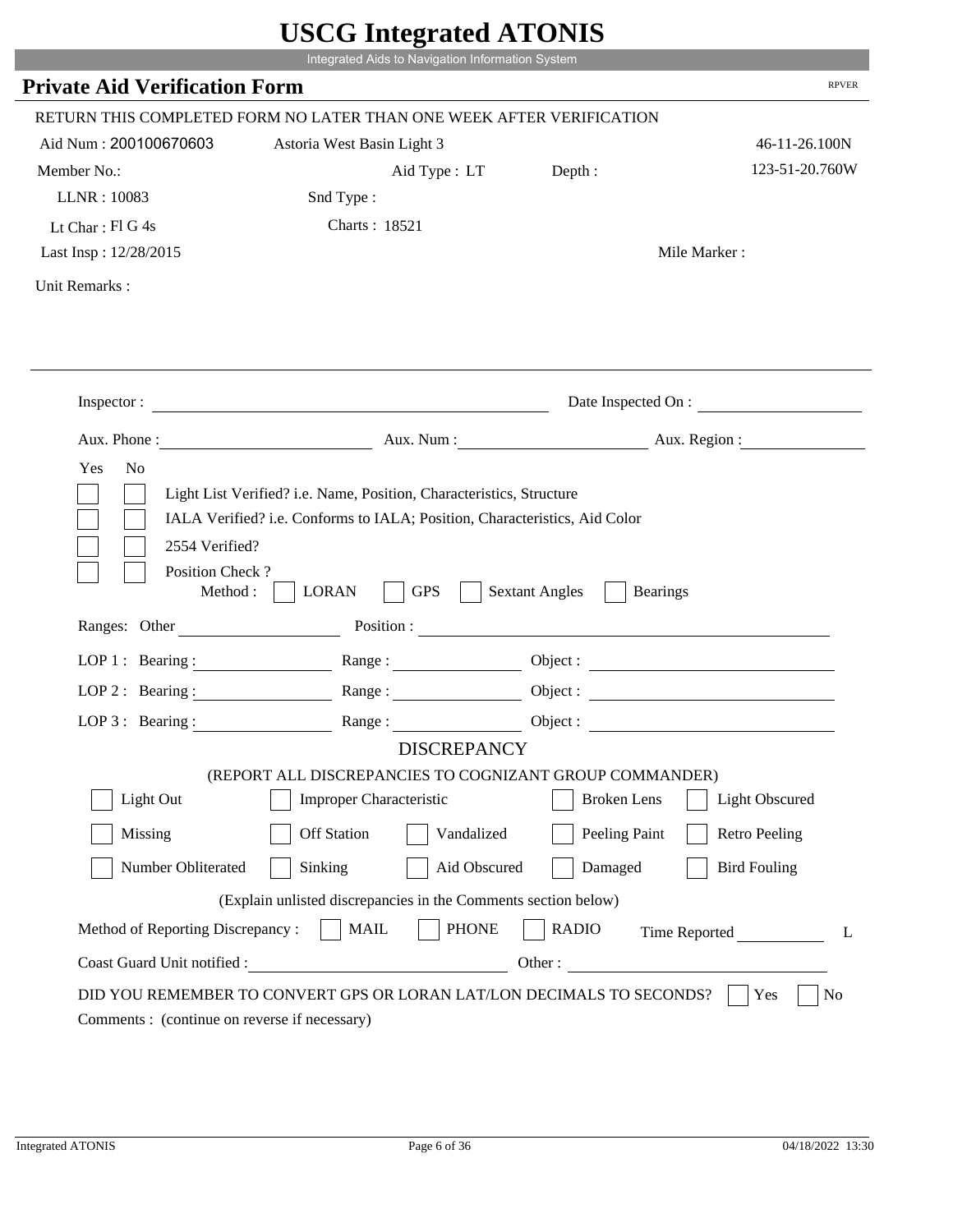| <b>Private Aid Verification Form</b><br>RETURN THIS COMPLETED FORM NO LATER THAN ONE WEEK AFTER VERIFICATION<br>Aid Num: 200100129578<br>Chip Dock Light<br>Member No.:<br>Aid Type : LT<br>Depth:<br>LLNR: 10455<br>Snd Type:<br>Charts: 18523<br>Lt Char: $FY$<br>Last Insp: 06/27/2016<br>Mile Marker:<br>Unit Remarks:<br>97-VERIFIED 03 NOV<br>Date Inspected On :<br>Inspector:<br>Aux. Num: Aux. Region:<br>Aux. Phone:<br>Yes<br>No<br>Light List Verified? i.e. Name, Position, Characteristics, Structure<br>IALA Verified? i.e. Conforms to IALA; Position, Characteristics, Aid Color<br>2554 Verified?<br>Position Check?<br><b>LORAN</b><br><b>GPS</b><br><b>Sextant Angles</b><br>Method:<br><b>Bearings</b><br>Ranges: Other<br>Position:<br>LOP $1$ : Bearing :<br>Object:<br>Range:<br>LOP 2: Bearing: Range: Range: Object:<br>Range:<br>$LOP$ 3 : Bearing :<br><b>DISCREPANCY</b><br>(REPORT ALL DISCREPANCIES TO COGNIZANT GROUP COMMANDER)<br>Light Out<br><b>Improper Characteristic</b><br><b>Broken</b> Lens<br><b>Light Obscured</b><br><b>Off Station</b><br>Peeling Paint<br><b>Retro Peeling</b><br>Missing<br>Vandalized<br><b>Bird Fouling</b><br>Number Obliterated<br>Sinking<br>Aid Obscured<br>Damaged<br>(Explain unlisted discrepancies in the Comments section below)<br>Method of Reporting Discrepancy :     MAIL<br><b>PHONE</b><br><b>RADIO</b><br>Time Reported<br>Coast Guard Unit notified :<br>Other: | Integrated Aids to Navigation Information System |                |
|-----------------------------------------------------------------------------------------------------------------------------------------------------------------------------------------------------------------------------------------------------------------------------------------------------------------------------------------------------------------------------------------------------------------------------------------------------------------------------------------------------------------------------------------------------------------------------------------------------------------------------------------------------------------------------------------------------------------------------------------------------------------------------------------------------------------------------------------------------------------------------------------------------------------------------------------------------------------------------------------------------------------------------------------------------------------------------------------------------------------------------------------------------------------------------------------------------------------------------------------------------------------------------------------------------------------------------------------------------------------------------------------------------------------------------------------------------|--------------------------------------------------|----------------|
|                                                                                                                                                                                                                                                                                                                                                                                                                                                                                                                                                                                                                                                                                                                                                                                                                                                                                                                                                                                                                                                                                                                                                                                                                                                                                                                                                                                                                                                     |                                                  | <b>RPVER</b>   |
|                                                                                                                                                                                                                                                                                                                                                                                                                                                                                                                                                                                                                                                                                                                                                                                                                                                                                                                                                                                                                                                                                                                                                                                                                                                                                                                                                                                                                                                     |                                                  |                |
|                                                                                                                                                                                                                                                                                                                                                                                                                                                                                                                                                                                                                                                                                                                                                                                                                                                                                                                                                                                                                                                                                                                                                                                                                                                                                                                                                                                                                                                     |                                                  | 46-09-20.935N  |
|                                                                                                                                                                                                                                                                                                                                                                                                                                                                                                                                                                                                                                                                                                                                                                                                                                                                                                                                                                                                                                                                                                                                                                                                                                                                                                                                                                                                                                                     |                                                  | 123-24-01.644W |
|                                                                                                                                                                                                                                                                                                                                                                                                                                                                                                                                                                                                                                                                                                                                                                                                                                                                                                                                                                                                                                                                                                                                                                                                                                                                                                                                                                                                                                                     |                                                  |                |
|                                                                                                                                                                                                                                                                                                                                                                                                                                                                                                                                                                                                                                                                                                                                                                                                                                                                                                                                                                                                                                                                                                                                                                                                                                                                                                                                                                                                                                                     |                                                  |                |
|                                                                                                                                                                                                                                                                                                                                                                                                                                                                                                                                                                                                                                                                                                                                                                                                                                                                                                                                                                                                                                                                                                                                                                                                                                                                                                                                                                                                                                                     |                                                  |                |
|                                                                                                                                                                                                                                                                                                                                                                                                                                                                                                                                                                                                                                                                                                                                                                                                                                                                                                                                                                                                                                                                                                                                                                                                                                                                                                                                                                                                                                                     |                                                  |                |
|                                                                                                                                                                                                                                                                                                                                                                                                                                                                                                                                                                                                                                                                                                                                                                                                                                                                                                                                                                                                                                                                                                                                                                                                                                                                                                                                                                                                                                                     |                                                  |                |
|                                                                                                                                                                                                                                                                                                                                                                                                                                                                                                                                                                                                                                                                                                                                                                                                                                                                                                                                                                                                                                                                                                                                                                                                                                                                                                                                                                                                                                                     |                                                  |                |
|                                                                                                                                                                                                                                                                                                                                                                                                                                                                                                                                                                                                                                                                                                                                                                                                                                                                                                                                                                                                                                                                                                                                                                                                                                                                                                                                                                                                                                                     |                                                  |                |
|                                                                                                                                                                                                                                                                                                                                                                                                                                                                                                                                                                                                                                                                                                                                                                                                                                                                                                                                                                                                                                                                                                                                                                                                                                                                                                                                                                                                                                                     |                                                  |                |
|                                                                                                                                                                                                                                                                                                                                                                                                                                                                                                                                                                                                                                                                                                                                                                                                                                                                                                                                                                                                                                                                                                                                                                                                                                                                                                                                                                                                                                                     |                                                  |                |
|                                                                                                                                                                                                                                                                                                                                                                                                                                                                                                                                                                                                                                                                                                                                                                                                                                                                                                                                                                                                                                                                                                                                                                                                                                                                                                                                                                                                                                                     |                                                  |                |
|                                                                                                                                                                                                                                                                                                                                                                                                                                                                                                                                                                                                                                                                                                                                                                                                                                                                                                                                                                                                                                                                                                                                                                                                                                                                                                                                                                                                                                                     |                                                  |                |
|                                                                                                                                                                                                                                                                                                                                                                                                                                                                                                                                                                                                                                                                                                                                                                                                                                                                                                                                                                                                                                                                                                                                                                                                                                                                                                                                                                                                                                                     |                                                  |                |
|                                                                                                                                                                                                                                                                                                                                                                                                                                                                                                                                                                                                                                                                                                                                                                                                                                                                                                                                                                                                                                                                                                                                                                                                                                                                                                                                                                                                                                                     |                                                  |                |
|                                                                                                                                                                                                                                                                                                                                                                                                                                                                                                                                                                                                                                                                                                                                                                                                                                                                                                                                                                                                                                                                                                                                                                                                                                                                                                                                                                                                                                                     |                                                  |                |
|                                                                                                                                                                                                                                                                                                                                                                                                                                                                                                                                                                                                                                                                                                                                                                                                                                                                                                                                                                                                                                                                                                                                                                                                                                                                                                                                                                                                                                                     |                                                  |                |
|                                                                                                                                                                                                                                                                                                                                                                                                                                                                                                                                                                                                                                                                                                                                                                                                                                                                                                                                                                                                                                                                                                                                                                                                                                                                                                                                                                                                                                                     |                                                  |                |
|                                                                                                                                                                                                                                                                                                                                                                                                                                                                                                                                                                                                                                                                                                                                                                                                                                                                                                                                                                                                                                                                                                                                                                                                                                                                                                                                                                                                                                                     |                                                  |                |
|                                                                                                                                                                                                                                                                                                                                                                                                                                                                                                                                                                                                                                                                                                                                                                                                                                                                                                                                                                                                                                                                                                                                                                                                                                                                                                                                                                                                                                                     |                                                  |                |
|                                                                                                                                                                                                                                                                                                                                                                                                                                                                                                                                                                                                                                                                                                                                                                                                                                                                                                                                                                                                                                                                                                                                                                                                                                                                                                                                                                                                                                                     |                                                  |                |
|                                                                                                                                                                                                                                                                                                                                                                                                                                                                                                                                                                                                                                                                                                                                                                                                                                                                                                                                                                                                                                                                                                                                                                                                                                                                                                                                                                                                                                                     |                                                  |                |
|                                                                                                                                                                                                                                                                                                                                                                                                                                                                                                                                                                                                                                                                                                                                                                                                                                                                                                                                                                                                                                                                                                                                                                                                                                                                                                                                                                                                                                                     |                                                  |                |
|                                                                                                                                                                                                                                                                                                                                                                                                                                                                                                                                                                                                                                                                                                                                                                                                                                                                                                                                                                                                                                                                                                                                                                                                                                                                                                                                                                                                                                                     |                                                  |                |
|                                                                                                                                                                                                                                                                                                                                                                                                                                                                                                                                                                                                                                                                                                                                                                                                                                                                                                                                                                                                                                                                                                                                                                                                                                                                                                                                                                                                                                                     |                                                  |                |
|                                                                                                                                                                                                                                                                                                                                                                                                                                                                                                                                                                                                                                                                                                                                                                                                                                                                                                                                                                                                                                                                                                                                                                                                                                                                                                                                                                                                                                                     |                                                  |                |
|                                                                                                                                                                                                                                                                                                                                                                                                                                                                                                                                                                                                                                                                                                                                                                                                                                                                                                                                                                                                                                                                                                                                                                                                                                                                                                                                                                                                                                                     |                                                  |                |
|                                                                                                                                                                                                                                                                                                                                                                                                                                                                                                                                                                                                                                                                                                                                                                                                                                                                                                                                                                                                                                                                                                                                                                                                                                                                                                                                                                                                                                                     |                                                  |                |
|                                                                                                                                                                                                                                                                                                                                                                                                                                                                                                                                                                                                                                                                                                                                                                                                                                                                                                                                                                                                                                                                                                                                                                                                                                                                                                                                                                                                                                                     |                                                  |                |
|                                                                                                                                                                                                                                                                                                                                                                                                                                                                                                                                                                                                                                                                                                                                                                                                                                                                                                                                                                                                                                                                                                                                                                                                                                                                                                                                                                                                                                                     |                                                  |                |
|                                                                                                                                                                                                                                                                                                                                                                                                                                                                                                                                                                                                                                                                                                                                                                                                                                                                                                                                                                                                                                                                                                                                                                                                                                                                                                                                                                                                                                                     |                                                  |                |
|                                                                                                                                                                                                                                                                                                                                                                                                                                                                                                                                                                                                                                                                                                                                                                                                                                                                                                                                                                                                                                                                                                                                                                                                                                                                                                                                                                                                                                                     |                                                  |                |
|                                                                                                                                                                                                                                                                                                                                                                                                                                                                                                                                                                                                                                                                                                                                                                                                                                                                                                                                                                                                                                                                                                                                                                                                                                                                                                                                                                                                                                                     |                                                  | L              |
|                                                                                                                                                                                                                                                                                                                                                                                                                                                                                                                                                                                                                                                                                                                                                                                                                                                                                                                                                                                                                                                                                                                                                                                                                                                                                                                                                                                                                                                     |                                                  |                |
| DID YOU REMEMBER TO CONVERT GPS OR LORAN LAT/LON DECIMALS TO SECONDS?<br>Yes                                                                                                                                                                                                                                                                                                                                                                                                                                                                                                                                                                                                                                                                                                                                                                                                                                                                                                                                                                                                                                                                                                                                                                                                                                                                                                                                                                        |                                                  | No             |

P.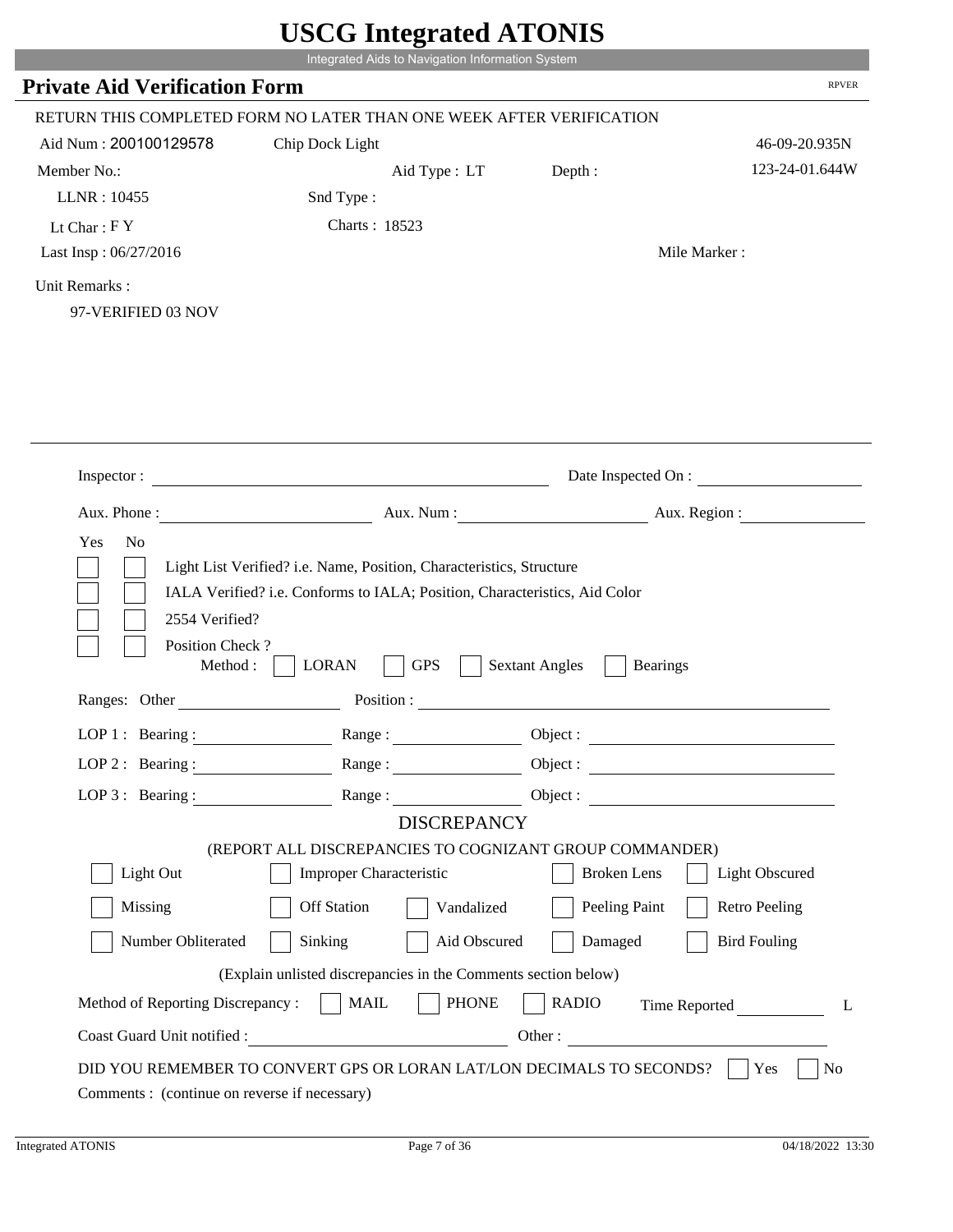|                                                                 |                                                                                                                                                    | $\sim$ $\sim$ $\sim$ $\sim$ $\sim$ $\sim$ $\sim$ |                       |
|-----------------------------------------------------------------|----------------------------------------------------------------------------------------------------------------------------------------------------|--------------------------------------------------|-----------------------|
|                                                                 | Integrated Aids to Navigation Information System                                                                                                   |                                                  |                       |
| <b>Private Aid Verification Form</b>                            |                                                                                                                                                    |                                                  | <b>RPVER</b>          |
|                                                                 | RETURN THIS COMPLETED FORM NO LATER THAN ONE WEEK AFTER VERIFICATION                                                                               |                                                  |                       |
| Aid Num: 100117893793                                           | Elliot Point Research Lighted Buoy                                                                                                                 |                                                  | 46-15-33.600N         |
| Member No.:                                                     | Aid Type : LB Depth :                                                                                                                              |                                                  | 123-36-30.000W        |
| LLNR: 10252                                                     | Snd Type:                                                                                                                                          |                                                  |                       |
| Lt Char: $FI Y 4s$                                              | Charts: 18523                                                                                                                                      |                                                  |                       |
| Last Insp: 01/01/1960                                           |                                                                                                                                                    |                                                  | Mile Marker:          |
| Unit Remarks:                                                   |                                                                                                                                                    |                                                  |                       |
|                                                                 |                                                                                                                                                    |                                                  |                       |
|                                                                 |                                                                                                                                                    |                                                  |                       |
|                                                                 |                                                                                                                                                    |                                                  | Date Inspected On :   |
|                                                                 | Aux. Phone: Aux. Num : Aux. Num : Aux. Region :                                                                                                    |                                                  |                       |
| Yes<br>N <sub>o</sub>                                           | Light List Verified? i.e. Name, Position, Characteristics, Structure<br>IALA Verified? i.e. Conforms to IALA; Position, Characteristics, Aid Color |                                                  |                       |
| 2554 Verified?<br>Position Check?                               | <b>GPS</b><br>Method : $\vert$<br><b>LORAN</b>                                                                                                     | <b>Sextant Angles</b><br><b>Bearings</b>         |                       |
| Ranges: Other                                                   |                                                                                                                                                    |                                                  |                       |
|                                                                 | LOP 1: Bearing: Range:                                                                                                                             |                                                  |                       |
| LOP 2: Bearing:                                                 | Range:                                                                                                                                             |                                                  |                       |
|                                                                 | LOP 3: Bearing: Range: Range: Object:                                                                                                              |                                                  |                       |
|                                                                 | <b>DISCREPANCY</b>                                                                                                                                 |                                                  |                       |
| Light Out                                                       | (REPORT ALL DISCREPANCIES TO COGNIZANT GROUP COMMANDER)<br>Improper Characteristic                                                                 | <b>Broken</b> Lens                               | <b>Light Obscured</b> |
| Missing                                                         | <b>Off Station</b><br>Vandalized                                                                                                                   |                                                  | <b>Retro Peeling</b>  |
| Number Obliterated                                              | Sinking<br>Aid Obscured                                                                                                                            | Peeling Paint<br>Damaged                         | <b>Bird Fouling</b>   |
|                                                                 |                                                                                                                                                    |                                                  |                       |
|                                                                 | (Explain unlisted discrepancies in the Comments section below)                                                                                     |                                                  |                       |
| Method of Reporting Discrepancy:<br>Coast Guard Unit notified : | <b>MAIL</b><br><b>PHONE</b><br><u> 1990 - Johann Barbara, martxa eta politikar</u>                                                                 | <b>RADIO</b><br>Other:                           | Time Reported<br>L    |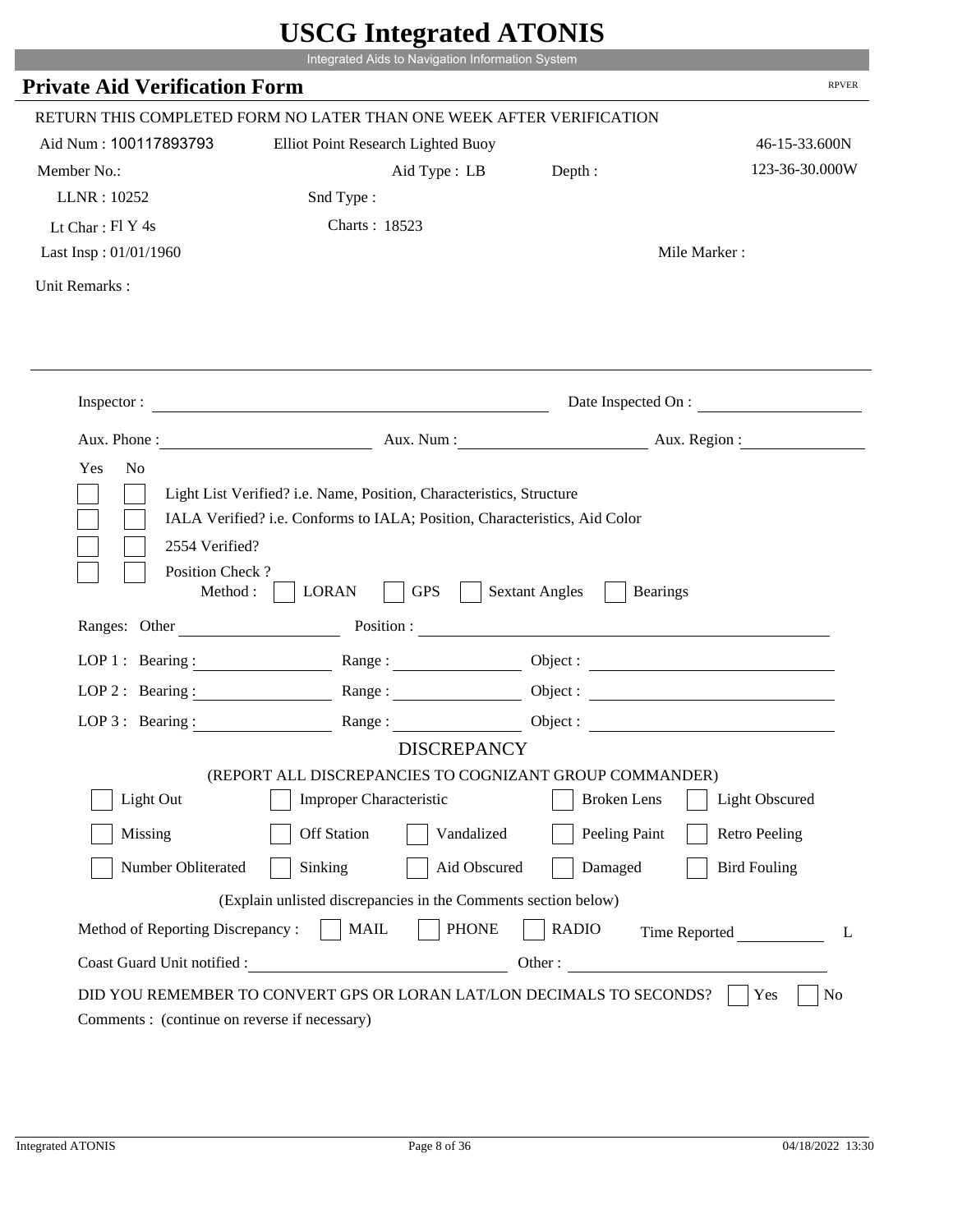|                                                                | UDUU IIIIU ARUU ATUNID                                                |                                                                                                                                                            |                       |
|----------------------------------------------------------------|-----------------------------------------------------------------------|------------------------------------------------------------------------------------------------------------------------------------------------------------|-----------------------|
|                                                                | Integrated Aids to Navigation Information System                      |                                                                                                                                                            |                       |
| <b>Private Aid Verification Form</b>                           |                                                                       |                                                                                                                                                            | <b>RPVER</b>          |
|                                                                | RETURN THIS COMPLETED FORM NO LATER THAN ONE WEEK AFTER VERIFICATION  |                                                                                                                                                            |                       |
| Aid Num: 200100130018                                          | Longview Dock Light A                                                 |                                                                                                                                                            | 46-08-08.000N         |
| Member No.:                                                    | Aid Type : LT                                                         | Depth :                                                                                                                                                    | 123-00-11.000W        |
| LLNR: 10760                                                    | Snd Type:                                                             |                                                                                                                                                            |                       |
| Lt Char: $FY$                                                  | Charts: 18524                                                         |                                                                                                                                                            |                       |
| Last Insp: 06/28/2016                                          |                                                                       |                                                                                                                                                            | Mile Marker:          |
| Unit Remarks:                                                  |                                                                       |                                                                                                                                                            |                       |
|                                                                |                                                                       |                                                                                                                                                            |                       |
|                                                                | Inspector:                                                            |                                                                                                                                                            | Date Inspected On :   |
| Aux. Phone :                                                   |                                                                       | Aux. Num: Aux. Region:                                                                                                                                     |                       |
| Yes<br>N <sub>o</sub>                                          |                                                                       |                                                                                                                                                            |                       |
| 2554 Verified?<br>Position Check?<br>Method :<br>Ranges: Other | <b>GPS</b><br><b>LORAN</b>                                            | <b>Sextant Angles</b><br><b>Bearings</b><br>Position : The Common Section of the Common Section 2014 and 2014 and 2014 and 2014 and 2014 and 2014 and 2014 |                       |
| LOP 1 : Bearing :                                              |                                                                       |                                                                                                                                                            | Object :              |
| $LOP$ 2 : Bearing :                                            | Range :                                                               |                                                                                                                                                            |                       |
| LOP $3$ : Bearing :                                            | Range:                                                                |                                                                                                                                                            |                       |
|                                                                | <b>DISCREPANCY</b>                                                    |                                                                                                                                                            |                       |
|                                                                | (REPORT ALL DISCREPANCIES TO COGNIZANT GROUP COMMANDER)               |                                                                                                                                                            |                       |
| Light Out                                                      | <b>Improper Characteristic</b>                                        | <b>Broken</b> Lens                                                                                                                                         | <b>Light Obscured</b> |
| Missing                                                        | <b>Off Station</b><br>Vandalized                                      | Peeling Paint                                                                                                                                              | <b>Retro Peeling</b>  |
| Number Obliterated                                             | Sinking                                                               | Aid Obscured<br>Damaged                                                                                                                                    | <b>Bird Fouling</b>   |
|                                                                | (Explain unlisted discrepancies in the Comments section below)        |                                                                                                                                                            |                       |
| Method of Reporting Discrepancy:                               | <b>PHONE</b><br><b>MAIL</b>                                           | <b>RADIO</b>                                                                                                                                               | Time Reported<br>L    |
| Coast Guard Unit notified :                                    | <u> 1980 - Johann Barbara, martin d</u>                               | Other:                                                                                                                                                     |                       |
|                                                                | DID YOU REMEMBER TO CONVERT GPS OR LORAN LAT/LON DECIMALS TO SECONDS? |                                                                                                                                                            | N <sub>0</sub><br>Yes |
| Comments : (continue on reverse if necessary)                  |                                                                       |                                                                                                                                                            |                       |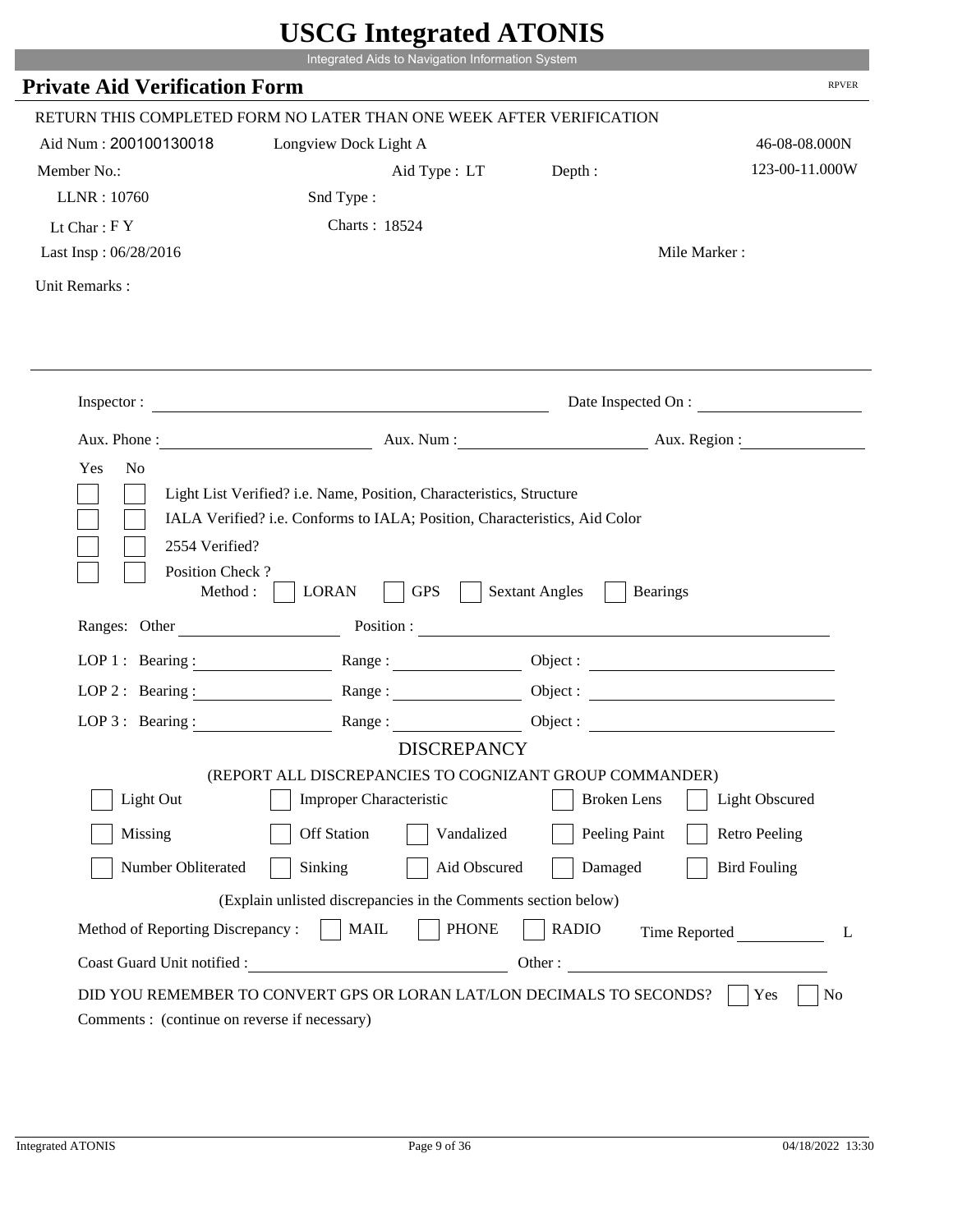|                                         | UDUU MINGLANU ATUNID                                                                                                                               |                                          |                        |
|-----------------------------------------|----------------------------------------------------------------------------------------------------------------------------------------------------|------------------------------------------|------------------------|
|                                         | Integrated Aids to Navigation Information System                                                                                                   |                                          |                        |
| <b>Private Aid Verification Form</b>    |                                                                                                                                                    |                                          | <b>RPVER</b>           |
|                                         | RETURN THIS COMPLETED FORM NO LATER THAN ONE WEEK AFTER VERIFICATION                                                                               |                                          |                        |
| Aid Num: 200100130019                   | Longview Dock Light B                                                                                                                              |                                          | 46-08-05.000N          |
| Member No.:                             | Aid Type : LT Depth :                                                                                                                              |                                          | 123-00-04.000W         |
| LLNR: 10761                             | Snd Type:                                                                                                                                          |                                          |                        |
| Lt Char: $FY$                           | Charts: 18524                                                                                                                                      |                                          |                        |
| Last Insp: 06/28/2016                   |                                                                                                                                                    |                                          | Mile Marker:           |
| Unit Remarks:                           |                                                                                                                                                    |                                          |                        |
|                                         |                                                                                                                                                    |                                          |                        |
|                                         |                                                                                                                                                    |                                          |                        |
|                                         | Inspector:                                                                                                                                         |                                          | Date Inspected On :    |
|                                         |                                                                                                                                                    |                                          | Aux. Num: Aux. Region: |
| Yes<br>N <sub>o</sub><br>2554 Verified? | Light List Verified? i.e. Name, Position, Characteristics, Structure<br>IALA Verified? i.e. Conforms to IALA; Position, Characteristics, Aid Color |                                          |                        |
| Position Check?<br>Method:              | <b>GPS</b><br><b>LORAN</b>                                                                                                                         | <b>Sextant Angles</b><br><b>Bearings</b> |                        |
| Ranges: Other                           |                                                                                                                                                    | Position :                               |                        |
|                                         | LOP 1: Bearing: Range:                                                                                                                             |                                          |                        |
| LOP $2:$ Bearing :                      | Range:                                                                                                                                             |                                          |                        |
|                                         | LOP 3: Bearing: Range: Name: Object:                                                                                                               |                                          |                        |
|                                         | <b>DISCREPANCY</b>                                                                                                                                 |                                          |                        |
| Light Out                               | (REPORT ALL DISCREPANCIES TO COGNIZANT GROUP COMMANDER)<br>Improper Characteristic                                                                 | <b>Broken</b> Lens                       | Light Obscured         |
| Missing                                 | <b>Off Station</b><br>Vandalized                                                                                                                   | Peeling Paint                            | <b>Retro Peeling</b>   |
| Number Obliterated                      | Sinking<br>Aid Obscured                                                                                                                            | Damaged                                  | <b>Bird Fouling</b>    |
|                                         | (Explain unlisted discrepancies in the Comments section below)                                                                                     |                                          |                        |
| Method of Reporting Discrepancy:        | <b>PHONE</b><br><b>MAIL</b>                                                                                                                        | <b>RADIO</b>                             | Time Reported<br>L     |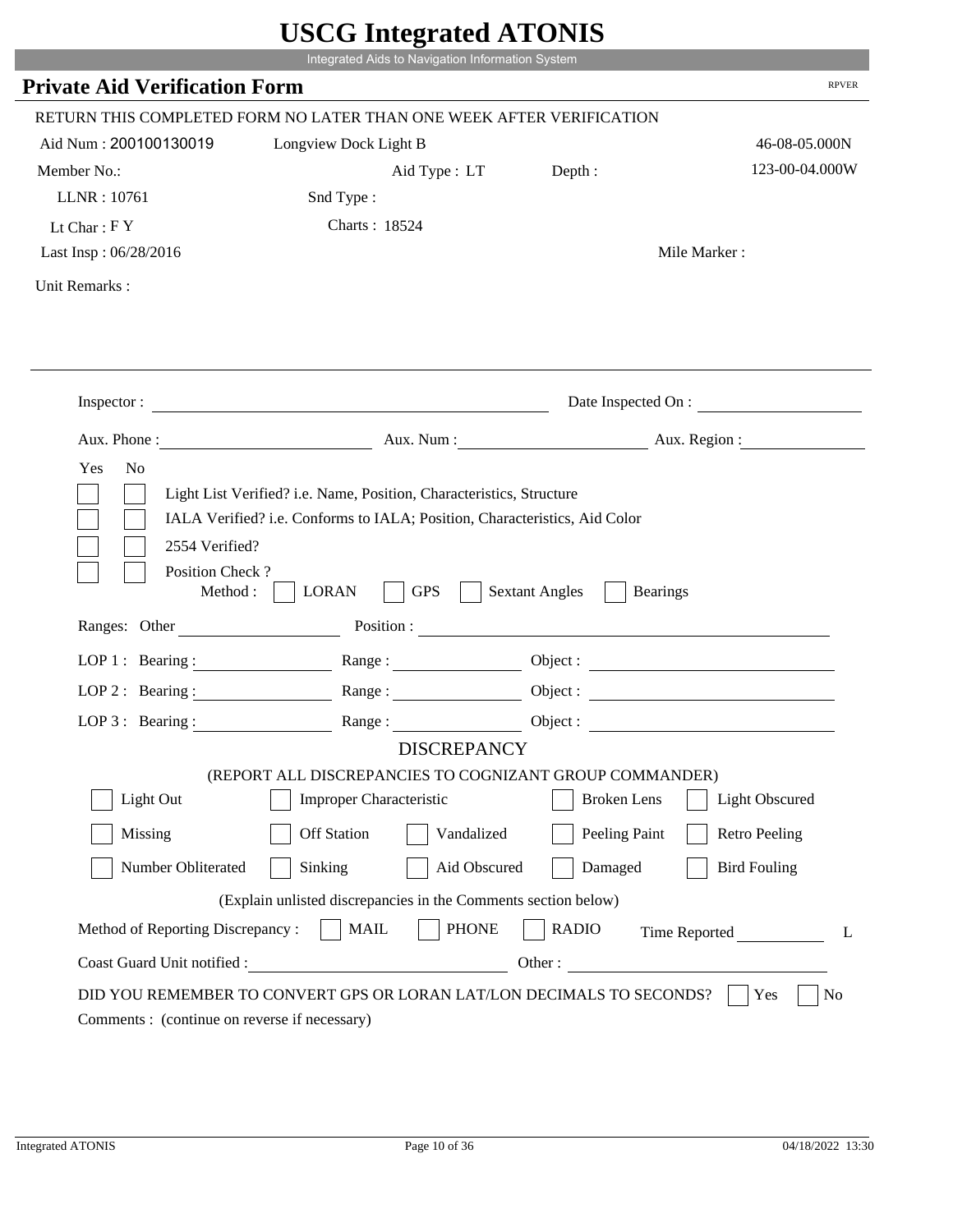|                                                                 | UDUU IIIIU ARUU ATUNID<br>Integrated Aids to Navigation Information System                                                                         |                                                                                                                |                                 |
|-----------------------------------------------------------------|----------------------------------------------------------------------------------------------------------------------------------------------------|----------------------------------------------------------------------------------------------------------------|---------------------------------|
| <b>Private Aid Verification Form</b>                            |                                                                                                                                                    |                                                                                                                | <b>RPVER</b>                    |
|                                                                 |                                                                                                                                                    |                                                                                                                |                                 |
| Aid Num: 200100130020                                           | RETURN THIS COMPLETED FORM NO LATER THAN ONE WEEK AFTER VERIFICATION                                                                               |                                                                                                                |                                 |
|                                                                 | Longview Dock Light C                                                                                                                              |                                                                                                                | 46-08-03.000N<br>122-59-59.000W |
| Member No.:<br>LLNR: 10762                                      | Aid Type : LT Depth :<br>Snd Type:                                                                                                                 |                                                                                                                |                                 |
| Lt Char: $FY$                                                   | Charts: 18524                                                                                                                                      |                                                                                                                |                                 |
| Last Insp: 06/28/2016                                           |                                                                                                                                                    |                                                                                                                | Mile Marker:                    |
| Unit Remarks:                                                   |                                                                                                                                                    |                                                                                                                |                                 |
|                                                                 |                                                                                                                                                    |                                                                                                                |                                 |
|                                                                 |                                                                                                                                                    |                                                                                                                |                                 |
|                                                                 | Inspector:                                                                                                                                         |                                                                                                                | Date Inspected On :             |
| Aux. Phone :                                                    |                                                                                                                                                    |                                                                                                                | Aux. Num: Aux. Region:          |
|                                                                 | Light List Verified? i.e. Name, Position, Characteristics, Structure<br>IALA Verified? i.e. Conforms to IALA; Position, Characteristics, Aid Color |                                                                                                                |                                 |
| 2554 Verified?<br>Position Check?<br>Method :                   | <b>GPS</b><br><b>LORAN</b>                                                                                                                         | <b>Sextant Angles</b><br><b>Bearings</b>                                                                       |                                 |
| Ranges: Other                                                   |                                                                                                                                                    | Position : The Common Section of the Common Section 2014 and 2014 and 2014 and 2014 and 2014 and 2014 and 2014 |                                 |
| LOP 1 : Bearing : $\qquad \qquad$                               |                                                                                                                                                    |                                                                                                                | Object :                        |
| $LOP$ 2 : Bearing :                                             | Range :                                                                                                                                            |                                                                                                                |                                 |
| LOP $3$ : Bearing :                                             | Range:                                                                                                                                             |                                                                                                                |                                 |
|                                                                 | <b>DISCREPANCY</b><br>(REPORT ALL DISCREPANCIES TO COGNIZANT GROUP COMMANDER)                                                                      |                                                                                                                |                                 |
| Light Out                                                       | <b>Improper Characteristic</b>                                                                                                                     | <b>Broken</b> Lens                                                                                             | <b>Light Obscured</b>           |
| Missing                                                         | <b>Off Station</b><br>Vandalized                                                                                                                   | Peeling Paint                                                                                                  | <b>Retro Peeling</b>            |
| Number Obliterated                                              | Sinking<br>Aid Obscured                                                                                                                            | Damaged                                                                                                        | <b>Bird Fouling</b>             |
|                                                                 |                                                                                                                                                    |                                                                                                                |                                 |
|                                                                 | (Explain unlisted discrepancies in the Comments section below)                                                                                     |                                                                                                                |                                 |
| Method of Reporting Discrepancy:<br>Coast Guard Unit notified : | <b>PHONE</b><br><b>MAIL</b><br><u> 1980 - Johann Barbara, martin d</u>                                                                             | <b>RADIO</b><br>Other:                                                                                         | Time Reported<br>L              |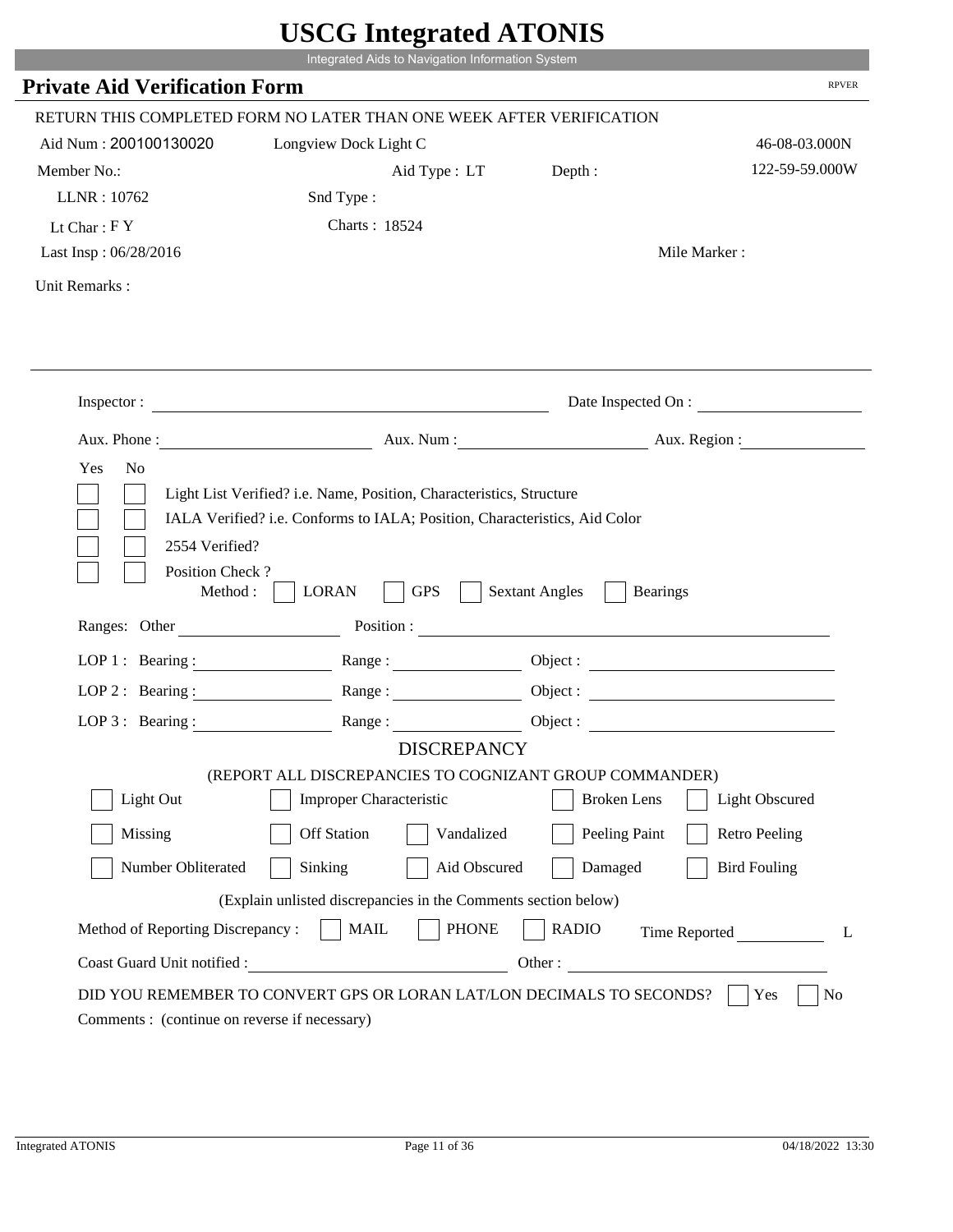|                                                                 | Integrated Aids to Navigation Information System                                                                                                   |                                                        |                      |
|-----------------------------------------------------------------|----------------------------------------------------------------------------------------------------------------------------------------------------|--------------------------------------------------------|----------------------|
| <b>Private Aid Verification Form</b>                            |                                                                                                                                                    |                                                        | <b>RPVER</b>         |
|                                                                 | RETURN THIS COMPLETED FORM NO LATER THAN ONE WEEK AFTER VERIFICATION                                                                               |                                                        |                      |
| Aid Num: 100117897360                                           | Prescott Anchorage Lighted Buoy P                                                                                                                  |                                                        | 46-02-45.804N        |
| Member No.:                                                     | Aid Type : LB                                                                                                                                      | Depth:                                                 | 122-52-58.402W       |
| LLNR: 10894.5                                                   | Snd Type:                                                                                                                                          |                                                        |                      |
| Lt Char: $Fl$ W 6s                                              | Charts: 18524                                                                                                                                      |                                                        |                      |
| Last Insp: 07/15/2016                                           |                                                                                                                                                    |                                                        | Mile Marker:         |
| Unit Remarks:                                                   |                                                                                                                                                    |                                                        |                      |
|                                                                 |                                                                                                                                                    |                                                        |                      |
|                                                                 | Inspector:                                                                                                                                         |                                                        | Date Inspected On :  |
| Aux. Phone :                                                    |                                                                                                                                                    | Aux. Num: Aux. Region:                                 |                      |
| 2554 Verified?                                                  | Light List Verified? i.e. Name, Position, Characteristics, Structure<br>IALA Verified? i.e. Conforms to IALA; Position, Characteristics, Aid Color |                                                        |                      |
| Position Check?<br>Method :<br>Ranges: Other                    | <b>GPS</b><br><b>LORAN</b>                                                                                                                         | <b>Sextant Angles</b><br><b>Bearings</b><br>Position : |                      |
|                                                                 |                                                                                                                                                    |                                                        |                      |
|                                                                 | LOP 1: Bearing: $\qquad \qquad$ Range:                                                                                                             |                                                        |                      |
|                                                                 | LOP 2: Bearing: Range:                                                                                                                             |                                                        |                      |
| $LOP 3:$ Bearing :                                              | Range:<br><b>DISCREPANCY</b>                                                                                                                       |                                                        | Object:              |
|                                                                 | (REPORT ALL DISCREPANCIES TO COGNIZANT GROUP COMMANDER)                                                                                            |                                                        |                      |
| Light Out                                                       | Improper Characteristic                                                                                                                            | <b>Broken</b> Lens                                     | Light Obscured       |
| Missing                                                         | <b>Off Station</b><br>Vandalized                                                                                                                   | Peeling Paint                                          | <b>Retro Peeling</b> |
| Number Obliterated                                              | Aid Obscured<br>Sinking                                                                                                                            | Damaged                                                | <b>Bird Fouling</b>  |
|                                                                 |                                                                                                                                                    |                                                        |                      |
|                                                                 | (Explain unlisted discrepancies in the Comments section below)                                                                                     |                                                        |                      |
| Method of Reporting Discrepancy:<br>Coast Guard Unit notified : | <b>PHONE</b><br><b>MAIL</b><br>Other:                                                                                                              | <b>RADIO</b>                                           | Time Reported        |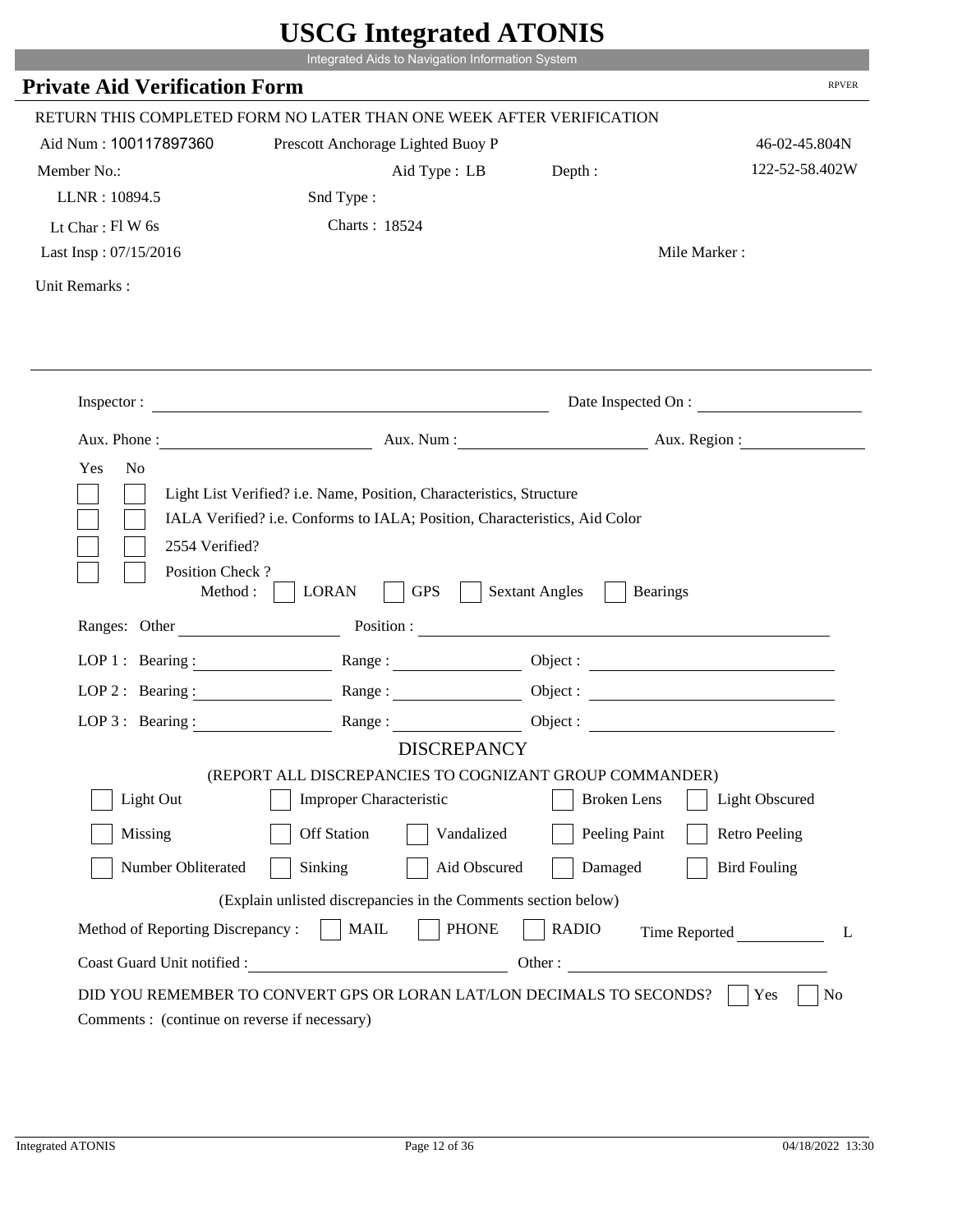|                                                                 | Integrated Aids to Navigation Information System                                                                                                   |                                          |                       |
|-----------------------------------------------------------------|----------------------------------------------------------------------------------------------------------------------------------------------------|------------------------------------------|-----------------------|
| <b>Private Aid Verification Form</b>                            |                                                                                                                                                    |                                          | <b>RPVER</b>          |
|                                                                 | RETURN THIS COMPLETED FORM NO LATER THAN ONE WEEK AFTER VERIFICATION                                                                               |                                          |                       |
| Aid Num: 100117897359                                           | Rainier Anchorage Lighted Buoy R                                                                                                                   |                                          | 46-05-31.466N         |
| Member No.:                                                     | Aid Type : LB Depth :                                                                                                                              |                                          | 122-55-48.110W        |
| LLNR: 10830                                                     | Snd Type:                                                                                                                                          |                                          |                       |
| Lt Char: $FI$ W 6s                                              | Charts: 18524                                                                                                                                      |                                          |                       |
| Last Insp: 07/15/2016                                           |                                                                                                                                                    |                                          | Mile Marker:          |
| Unit Remarks:                                                   |                                                                                                                                                    |                                          |                       |
|                                                                 |                                                                                                                                                    |                                          | Date Inspected On :   |
|                                                                 |                                                                                                                                                    |                                          |                       |
|                                                                 | Aux. Phone: Aux. Num : Aux. Num : Aux. Region :                                                                                                    |                                          |                       |
| Yes<br>N <sub>o</sub><br>2554 Verified?                         | Light List Verified? i.e. Name, Position, Characteristics, Structure<br>IALA Verified? i.e. Conforms to IALA; Position, Characteristics, Aid Color |                                          |                       |
| Position Check?<br>Method : $\vert$<br>Ranges: Other            | <b>GPS</b><br><b>LORAN</b>                                                                                                                         | <b>Sextant Angles</b><br><b>Bearings</b> |                       |
|                                                                 |                                                                                                                                                    |                                          |                       |
|                                                                 | LOP 1: Bearing: Range:                                                                                                                             |                                          |                       |
| LOP 2: Bearing:                                                 |                                                                                                                                                    |                                          |                       |
|                                                                 | LOP 3: Bearing: Range: Range: Object:                                                                                                              |                                          |                       |
|                                                                 | <b>DISCREPANCY</b><br>(REPORT ALL DISCREPANCIES TO COGNIZANT GROUP COMMANDER)                                                                      |                                          |                       |
| Light Out                                                       | Improper Characteristic                                                                                                                            | <b>Broken</b> Lens                       | <b>Light Obscured</b> |
| Missing                                                         | <b>Off Station</b><br>Vandalized                                                                                                                   | Peeling Paint                            | <b>Retro Peeling</b>  |
| Number Obliterated                                              | Sinking<br>Aid Obscured                                                                                                                            | Damaged                                  | <b>Bird Fouling</b>   |
|                                                                 |                                                                                                                                                    |                                          |                       |
|                                                                 | (Explain unlisted discrepancies in the Comments section below)                                                                                     |                                          |                       |
| Method of Reporting Discrepancy:<br>Coast Guard Unit notified : | <b>MAIL</b><br><b>PHONE</b><br><u> 1980 - Johann Barbara, martxa eta politikar</u>                                                                 | <b>RADIO</b><br>Other:                   | Time Reported<br>L    |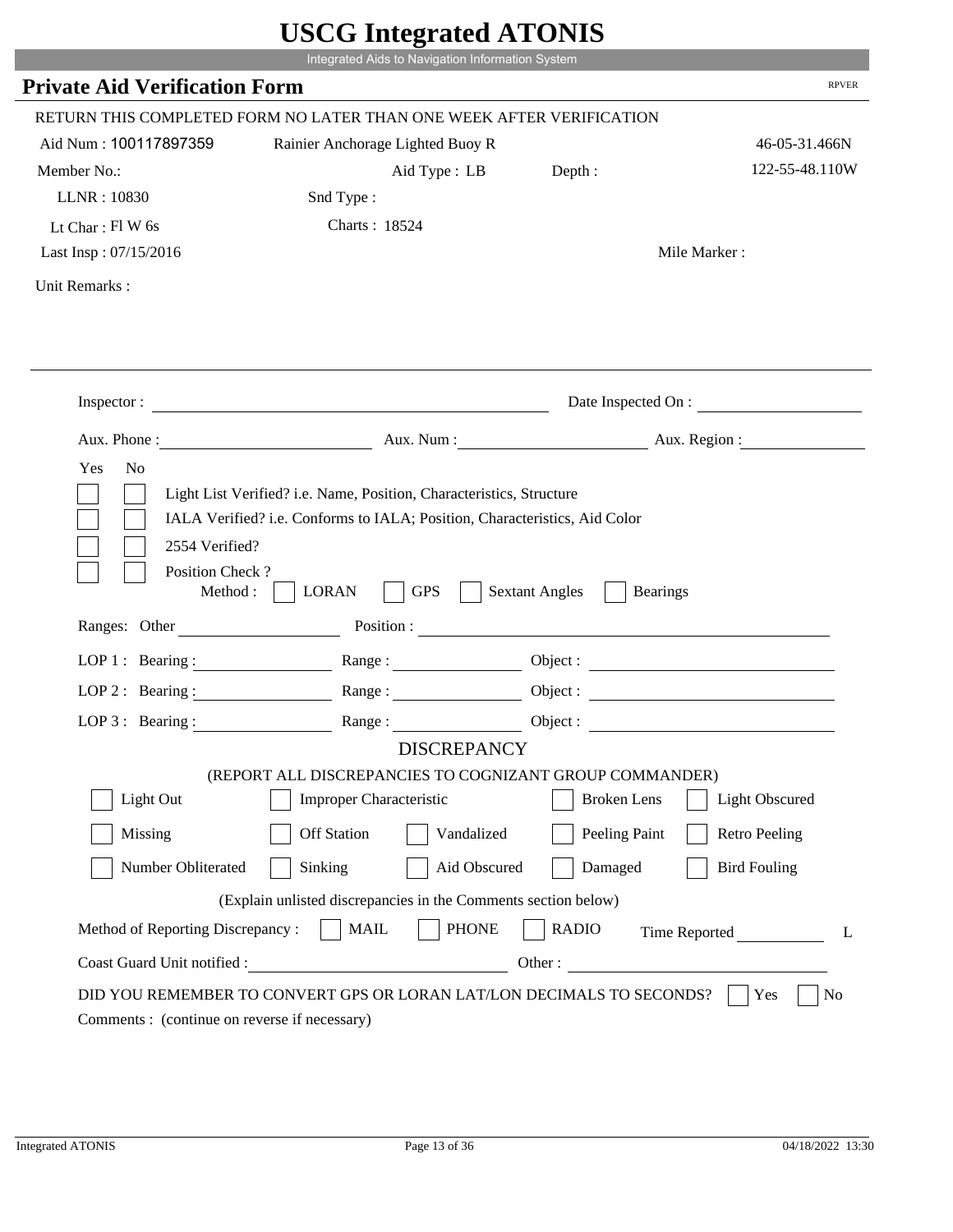|                                                                 | Integrated Aids to Navigation Information System                                                                                                   |                                          |                      |
|-----------------------------------------------------------------|----------------------------------------------------------------------------------------------------------------------------------------------------|------------------------------------------|----------------------|
| <b>Private Aid Verification Form</b>                            |                                                                                                                                                    |                                          | <b>RPVER</b>         |
|                                                                 | RETURN THIS COMPLETED FORM NO LATER THAN ONE WEEK AFTER VERIFICATION                                                                               |                                          |                      |
| Aid Num: 100118423611                                           | Rainier Anchorange Lighted Buoy "RR"                                                                                                               |                                          | 46-05-40.914N        |
| Member No.:                                                     | Aid Type : LB                                                                                                                                      | Depth:                                   | 122-56-21.166W       |
| LLNR: 10828                                                     | Snd Type:                                                                                                                                          |                                          |                      |
| Lt Char: $FI$ W 6s                                              | Charts: 18524                                                                                                                                      |                                          |                      |
| Last Insp: 11/20/2017                                           |                                                                                                                                                    |                                          | Mile Marker:         |
| Unit Remarks:                                                   |                                                                                                                                                    |                                          |                      |
|                                                                 |                                                                                                                                                    |                                          |                      |
|                                                                 | Inspector:                                                                                                                                         |                                          | Date Inspected On :  |
|                                                                 | Aux. Phone : Aux. Num : Aux. Num : Aux. Aux. Region :                                                                                              |                                          |                      |
| 2554 Verified?                                                  | Light List Verified? i.e. Name, Position, Characteristics, Structure<br>IALA Verified? i.e. Conforms to IALA; Position, Characteristics, Aid Color |                                          |                      |
| Position Check?<br>Method :                                     | <b>GPS</b><br><b>LORAN</b>                                                                                                                         | <b>Sextant Angles</b><br><b>Bearings</b> |                      |
| Ranges: Other                                                   |                                                                                                                                                    | Position :                               |                      |
| LOP 1 : Bearing :                                               | Range:                                                                                                                                             |                                          |                      |
| $LOP$ 2 : Bearing :                                             |                                                                                                                                                    |                                          |                      |
|                                                                 | LOP 3: Bearing : $\qquad \qquad$ Range :                                                                                                           |                                          |                      |
|                                                                 | <b>DISCREPANCY</b><br>(REPORT ALL DISCREPANCIES TO COGNIZANT GROUP COMMANDER)                                                                      |                                          |                      |
| Light Out                                                       | Improper Characteristic                                                                                                                            | <b>Broken</b> Lens                       | Light Obscured       |
| Missing                                                         | <b>Off Station</b><br>Vandalized                                                                                                                   | Peeling Paint                            | <b>Retro Peeling</b> |
| Number Obliterated                                              | Sinking<br>Aid Obscured                                                                                                                            | Damaged                                  | <b>Bird Fouling</b>  |
|                                                                 |                                                                                                                                                    |                                          |                      |
|                                                                 | (Explain unlisted discrepancies in the Comments section below)                                                                                     |                                          |                      |
| Method of Reporting Discrepancy:<br>Coast Guard Unit notified : | <b>MAIL</b><br><b>PHONE</b>                                                                                                                        | <b>RADIO</b><br>Other:                   | Time Reported<br>L   |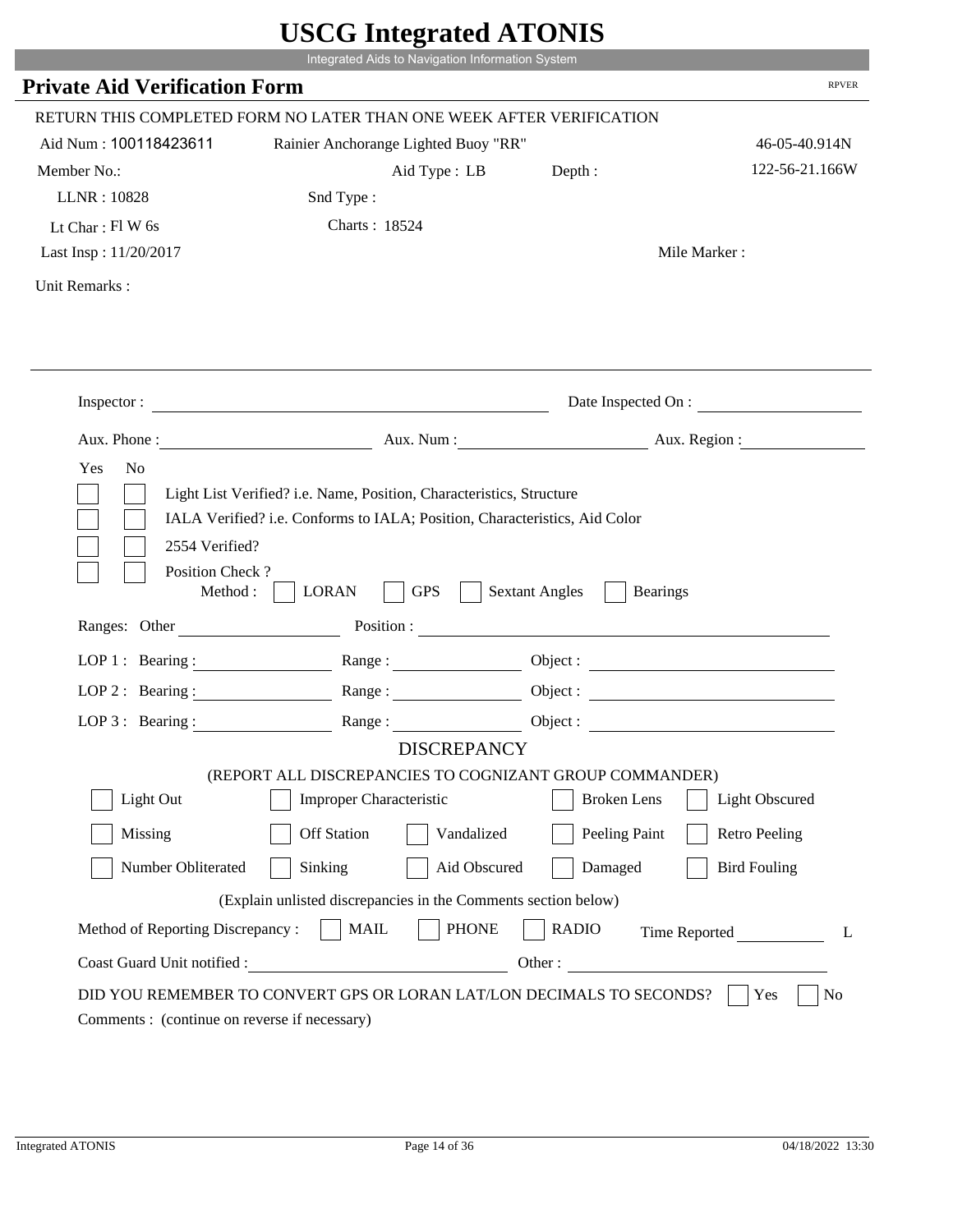|                                      | Integrated Aids to Navigation Information System                                                                                                   |                                          |                      |
|--------------------------------------|----------------------------------------------------------------------------------------------------------------------------------------------------|------------------------------------------|----------------------|
| <b>Private Aid Verification Form</b> |                                                                                                                                                    |                                          | <b>RPVER</b>         |
|                                      |                                                                                                                                                    |                                          |                      |
|                                      | RETURN THIS COMPLETED FORM NO LATER THAN ONE WEEK AFTER VERIFICATION                                                                               |                                          |                      |
| Aid Num: 100118423614                | Sandy Island Anchorage Lighted Buoy "S"                                                                                                            |                                          | 45-59-58.759N        |
| Member No.:                          | Aid Type : LB                                                                                                                                      | Depth:                                   | 122-51-07.946W       |
| LLNR: 10928                          | Snd Type:                                                                                                                                          |                                          |                      |
| Lt Char: $FI$ W 6s                   | Charts: 18524                                                                                                                                      |                                          |                      |
| Last Insp: 11/20/2017                |                                                                                                                                                    |                                          | Mile Marker:         |
| Unit Remarks:                        |                                                                                                                                                    |                                          |                      |
|                                      |                                                                                                                                                    |                                          |                      |
|                                      |                                                                                                                                                    |                                          |                      |
|                                      |                                                                                                                                                    |                                          |                      |
|                                      | Inspector:                                                                                                                                         |                                          | Date Inspected On :  |
|                                      | Aux. Phone : Aux. Num : Aux. Num : Aux. Aux. Region :                                                                                              |                                          |                      |
| 2554 Verified?                       | Light List Verified? i.e. Name, Position, Characteristics, Structure<br>IALA Verified? i.e. Conforms to IALA; Position, Characteristics, Aid Color |                                          |                      |
| Position Check?<br>Method :          | <b>GPS</b><br><b>LORAN</b>                                                                                                                         | <b>Sextant Angles</b><br><b>Bearings</b> |                      |
| Ranges: Other                        |                                                                                                                                                    | Position :                               |                      |
| LOP 1 : Bearing :                    | Range:                                                                                                                                             |                                          |                      |
| LOP $2:$ Bearing :                   | Range:                                                                                                                                             |                                          |                      |
|                                      | LOP 3: Bearing : $\qquad \qquad$ Range :                                                                                                           |                                          | Object:              |
|                                      | <b>DISCREPANCY</b>                                                                                                                                 |                                          |                      |
|                                      | (REPORT ALL DISCREPANCIES TO COGNIZANT GROUP COMMANDER)                                                                                            |                                          |                      |
| Light Out                            | Improper Characteristic                                                                                                                            | <b>Broken</b> Lens                       | Light Obscured       |
| Missing                              | <b>Off Station</b><br>Vandalized                                                                                                                   | Peeling Paint                            | <b>Retro Peeling</b> |
| Number Obliterated                   | Sinking<br>Aid Obscured                                                                                                                            | Damaged                                  | <b>Bird Fouling</b>  |
|                                      | (Explain unlisted discrepancies in the Comments section below)                                                                                     |                                          |                      |
| Method of Reporting Discrepancy:     | <b>MAIL</b><br><b>PHONE</b>                                                                                                                        | <b>RADIO</b>                             | Time Reported        |
| Coast Guard Unit notified :          |                                                                                                                                                    | Other:                                   | L                    |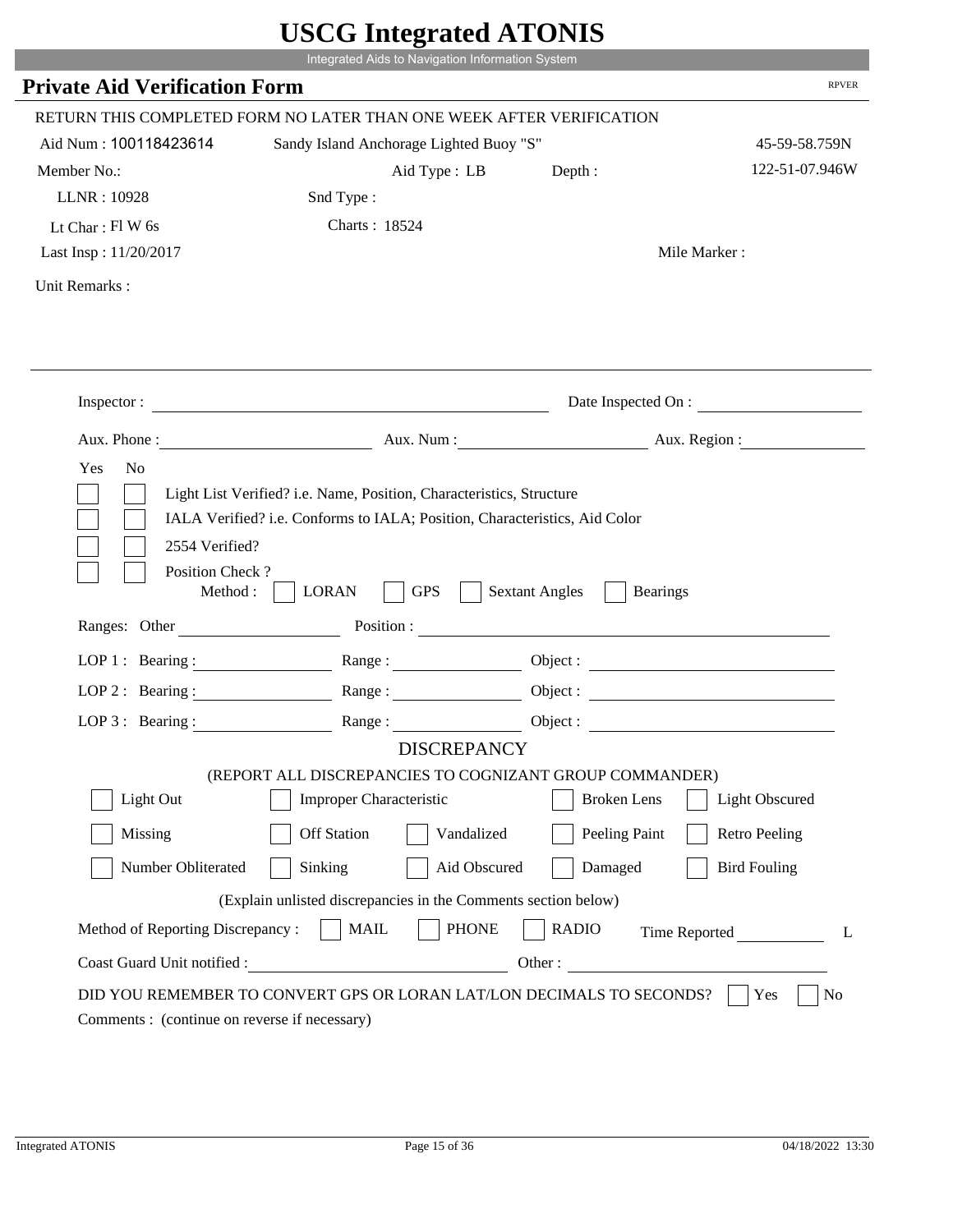|                                                                 | Integrated Aids to Navigation Information System                                                                                                   |                                                        |                       |
|-----------------------------------------------------------------|----------------------------------------------------------------------------------------------------------------------------------------------------|--------------------------------------------------------|-----------------------|
| <b>Private Aid Verification Form</b>                            |                                                                                                                                                    |                                                        | <b>RPVER</b>          |
|                                                                 | RETURN THIS COMPLETED FORM NO LATER THAN ONE WEEK AFTER VERIFICATION                                                                               |                                                        |                       |
| Aid Num: 200100130023                                           | Shaver Transportation Mooring Barge Lights (2)                                                                                                     |                                                        | 46-05-25.961N         |
| Member No.:                                                     | Aid Type : LT                                                                                                                                      | Depth:                                                 | 122-55-55.891W        |
| LLNR: 10832                                                     | Snd Type:                                                                                                                                          |                                                        |                       |
| Lt Char: $FI Y 2.5s$                                            | Charts: 18524                                                                                                                                      |                                                        |                       |
| Last Insp: 07/15/2016                                           |                                                                                                                                                    |                                                        | Mile Marker:          |
| Unit Remarks:                                                   |                                                                                                                                                    |                                                        |                       |
|                                                                 |                                                                                                                                                    |                                                        |                       |
|                                                                 | Inspector:                                                                                                                                         |                                                        | Date Inspected On :   |
| Aux. Phone :                                                    |                                                                                                                                                    | Aux. Num : Aux. Region :                               |                       |
| 2554 Verified?                                                  | Light List Verified? i.e. Name, Position, Characteristics, Structure<br>IALA Verified? i.e. Conforms to IALA; Position, Characteristics, Aid Color |                                                        |                       |
| Position Check?<br>Method :<br>Ranges: Other                    | <b>GPS</b><br><b>LORAN</b>                                                                                                                         | <b>Sextant Angles</b><br><b>Bearings</b><br>Position : |                       |
|                                                                 |                                                                                                                                                    |                                                        |                       |
|                                                                 | LOP 1: Bearing: $\qquad \qquad$ Range:                                                                                                             |                                                        |                       |
|                                                                 | LOP 2: Bearing: Range:                                                                                                                             |                                                        |                       |
| LOP $3:$ Bearing :                                              | Range:<br><b>DISCREPANCY</b>                                                                                                                       |                                                        | Object:               |
|                                                                 | (REPORT ALL DISCREPANCIES TO COGNIZANT GROUP COMMANDER)                                                                                            |                                                        |                       |
| Light Out                                                       | Improper Characteristic                                                                                                                            | <b>Broken</b> Lens                                     | <b>Light Obscured</b> |
| Missing                                                         | <b>Off Station</b><br>Vandalized                                                                                                                   | Peeling Paint                                          | <b>Retro Peeling</b>  |
| Number Obliterated                                              | Aid Obscured<br>Sinking                                                                                                                            | Damaged                                                | <b>Bird Fouling</b>   |
|                                                                 |                                                                                                                                                    |                                                        |                       |
|                                                                 | (Explain unlisted discrepancies in the Comments section below)                                                                                     |                                                        |                       |
| Method of Reporting Discrepancy:<br>Coast Guard Unit notified : | <b>PHONE</b><br><b>MAIL</b><br>Other:                                                                                                              | <b>RADIO</b>                                           | Time Reported         |

r.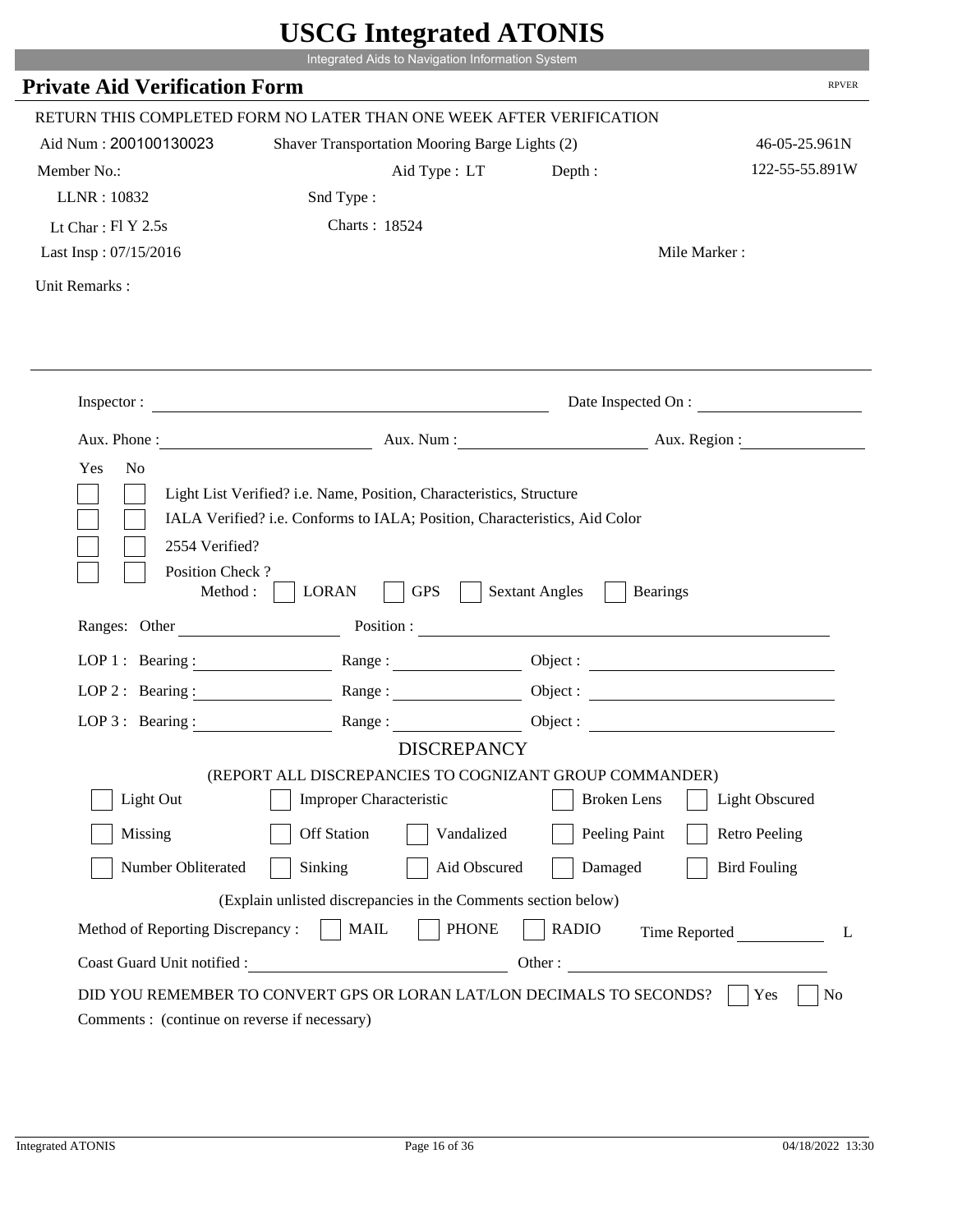|                                                                 | Integrated Aids to Navigation Information System                                                                                                   |                                                        |                      |
|-----------------------------------------------------------------|----------------------------------------------------------------------------------------------------------------------------------------------------|--------------------------------------------------------|----------------------|
| <b>Private Aid Verification Form</b>                            |                                                                                                                                                    |                                                        | <b>RPVER</b>         |
|                                                                 | RETURN THIS COMPLETED FORM NO LATER THAN ONE WEEK AFTER VERIFICATION                                                                               |                                                        |                      |
| Aid Num: 100117867590                                           | TEMCO Marine Facility Light A                                                                                                                      |                                                        | 45-58-57.034N        |
| Member No.:                                                     | Aid Type: LT                                                                                                                                       | Depth:                                                 | 122-50-00.885W       |
| LLNR: 10943.1                                                   | Snd Type:                                                                                                                                          |                                                        |                      |
| Lt Char: $FI$ Y 4s                                              | Charts: 18524                                                                                                                                      |                                                        |                      |
| Last Insp: 07/15/2016                                           |                                                                                                                                                    |                                                        | Mile Marker:         |
| Unit Remarks:                                                   |                                                                                                                                                    |                                                        |                      |
|                                                                 | Inspector:                                                                                                                                         |                                                        | Date Inspected On :  |
|                                                                 |                                                                                                                                                    |                                                        |                      |
| Aux. Phone :                                                    |                                                                                                                                                    | Aux. Num : Aux. Region :                               |                      |
| N <sub>o</sub><br>Yes<br>2554 Verified?                         | Light List Verified? i.e. Name, Position, Characteristics, Structure<br>IALA Verified? i.e. Conforms to IALA; Position, Characteristics, Aid Color |                                                        |                      |
| Position Check?<br>Method :<br>Ranges: Other                    | <b>GPS</b><br><b>LORAN</b>                                                                                                                         | <b>Sextant Angles</b><br><b>Bearings</b><br>Position : |                      |
|                                                                 |                                                                                                                                                    |                                                        |                      |
|                                                                 | LOP 1: Bearing: $\qquad \qquad \text{Range}:$                                                                                                      |                                                        |                      |
|                                                                 | LOP 2: Bearing: Range:                                                                                                                             |                                                        |                      |
| $LOP 3:$ Bearing :                                              | Range:                                                                                                                                             |                                                        | Object:              |
|                                                                 | <b>DISCREPANCY</b><br>(REPORT ALL DISCREPANCIES TO COGNIZANT GROUP COMMANDER)                                                                      |                                                        |                      |
| Light Out                                                       | Improper Characteristic                                                                                                                            | <b>Broken</b> Lens                                     | Light Obscured       |
| Missing                                                         | <b>Off Station</b><br>Vandalized                                                                                                                   | Peeling Paint                                          | <b>Retro Peeling</b> |
|                                                                 |                                                                                                                                                    |                                                        |                      |
| Number Obliterated                                              | Aid Obscured<br>Sinking                                                                                                                            | Damaged                                                | <b>Bird Fouling</b>  |
|                                                                 | (Explain unlisted discrepancies in the Comments section below)                                                                                     |                                                        |                      |
| Method of Reporting Discrepancy:<br>Coast Guard Unit notified : | <b>PHONE</b><br><b>MAIL</b><br>Other:                                                                                                              | <b>RADIO</b>                                           | Time Reported        |

i i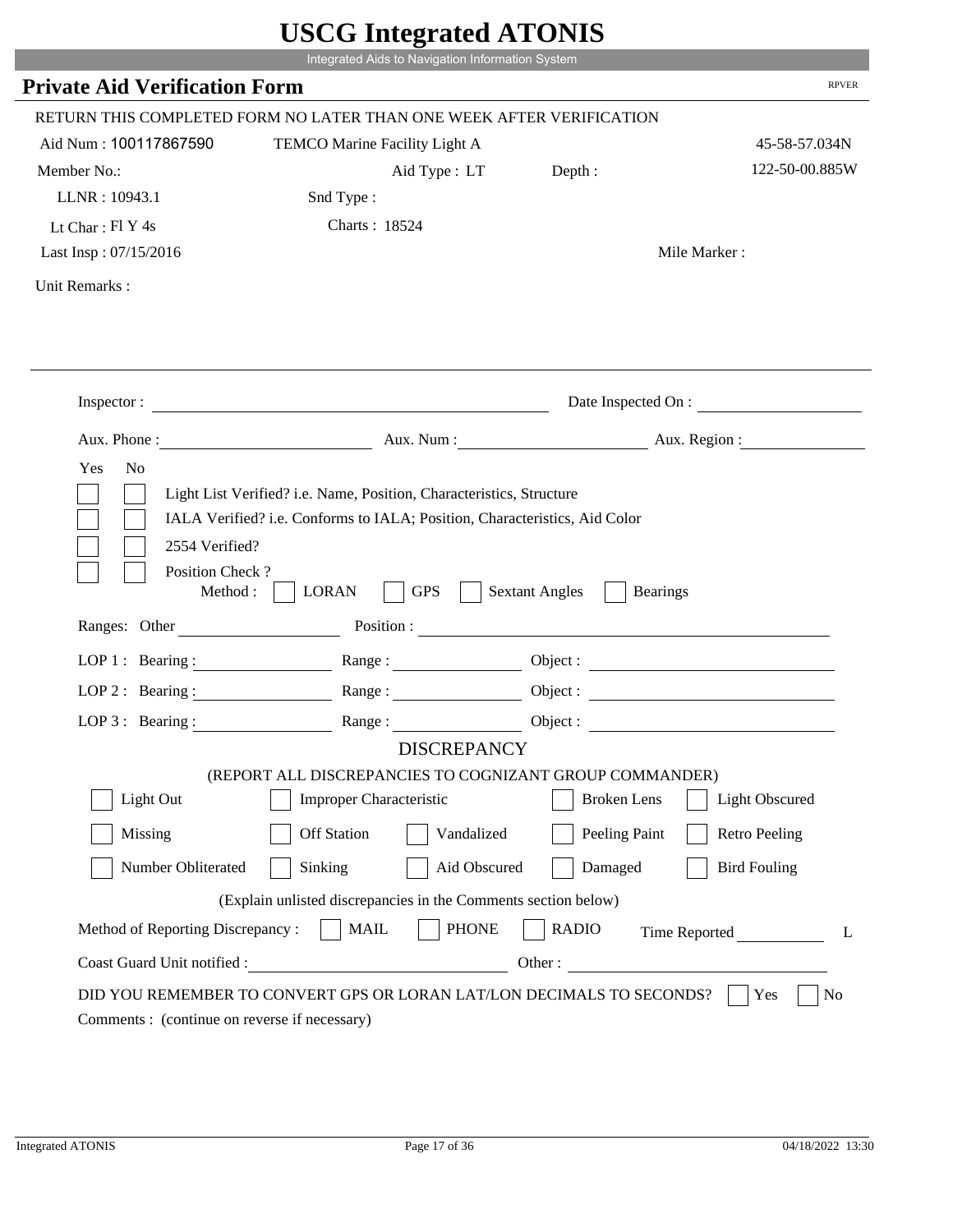|                                                                 | Integrated Aids to Navigation Information System                                                                                                   |                                                        |                       |
|-----------------------------------------------------------------|----------------------------------------------------------------------------------------------------------------------------------------------------|--------------------------------------------------------|-----------------------|
| <b>Private Aid Verification Form</b>                            |                                                                                                                                                    |                                                        | <b>RPVER</b>          |
|                                                                 | RETURN THIS COMPLETED FORM NO LATER THAN ONE WEEK AFTER VERIFICATION                                                                               |                                                        |                       |
| Aid Num: 100117867592                                           | TEMCO Marine Facility Light B                                                                                                                      |                                                        | 45-58-59.274N         |
| Member No.:                                                     | Aid Type: LT                                                                                                                                       | Depth:                                                 | 122-50-03.284W        |
| LLNR: 10943.2                                                   | Snd Type:                                                                                                                                          |                                                        |                       |
| Lt Char: Fl Y 4s                                                | Charts: 18524                                                                                                                                      |                                                        |                       |
| Last Insp: 07/15/2016                                           |                                                                                                                                                    |                                                        | Mile Marker:          |
| Unit Remarks:                                                   |                                                                                                                                                    |                                                        |                       |
|                                                                 |                                                                                                                                                    |                                                        |                       |
|                                                                 | Inspector:                                                                                                                                         |                                                        | Date Inspected On :   |
| Aux. Phone :                                                    |                                                                                                                                                    | Aux. Num : Aux. Region :                               |                       |
| 2554 Verified?                                                  | Light List Verified? i.e. Name, Position, Characteristics, Structure<br>IALA Verified? i.e. Conforms to IALA; Position, Characteristics, Aid Color |                                                        |                       |
| Position Check?<br>Method :<br>Ranges: Other                    | <b>GPS</b><br><b>LORAN</b>                                                                                                                         | <b>Sextant Angles</b><br><b>Bearings</b><br>Position : |                       |
|                                                                 |                                                                                                                                                    |                                                        |                       |
|                                                                 | LOP 1: Bearing: $\qquad \qquad \text{Range}:$                                                                                                      |                                                        |                       |
|                                                                 | LOP 2: Bearing: Range:                                                                                                                             |                                                        |                       |
| $LOP 3:$ Bearing :                                              | Range:<br><b>DISCREPANCY</b>                                                                                                                       |                                                        | Object:               |
|                                                                 | (REPORT ALL DISCREPANCIES TO COGNIZANT GROUP COMMANDER)                                                                                            |                                                        |                       |
| Light Out                                                       | Improper Characteristic                                                                                                                            | <b>Broken</b> Lens                                     | <b>Light Obscured</b> |
| Missing                                                         | <b>Off Station</b><br>Vandalized                                                                                                                   | Peeling Paint                                          | <b>Retro Peeling</b>  |
| Number Obliterated                                              | Aid Obscured<br>Sinking                                                                                                                            | Damaged                                                | <b>Bird Fouling</b>   |
|                                                                 |                                                                                                                                                    |                                                        |                       |
|                                                                 | (Explain unlisted discrepancies in the Comments section below)                                                                                     |                                                        |                       |
| Method of Reporting Discrepancy:<br>Coast Guard Unit notified : | <b>PHONE</b><br><b>MAIL</b><br>Other:                                                                                                              | <b>RADIO</b>                                           | Time Reported         |

i i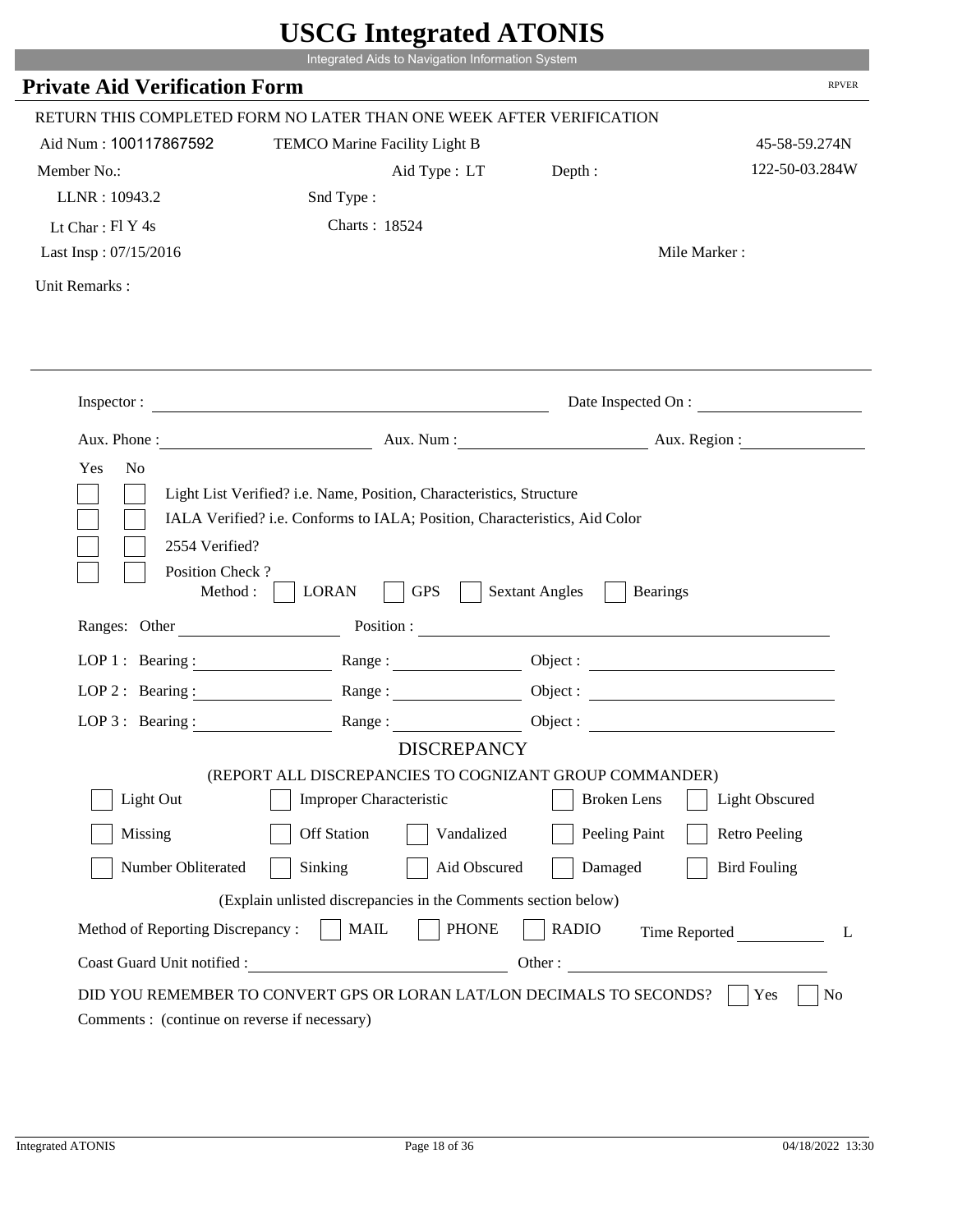|                                             | Integrated Aids to Navigation Information System                                                                                                   |                       |                               |
|---------------------------------------------|----------------------------------------------------------------------------------------------------------------------------------------------------|-----------------------|-------------------------------|
| <b>Private Aid Verification Form</b>        |                                                                                                                                                    |                       | <b>RPVER</b>                  |
|                                             | RETURN THIS COMPLETED FORM NO LATER THAN ONE WEEK AFTER VERIFICATION                                                                               |                       |                               |
| Aid Num: 100117867595                       | TEMCO Marine Facility Light C                                                                                                                      |                       | 45-59-01.517N                 |
| Member No.:                                 | Aid Type : LT Depth :                                                                                                                              |                       | 122-50-05.001W                |
| LLNR: 10943.3                               | Snd Type:                                                                                                                                          |                       |                               |
| Lt Char: $FI Y 4s$                          | Charts: 18524                                                                                                                                      |                       |                               |
| Last Insp: 07/15/2016                       |                                                                                                                                                    |                       | Mile Marker:                  |
| Unit Remarks:                               |                                                                                                                                                    |                       |                               |
|                                             |                                                                                                                                                    |                       |                               |
|                                             | Inspector:                                                                                                                                         |                       | Date Inspected On :           |
|                                             |                                                                                                                                                    |                       | Aux. Num: Aux. Region:        |
| 2554 Verified?                              | Light List Verified? i.e. Name, Position, Characteristics, Structure<br>IALA Verified? i.e. Conforms to IALA; Position, Characteristics, Aid Color |                       |                               |
| Position Check?<br>Method:<br>Ranges: Other | <b>GPS</b><br><b>LORAN</b>                                                                                                                         | <b>Sextant Angles</b> | <b>Bearings</b>               |
|                                             |                                                                                                                                                    | Position :            |                               |
|                                             | LOP 1: Bearing: Range:                                                                                                                             |                       |                               |
| LOP $2:$ Bearing :                          | Range:                                                                                                                                             |                       |                               |
|                                             | LOP 3: Bearing: Range: Name: Object:                                                                                                               |                       |                               |
|                                             | <b>DISCREPANCY</b><br>(REPORT ALL DISCREPANCIES TO COGNIZANT GROUP COMMANDER)                                                                      |                       |                               |
| Light Out                                   | Improper Characteristic                                                                                                                            | <b>Broken</b> Lens    | Light Obscured                |
| Missing                                     | <b>Off Station</b><br>Vandalized                                                                                                                   | Peeling Paint         | <b>Retro Peeling</b>          |
| Number Obliterated                          | Sinking<br>Aid Obscured                                                                                                                            | Damaged               | <b>Bird Fouling</b>           |
|                                             | (Explain unlisted discrepancies in the Comments section below)                                                                                     |                       |                               |
| Method of Reporting Discrepancy:            | <b>PHONE</b><br><b>MAIL</b>                                                                                                                        | <b>RADIO</b>          |                               |
| Coast Guard Unit notified :                 | <u> 1980 - Johann Barn, mars eta bainar eta i</u>                                                                                                  |                       | Time Reported<br>L<br>Other : |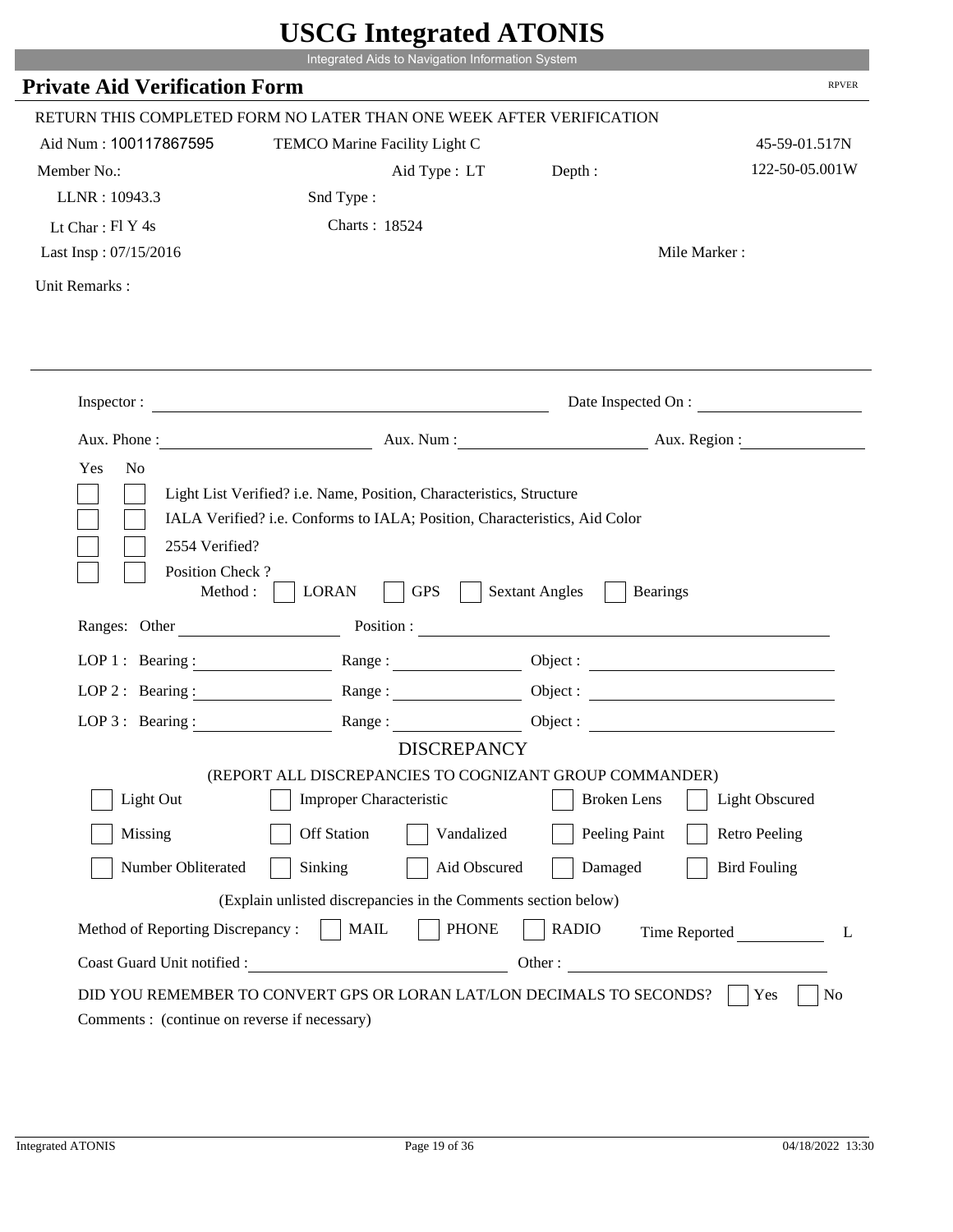|                                             | Integrated Aids to Navigation Information System                                                                                                   |                       |                               |
|---------------------------------------------|----------------------------------------------------------------------------------------------------------------------------------------------------|-----------------------|-------------------------------|
| <b>Private Aid Verification Form</b>        |                                                                                                                                                    |                       | <b>RPVER</b>                  |
|                                             | RETURN THIS COMPLETED FORM NO LATER THAN ONE WEEK AFTER VERIFICATION                                                                               |                       |                               |
| Aid Num: 100117867598                       | TEMCO Marine Facility Light D                                                                                                                      |                       | 45-59-03.983N                 |
| Member No.:                                 | Aid Type : LT Depth :                                                                                                                              |                       | 122-50-06.906W                |
| LLNR: 10943.4                               | Snd Type:                                                                                                                                          |                       |                               |
| Lt Char: $FI Y 4s$                          | Charts: 18524                                                                                                                                      |                       |                               |
| Last Insp: 07/15/2016                       |                                                                                                                                                    |                       | Mile Marker:                  |
| Unit Remarks:                               |                                                                                                                                                    |                       |                               |
|                                             |                                                                                                                                                    |                       |                               |
|                                             | Inspector:                                                                                                                                         |                       | Date Inspected On :           |
|                                             |                                                                                                                                                    |                       | Aux. Num: Aux. Region:        |
| 2554 Verified?                              | Light List Verified? i.e. Name, Position, Characteristics, Structure<br>IALA Verified? i.e. Conforms to IALA; Position, Characteristics, Aid Color |                       |                               |
| Position Check?<br>Method:<br>Ranges: Other | <b>GPS</b><br><b>LORAN</b>                                                                                                                         | <b>Sextant Angles</b> | <b>Bearings</b>               |
|                                             | Position :                                                                                                                                         |                       |                               |
|                                             | LOP 1: Bearing: Range:                                                                                                                             |                       |                               |
| LOP $2:$ Bearing :                          | Range:                                                                                                                                             |                       |                               |
|                                             | LOP 3: Bearing: Range: Name: Object:                                                                                                               |                       |                               |
|                                             | <b>DISCREPANCY</b><br>(REPORT ALL DISCREPANCIES TO COGNIZANT GROUP COMMANDER)                                                                      |                       |                               |
| Light Out                                   | Improper Characteristic                                                                                                                            | <b>Broken</b> Lens    | Light Obscured                |
| Missing                                     | <b>Off Station</b><br>Vandalized                                                                                                                   | Peeling Paint         | <b>Retro Peeling</b>          |
| Number Obliterated                          | Sinking<br>Aid Obscured                                                                                                                            | Damaged               | <b>Bird Fouling</b>           |
|                                             | (Explain unlisted discrepancies in the Comments section below)                                                                                     |                       |                               |
| Method of Reporting Discrepancy:            | <b>PHONE</b><br><b>MAIL</b>                                                                                                                        | <b>RADIO</b>          |                               |
| Coast Guard Unit notified :                 | <u> 1980 - Johann Barn, mars eta bainar eta i</u>                                                                                                  |                       | Time Reported<br>L<br>Other : |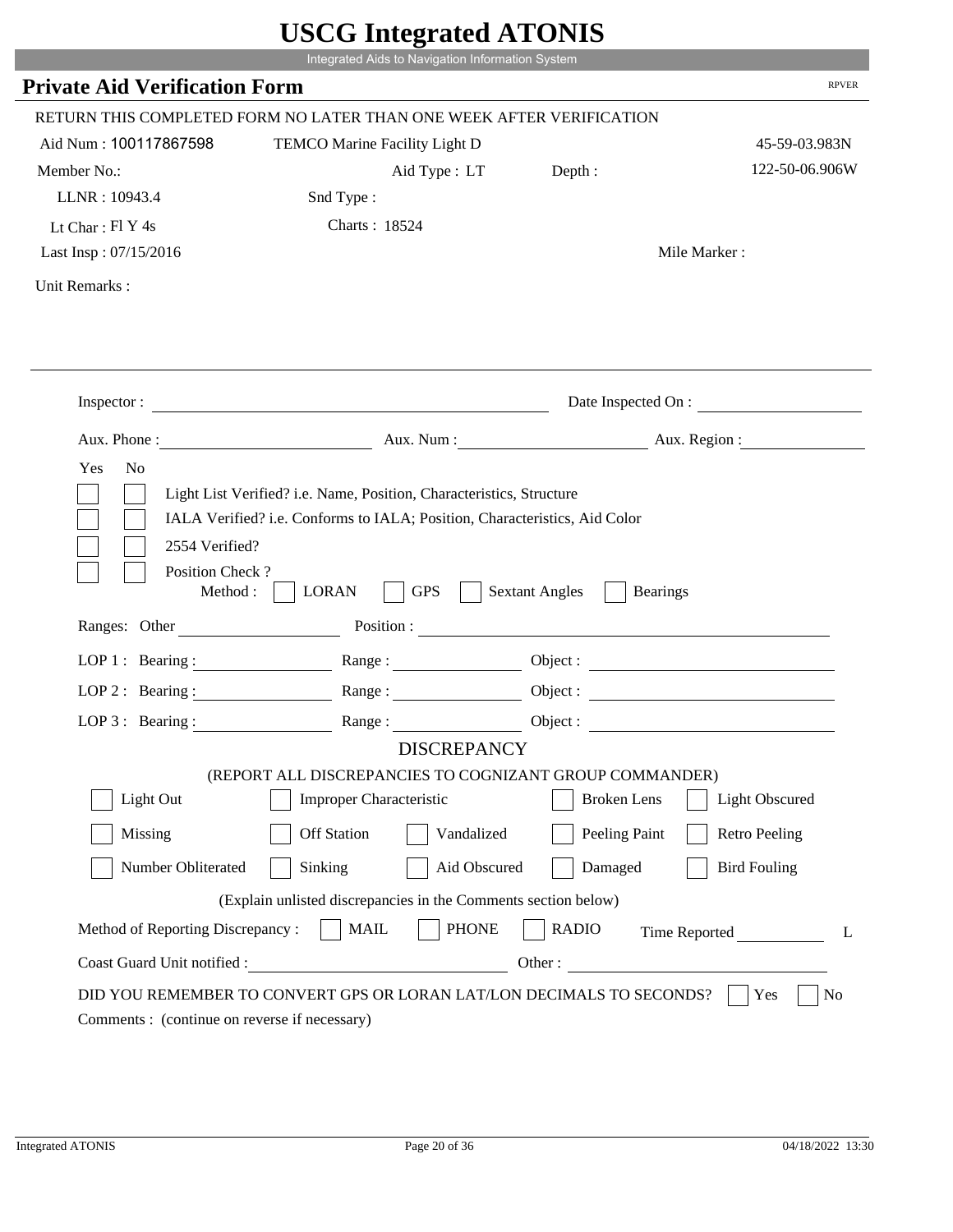|                                             | Integrated Aids to Navigation Information System                                                                                                   | UDUU IIIIU ARUU ATUNID                                                                                         |                       |
|---------------------------------------------|----------------------------------------------------------------------------------------------------------------------------------------------------|----------------------------------------------------------------------------------------------------------------|-----------------------|
| <b>Private Aid Verification Form</b>        |                                                                                                                                                    |                                                                                                                | <b>RPVER</b>          |
|                                             |                                                                                                                                                    |                                                                                                                |                       |
|                                             | RETURN THIS COMPLETED FORM NO LATER THAN ONE WEEK AFTER VERIFICATION                                                                               |                                                                                                                |                       |
| Aid Num: 100117867599                       | TEMCO Marine Facility Light E                                                                                                                      |                                                                                                                | 45-59-06.273N         |
| Member No.:                                 | Aid Type : LT Depth :                                                                                                                              |                                                                                                                | 122-50-08.908W        |
| LLNR: 10943.5                               | Snd Type:                                                                                                                                          |                                                                                                                |                       |
| Lt Char: Fl Y 4s                            | Charts: 18524                                                                                                                                      |                                                                                                                |                       |
| Last Insp: 07/15/2016                       |                                                                                                                                                    |                                                                                                                | Mile Marker:          |
| Unit Remarks:                               |                                                                                                                                                    |                                                                                                                |                       |
|                                             |                                                                                                                                                    |                                                                                                                |                       |
|                                             | Inspector:                                                                                                                                         |                                                                                                                | Date Inspected On :   |
| Aux. Phone :                                |                                                                                                                                                    | Aux. Num: Aux. Region:                                                                                         |                       |
| Yes<br>N <sub>o</sub><br>2554 Verified?     | Light List Verified? i.e. Name, Position, Characteristics, Structure<br>IALA Verified? i.e. Conforms to IALA; Position, Characteristics, Aid Color |                                                                                                                |                       |
| Position Check?<br>Method:<br>Ranges: Other | <b>GPS</b><br><b>LORAN</b>                                                                                                                         | <b>Sextant Angles</b><br><b>Bearings</b>                                                                       |                       |
|                                             |                                                                                                                                                    | Position : The Common Section of the Common Section 2014 and 2014 and 2014 and 2014 and 2014 and 2014 and 2014 |                       |
| LOP 1 : Bearing :                           |                                                                                                                                                    |                                                                                                                | Object :              |
| $LOP$ 2 : Bearing :                         | Range :                                                                                                                                            |                                                                                                                |                       |
| LOP $3$ : Bearing :                         | Range:                                                                                                                                             |                                                                                                                |                       |
|                                             | <b>DISCREPANCY</b>                                                                                                                                 |                                                                                                                |                       |
| Light Out                                   | (REPORT ALL DISCREPANCIES TO COGNIZANT GROUP COMMANDER)<br><b>Improper Characteristic</b>                                                          | <b>Broken</b> Lens                                                                                             | <b>Light Obscured</b> |
| Missing                                     | <b>Off Station</b><br>Vandalized                                                                                                                   | Peeling Paint                                                                                                  | <b>Retro Peeling</b>  |
| Number Obliterated                          | Sinking<br>Aid Obscured                                                                                                                            | Damaged                                                                                                        | <b>Bird Fouling</b>   |
|                                             | (Explain unlisted discrepancies in the Comments section below)                                                                                     |                                                                                                                |                       |
| Method of Reporting Discrepancy:            | <b>PHONE</b><br><b>MAIL</b>                                                                                                                        | <b>RADIO</b>                                                                                                   | Time Reported<br>L    |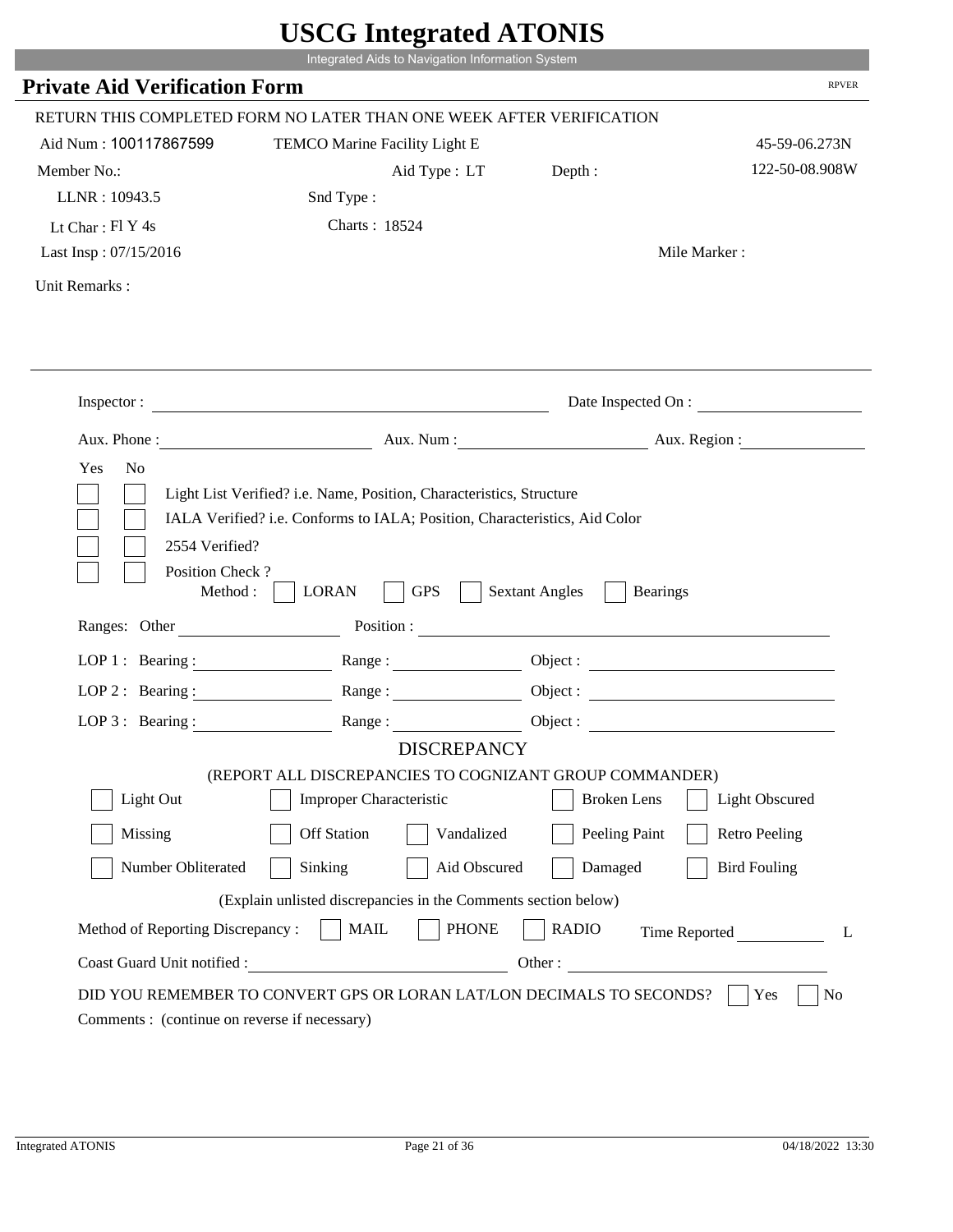|                                         | UDUU IIIIU ARUU ATUNID<br>Integrated Aids to Navigation Information System                                                                         |                                                                                                                                                                                                                                |                       |
|-----------------------------------------|----------------------------------------------------------------------------------------------------------------------------------------------------|--------------------------------------------------------------------------------------------------------------------------------------------------------------------------------------------------------------------------------|-----------------------|
| <b>Private Aid Verification Form</b>    |                                                                                                                                                    |                                                                                                                                                                                                                                | <b>RPVER</b>          |
|                                         |                                                                                                                                                    |                                                                                                                                                                                                                                |                       |
|                                         | RETURN THIS COMPLETED FORM NO LATER THAN ONE WEEK AFTER VERIFICATION                                                                               |                                                                                                                                                                                                                                |                       |
| Aid Num: 100117867600                   | TEMCO Marine Facility Light F                                                                                                                      |                                                                                                                                                                                                                                | 45-59-08.482N         |
| Member No.:                             | Aid Type : LT Depth :                                                                                                                              |                                                                                                                                                                                                                                | 122-50-10.341W        |
| LLNR: 10943.6                           | Snd Type:                                                                                                                                          |                                                                                                                                                                                                                                |                       |
| Lt Char: Fl Y 4s                        | Charts: 18524                                                                                                                                      |                                                                                                                                                                                                                                |                       |
| Last Insp: 07/15/2016                   |                                                                                                                                                    |                                                                                                                                                                                                                                | Mile Marker:          |
| Unit Remarks:                           |                                                                                                                                                    |                                                                                                                                                                                                                                |                       |
|                                         |                                                                                                                                                    |                                                                                                                                                                                                                                |                       |
|                                         | Inspector:                                                                                                                                         |                                                                                                                                                                                                                                | Date Inspected On :   |
| Aux. Phone :                            |                                                                                                                                                    | Aux. Num: Aux. Region:                                                                                                                                                                                                         |                       |
| Yes<br>N <sub>o</sub><br>2554 Verified? | Light List Verified? i.e. Name, Position, Characteristics, Structure<br>IALA Verified? i.e. Conforms to IALA; Position, Characteristics, Aid Color |                                                                                                                                                                                                                                |                       |
| Position Check?<br>Method:              | <b>GPS</b><br><b>LORAN</b>                                                                                                                         | <b>Sextant Angles</b><br><b>Bearings</b>                                                                                                                                                                                       |                       |
| Ranges: Other                           |                                                                                                                                                    | Position : The Contract of the Contract of the Contract of the Contract of the Contract of the Contract of the Contract of the Contract of the Contract of the Contract of the Contract of the Contract of the Contract of the |                       |
| LOP 1 : Bearing :                       |                                                                                                                                                    | Object :                                                                                                                                                                                                                       |                       |
| $LOP$ 2 : Bearing :                     | Range :                                                                                                                                            |                                                                                                                                                                                                                                |                       |
| LOP $3$ : Bearing :                     | Range:                                                                                                                                             |                                                                                                                                                                                                                                |                       |
|                                         | <b>DISCREPANCY</b>                                                                                                                                 |                                                                                                                                                                                                                                |                       |
| Light Out                               | (REPORT ALL DISCREPANCIES TO COGNIZANT GROUP COMMANDER)<br><b>Improper Characteristic</b>                                                          | <b>Broken</b> Lens                                                                                                                                                                                                             | <b>Light Obscured</b> |
| Missing                                 | <b>Off Station</b><br>Vandalized                                                                                                                   | Peeling Paint                                                                                                                                                                                                                  | <b>Retro Peeling</b>  |
| Number Obliterated                      | Sinking<br>Aid Obscured                                                                                                                            | Damaged                                                                                                                                                                                                                        | <b>Bird Fouling</b>   |
|                                         | (Explain unlisted discrepancies in the Comments section below)                                                                                     |                                                                                                                                                                                                                                |                       |
| Method of Reporting Discrepancy:        | <b>PHONE</b><br><b>MAIL</b>                                                                                                                        | <b>RADIO</b>                                                                                                                                                                                                                   | Time Reported<br>L    |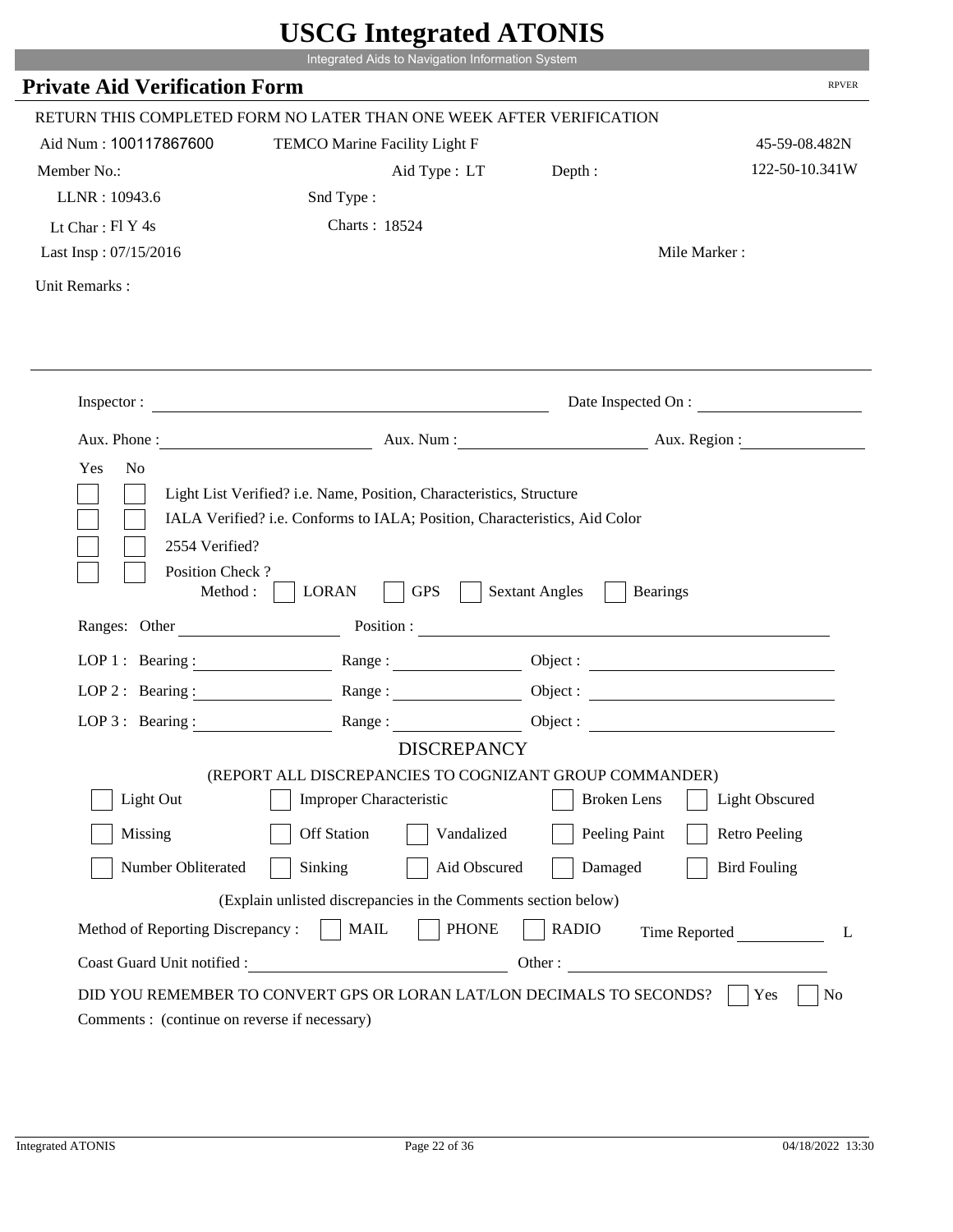|                                                                 | Integrated Aids to Navigation Information System                                                                                                   |                                                        |                       |
|-----------------------------------------------------------------|----------------------------------------------------------------------------------------------------------------------------------------------------|--------------------------------------------------------|-----------------------|
| <b>Private Aid Verification Form</b>                            |                                                                                                                                                    |                                                        | <b>RPVER</b>          |
|                                                                 | RETURN THIS COMPLETED FORM NO LATER THAN ONE WEEK AFTER VERIFICATION                                                                               |                                                        |                       |
| Aid Num: 100117867601                                           | TEMCO Marine Facility Light G                                                                                                                      |                                                        | 45-59-10.572N         |
| Member No.:                                                     | Aid Type: LT                                                                                                                                       | Depth:                                                 | 122-50-11.942W        |
| LLNR: 10943.7                                                   | Snd Type:                                                                                                                                          |                                                        |                       |
| Lt Char: Fl Y 4s                                                | Charts: 18524                                                                                                                                      |                                                        |                       |
| Last Insp: 07/15/2016                                           |                                                                                                                                                    |                                                        | Mile Marker:          |
| Unit Remarks:                                                   |                                                                                                                                                    |                                                        |                       |
|                                                                 |                                                                                                                                                    |                                                        |                       |
|                                                                 | Inspector:                                                                                                                                         |                                                        | Date Inspected On :   |
|                                                                 | Aux. Phone : Aux. Num : Aux. Num : Aux. Aux. Region :                                                                                              |                                                        |                       |
| 2554 Verified?                                                  | Light List Verified? i.e. Name, Position, Characteristics, Structure<br>IALA Verified? i.e. Conforms to IALA; Position, Characteristics, Aid Color |                                                        |                       |
| Position Check?<br>Method :<br>Ranges: Other                    | <b>GPS</b><br><b>LORAN</b>                                                                                                                         | <b>Sextant Angles</b><br><b>Bearings</b><br>Position : |                       |
|                                                                 |                                                                                                                                                    |                                                        |                       |
| LOP 1 : Bearing :                                               | Range:                                                                                                                                             |                                                        |                       |
| $LOP$ 2 : Bearing :                                             | Range:                                                                                                                                             |                                                        |                       |
|                                                                 | LOP 3: Bearing : $\qquad \qquad$ Range :<br><b>DISCREPANCY</b>                                                                                     |                                                        |                       |
|                                                                 | (REPORT ALL DISCREPANCIES TO COGNIZANT GROUP COMMANDER)                                                                                            |                                                        |                       |
| Light Out                                                       | Improper Characteristic                                                                                                                            | <b>Broken</b> Lens                                     | <b>Light Obscured</b> |
| Missing                                                         | <b>Off Station</b><br>Vandalized                                                                                                                   | Peeling Paint                                          | <b>Retro Peeling</b>  |
|                                                                 |                                                                                                                                                    |                                                        |                       |
| Number Obliterated                                              | Sinking<br>Aid Obscured                                                                                                                            | Damaged                                                | <b>Bird Fouling</b>   |
|                                                                 | (Explain unlisted discrepancies in the Comments section below)                                                                                     |                                                        |                       |
| Method of Reporting Discrepancy:<br>Coast Guard Unit notified : | <b>MAIL</b><br><b>PHONE</b>                                                                                                                        | <b>RADIO</b><br>Other:                                 | Time Reported<br>L    |

i i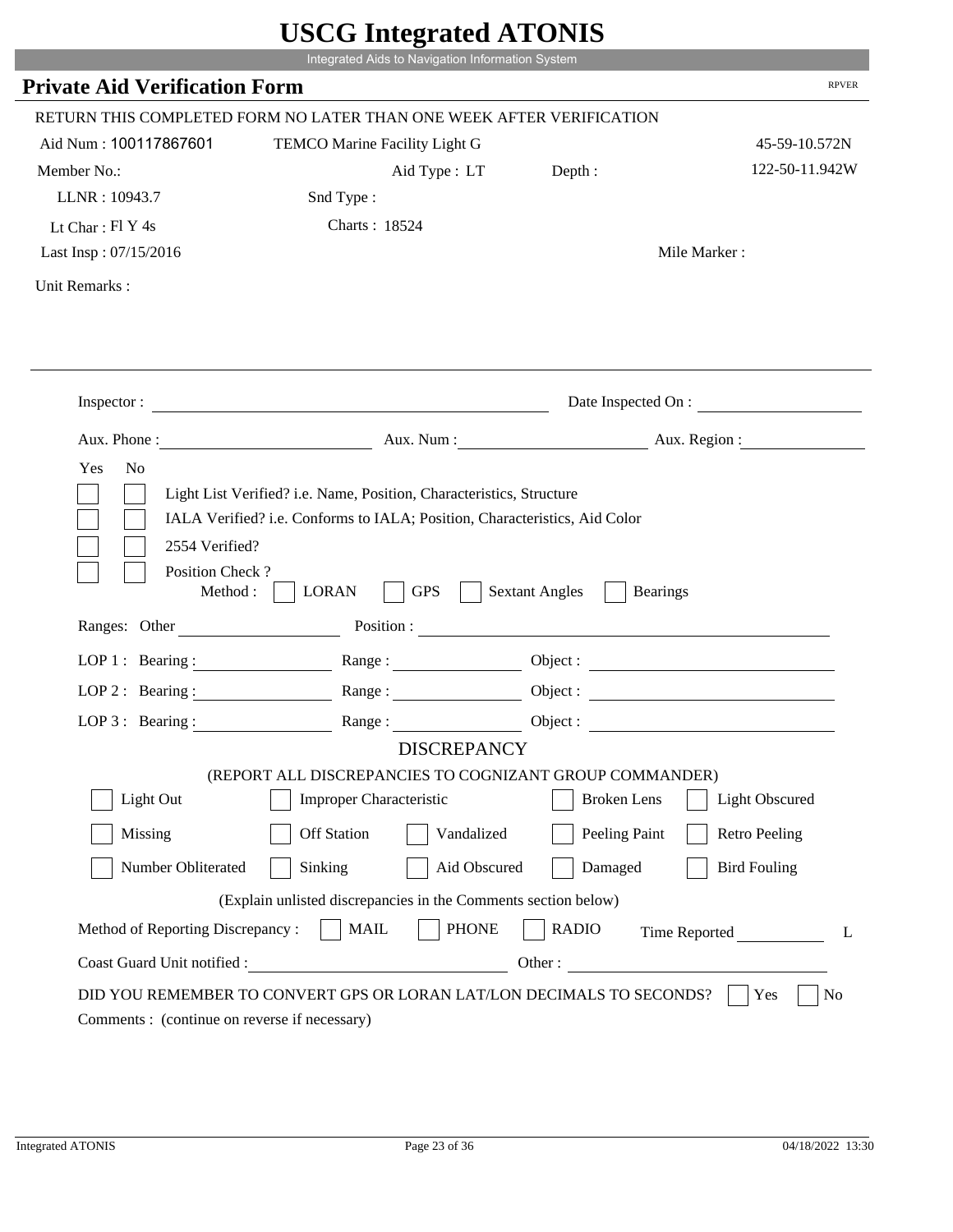|                                                                 | Integrated Aids to Navigation Information System                                                                                                   |                                                        |                       |
|-----------------------------------------------------------------|----------------------------------------------------------------------------------------------------------------------------------------------------|--------------------------------------------------------|-----------------------|
| <b>Private Aid Verification Form</b>                            |                                                                                                                                                    |                                                        | <b>RPVER</b>          |
|                                                                 | RETURN THIS COMPLETED FORM NO LATER THAN ONE WEEK AFTER VERIFICATION                                                                               |                                                        |                       |
| Aid Num: 100117867602                                           | TEMCO Marine Facility Light H                                                                                                                      |                                                        | 45-59-13.359N         |
| Member No.:                                                     | Aid Type: LT                                                                                                                                       | Depth:                                                 | 122-50-14.076W        |
| LLNR: 10943.8                                                   | Snd Type:                                                                                                                                          |                                                        |                       |
| Lt Char: $FI$ Y 4s                                              | Charts: 18524                                                                                                                                      |                                                        |                       |
| Last Insp: 07/15/2016                                           |                                                                                                                                                    |                                                        | Mile Marker:          |
| Unit Remarks:                                                   |                                                                                                                                                    |                                                        |                       |
|                                                                 |                                                                                                                                                    |                                                        |                       |
|                                                                 | Inspector:                                                                                                                                         |                                                        | Date Inspected On :   |
| Aux. Phone :                                                    |                                                                                                                                                    | Aux. Num : Aux. Region :                               |                       |
| 2554 Verified?                                                  | Light List Verified? i.e. Name, Position, Characteristics, Structure<br>IALA Verified? i.e. Conforms to IALA; Position, Characteristics, Aid Color |                                                        |                       |
| Position Check?<br>Method :<br>Ranges: Other                    | <b>GPS</b><br><b>LORAN</b>                                                                                                                         | <b>Sextant Angles</b><br><b>Bearings</b><br>Position : |                       |
|                                                                 |                                                                                                                                                    |                                                        |                       |
|                                                                 | LOP 1: Bearing: $\qquad \qquad \text{Range}:$                                                                                                      |                                                        |                       |
|                                                                 | LOP 2 : Bearing : $\qquad \qquad$ Range :                                                                                                          |                                                        |                       |
| $LOP 3:$ Bearing :                                              | Range:<br><b>DISCREPANCY</b>                                                                                                                       |                                                        | Object:               |
|                                                                 | (REPORT ALL DISCREPANCIES TO COGNIZANT GROUP COMMANDER)                                                                                            |                                                        |                       |
| Light Out                                                       | Improper Characteristic                                                                                                                            | <b>Broken</b> Lens                                     | <b>Light Obscured</b> |
| Missing                                                         | <b>Off Station</b><br>Vandalized                                                                                                                   | Peeling Paint                                          | <b>Retro Peeling</b>  |
| Number Obliterated                                              | Aid Obscured<br>Sinking                                                                                                                            | Damaged                                                | <b>Bird Fouling</b>   |
|                                                                 |                                                                                                                                                    |                                                        |                       |
|                                                                 | (Explain unlisted discrepancies in the Comments section below)                                                                                     |                                                        |                       |
| Method of Reporting Discrepancy:<br>Coast Guard Unit notified : | <b>PHONE</b><br><b>MAIL</b><br>Other:                                                                                                              | <b>RADIO</b>                                           | Time Reported         |

i i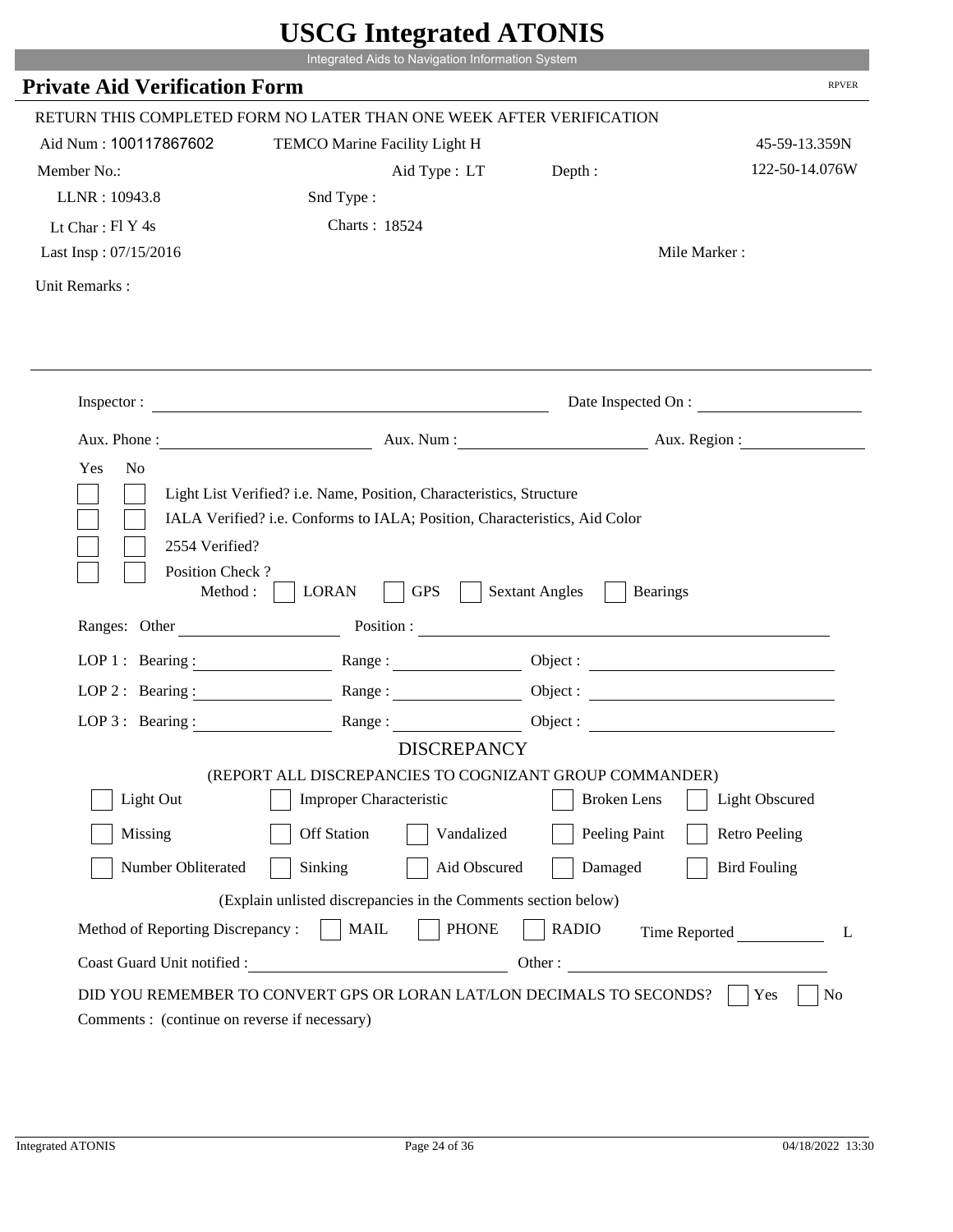|                                                            | Integrated Aids to Navigation Information System                                                                                                   |                                                                                                                |                        |
|------------------------------------------------------------|----------------------------------------------------------------------------------------------------------------------------------------------------|----------------------------------------------------------------------------------------------------------------|------------------------|
| <b>Private Aid Verification Form</b>                       |                                                                                                                                                    |                                                                                                                | <b>RPVER</b>           |
|                                                            | RETURN THIS COMPLETED FORM NO LATER THAN ONE WEEK AFTER VERIFICATION                                                                               |                                                                                                                |                        |
| Aid Num: 100117431218                                      | Terminal 9 Light A                                                                                                                                 |                                                                                                                | 46-05-59.900N          |
| Member No.:                                                | Aid Type : LT                                                                                                                                      | Depth:                                                                                                         | 122-56-26.200W         |
| LLNR: 10815.1                                              | Snd Type:                                                                                                                                          |                                                                                                                |                        |
| Lt Char: Fl Y 4s                                           | Charts: 18524                                                                                                                                      |                                                                                                                |                        |
| Last Insp: 07/15/2016                                      |                                                                                                                                                    |                                                                                                                | Mile Marker:           |
| Unit Remarks:                                              |                                                                                                                                                    |                                                                                                                |                        |
|                                                            |                                                                                                                                                    |                                                                                                                |                        |
|                                                            | Inspector:                                                                                                                                         |                                                                                                                | Date Inspected On :    |
| Aux. Phone :                                               |                                                                                                                                                    |                                                                                                                | Aux. Num: Aux. Region: |
| Yes<br>N <sub>o</sub><br>2554 Verified?<br>Position Check? | Light List Verified? i.e. Name, Position, Characteristics, Structure<br>IALA Verified? i.e. Conforms to IALA; Position, Characteristics, Aid Color |                                                                                                                |                        |
| Method :<br>Ranges: Other                                  | <b>GPS</b><br><b>LORAN</b>                                                                                                                         | <b>Sextant Angles</b><br><b>Bearings</b>                                                                       |                        |
|                                                            |                                                                                                                                                    | Position : The Common Section of the Common Section 2014 and 2014 and 2014 and 2014 and 2014 and 2014 and 2014 |                        |
| LOP 1 : Bearing :<br>LOP $2:$ Bearing :                    |                                                                                                                                                    |                                                                                                                | Object :               |
|                                                            | Range :                                                                                                                                            |                                                                                                                |                        |
| LOP $3$ : Bearing :                                        | Range:<br><b>DISCREPANCY</b>                                                                                                                       |                                                                                                                |                        |
|                                                            | (REPORT ALL DISCREPANCIES TO COGNIZANT GROUP COMMANDER)                                                                                            |                                                                                                                |                        |
| Light Out                                                  | <b>Improper Characteristic</b>                                                                                                                     | <b>Broken</b> Lens                                                                                             | <b>Light Obscured</b>  |
| Missing                                                    | <b>Off Station</b><br>Vandalized                                                                                                                   | Peeling Paint                                                                                                  | <b>Retro Peeling</b>   |
| Number Obliterated                                         | Sinking<br>Aid Obscured                                                                                                                            | Damaged                                                                                                        | <b>Bird Fouling</b>    |
|                                                            | (Explain unlisted discrepancies in the Comments section below)                                                                                     |                                                                                                                |                        |
| Method of Reporting Discrepancy:                           | <b>PHONE</b><br><b>MAIL</b>                                                                                                                        | <b>RADIO</b>                                                                                                   | Time Reported<br>L     |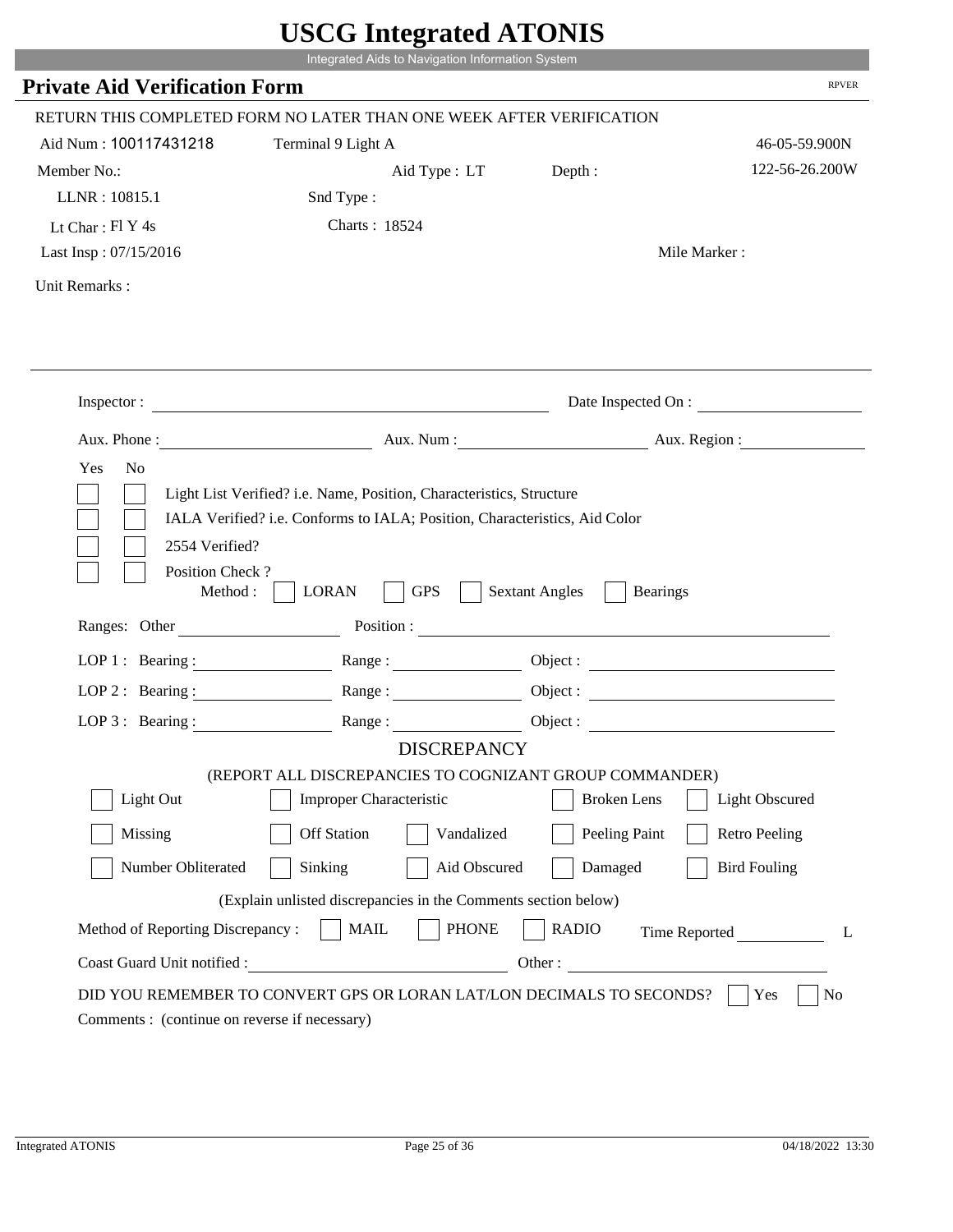|                                             |                                                                                                                                                    | UDUU MINGLANU ATUNID                     |                        |
|---------------------------------------------|----------------------------------------------------------------------------------------------------------------------------------------------------|------------------------------------------|------------------------|
|                                             | Integrated Aids to Navigation Information System                                                                                                   |                                          |                        |
| <b>Private Aid Verification Form</b>        |                                                                                                                                                    |                                          | <b>RPVER</b>           |
|                                             | RETURN THIS COMPLETED FORM NO LATER THAN ONE WEEK AFTER VERIFICATION                                                                               |                                          |                        |
| Aid Num: 100117431219                       | Terminal 9 Light B                                                                                                                                 |                                          | 46-05-59.400N          |
| Member No.:                                 | Aid Type : LT Depth :                                                                                                                              |                                          | 122-56-25.000W         |
| LLNR: 10815.2                               | Snd Type:                                                                                                                                          |                                          |                        |
| Lt Char: $FI Y 4s$                          | Charts: 18524                                                                                                                                      |                                          |                        |
| Last Insp: 07/15/2016                       |                                                                                                                                                    |                                          | Mile Marker:           |
| Unit Remarks:                               |                                                                                                                                                    |                                          |                        |
|                                             |                                                                                                                                                    |                                          |                        |
|                                             |                                                                                                                                                    |                                          |                        |
|                                             | Inspector:                                                                                                                                         |                                          | Date Inspected On :    |
|                                             |                                                                                                                                                    |                                          | Aux. Num: Aux. Region: |
| Yes<br>N <sub>o</sub><br>2554 Verified?     | Light List Verified? i.e. Name, Position, Characteristics, Structure<br>IALA Verified? i.e. Conforms to IALA; Position, Characteristics, Aid Color |                                          |                        |
| Position Check?<br>Method:<br>Ranges: Other | <b>GPS</b><br><b>LORAN</b>                                                                                                                         | <b>Sextant Angles</b><br><b>Bearings</b> |                        |
|                                             |                                                                                                                                                    | Position :                               |                        |
|                                             | LOP 1: Bearing: Range:                                                                                                                             |                                          |                        |
| LOP $2:$ Bearing :                          | Range:                                                                                                                                             |                                          |                        |
|                                             | LOP 3: Bearing: Range: Name: Object:                                                                                                               |                                          |                        |
|                                             | <b>DISCREPANCY</b>                                                                                                                                 |                                          |                        |
|                                             | (REPORT ALL DISCREPANCIES TO COGNIZANT GROUP COMMANDER)                                                                                            |                                          |                        |
| Light Out                                   | Improper Characteristic                                                                                                                            | <b>Broken</b> Lens                       | Light Obscured         |
| Missing                                     | <b>Off Station</b><br>Vandalized                                                                                                                   | Peeling Paint                            | <b>Retro Peeling</b>   |
| Number Obliterated                          | Sinking<br>Aid Obscured                                                                                                                            | Damaged                                  | <b>Bird Fouling</b>    |
|                                             | (Explain unlisted discrepancies in the Comments section below)                                                                                     |                                          |                        |
| Method of Reporting Discrepancy:            | <b>PHONE</b><br><b>MAIL</b>                                                                                                                        | <b>RADIO</b>                             | Time Reported<br>L     |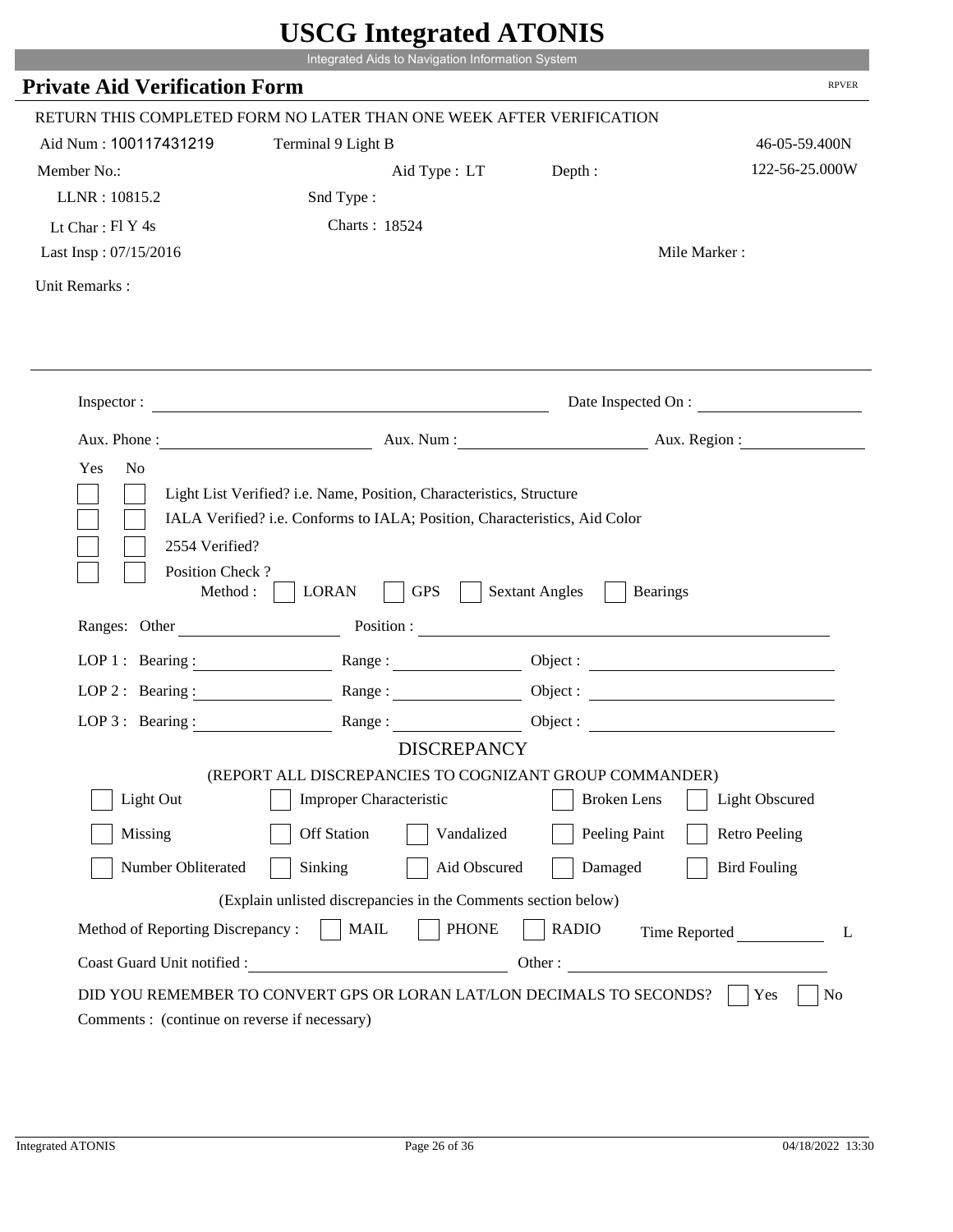|                                                                 | Integrated Aids to Navigation Information System                                                                                                   |                                                                                                                                                                                                                                                                            |                        |
|-----------------------------------------------------------------|----------------------------------------------------------------------------------------------------------------------------------------------------|----------------------------------------------------------------------------------------------------------------------------------------------------------------------------------------------------------------------------------------------------------------------------|------------------------|
| <b>Private Aid Verification Form</b>                            |                                                                                                                                                    |                                                                                                                                                                                                                                                                            | <b>RPVER</b>           |
|                                                                 | RETURN THIS COMPLETED FORM NO LATER THAN ONE WEEK AFTER VERIFICATION                                                                               |                                                                                                                                                                                                                                                                            |                        |
| Aid Num: 100117431222                                           | Terminal 9 Light D                                                                                                                                 |                                                                                                                                                                                                                                                                            | 46-05-57.800N          |
| Member No.:                                                     | Aid Type : LT                                                                                                                                      | Depth:                                                                                                                                                                                                                                                                     | 122-56-21.000W         |
| LLNR: 10815.4                                                   | Snd Type:                                                                                                                                          |                                                                                                                                                                                                                                                                            |                        |
| Lt Char: Fl Y 4s                                                | Charts: 18524                                                                                                                                      |                                                                                                                                                                                                                                                                            |                        |
| Last Insp: 08/10/2016                                           |                                                                                                                                                    |                                                                                                                                                                                                                                                                            | Mile Marker:           |
| Unit Remarks:                                                   |                                                                                                                                                    |                                                                                                                                                                                                                                                                            |                        |
|                                                                 |                                                                                                                                                    |                                                                                                                                                                                                                                                                            |                        |
|                                                                 | Inspector:                                                                                                                                         |                                                                                                                                                                                                                                                                            | Date Inspected On :    |
| Aux. Phone :                                                    |                                                                                                                                                    |                                                                                                                                                                                                                                                                            | Aux. Num: Aux. Region: |
| 2554 Verified?<br>Position Check?                               | Light List Verified? i.e. Name, Position, Characteristics, Structure<br>IALA Verified? i.e. Conforms to IALA; Position, Characteristics, Aid Color |                                                                                                                                                                                                                                                                            |                        |
| Method:<br>Ranges: Other                                        | <b>GPS</b><br><b>LORAN</b>                                                                                                                         | <b>Sextant Angles</b><br><b>Bearings</b><br>Position : The Contract of the Contract of the Contract of the Contract of the Contract of the Contract of the Contract of the Contract of the Contract of the Contract of the Contract of the Contract of the Contract of the |                        |
|                                                                 |                                                                                                                                                    |                                                                                                                                                                                                                                                                            |                        |
| LOP 1 : Bearing :                                               |                                                                                                                                                    |                                                                                                                                                                                                                                                                            | Object :               |
| $LOP$ 2 : Bearing :                                             | Range :                                                                                                                                            |                                                                                                                                                                                                                                                                            |                        |
| $LOP$ 3 : Bearing :                                             | Range:<br><b>DISCREPANCY</b>                                                                                                                       |                                                                                                                                                                                                                                                                            |                        |
|                                                                 | (REPORT ALL DISCREPANCIES TO COGNIZANT GROUP COMMANDER)                                                                                            |                                                                                                                                                                                                                                                                            |                        |
| Light Out                                                       | <b>Improper Characteristic</b>                                                                                                                     | <b>Broken</b> Lens                                                                                                                                                                                                                                                         | <b>Light Obscured</b>  |
| Missing                                                         | <b>Off Station</b><br>Vandalized                                                                                                                   | Peeling Paint                                                                                                                                                                                                                                                              | <b>Retro Peeling</b>   |
| Number Obliterated                                              | Sinking<br>Aid Obscured                                                                                                                            | Damaged                                                                                                                                                                                                                                                                    | <b>Bird Fouling</b>    |
|                                                                 |                                                                                                                                                    |                                                                                                                                                                                                                                                                            |                        |
|                                                                 | (Explain unlisted discrepancies in the Comments section below)                                                                                     |                                                                                                                                                                                                                                                                            |                        |
| Method of Reporting Discrepancy:<br>Coast Guard Unit notified : | <b>PHONE</b><br><b>MAIL</b><br><u> 1980 - Johann Barbara, martin d</u>                                                                             | <b>RADIO</b><br>Other:                                                                                                                                                                                                                                                     | Time Reported<br>L     |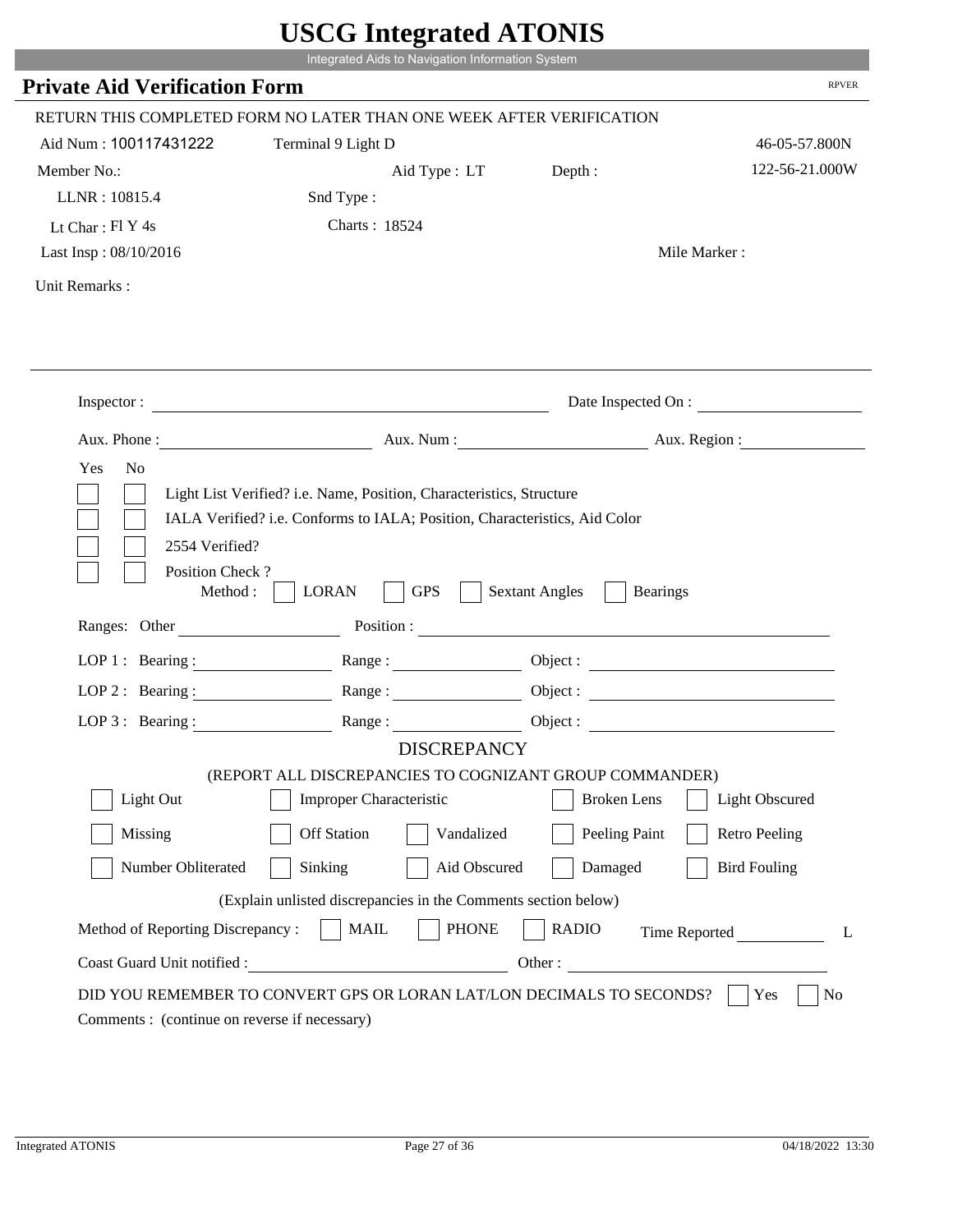|                                                               | Integrated Aids to Navigation Information System                                                                                                   |                                                                                                                                                                                                                                |                        |
|---------------------------------------------------------------|----------------------------------------------------------------------------------------------------------------------------------------------------|--------------------------------------------------------------------------------------------------------------------------------------------------------------------------------------------------------------------------------|------------------------|
| <b>Private Aid Verification Form</b>                          |                                                                                                                                                    |                                                                                                                                                                                                                                | <b>RPVER</b>           |
|                                                               | RETURN THIS COMPLETED FORM NO LATER THAN ONE WEEK AFTER VERIFICATION                                                                               |                                                                                                                                                                                                                                |                        |
| Aid Num: 100117431226                                         | Terminal 9 Light E                                                                                                                                 |                                                                                                                                                                                                                                | 46-05-57.100N          |
| Member No.:                                                   | Aid Type : LT                                                                                                                                      | Depth:                                                                                                                                                                                                                         | 122-56-18.600W         |
| LLNR: 10815.5                                                 | Snd Type:                                                                                                                                          |                                                                                                                                                                                                                                |                        |
| Lt Char: Fl Y 4s                                              | Charts: 18524                                                                                                                                      |                                                                                                                                                                                                                                |                        |
| Last Insp: 08/10/2016                                         |                                                                                                                                                    |                                                                                                                                                                                                                                | Mile Marker:           |
| Unit Remarks:                                                 |                                                                                                                                                    |                                                                                                                                                                                                                                |                        |
|                                                               |                                                                                                                                                    |                                                                                                                                                                                                                                |                        |
|                                                               | Inspector:                                                                                                                                         |                                                                                                                                                                                                                                | Date Inspected On :    |
| Aux. Phone :                                                  |                                                                                                                                                    |                                                                                                                                                                                                                                | Aux. Num: Aux. Region: |
|                                                               | Light List Verified? i.e. Name, Position, Characteristics, Structure<br>IALA Verified? i.e. Conforms to IALA; Position, Characteristics, Aid Color |                                                                                                                                                                                                                                |                        |
| 2554 Verified?<br>Position Check?<br>Method:<br>Ranges: Other | <b>GPS</b><br><b>LORAN</b>                                                                                                                         | <b>Sextant Angles</b><br><b>Bearings</b>                                                                                                                                                                                       |                        |
|                                                               |                                                                                                                                                    | Position : The Contract of the Contract of the Contract of the Contract of the Contract of the Contract of the Contract of the Contract of the Contract of the Contract of the Contract of the Contract of the Contract of the |                        |
| LOP 1 : Bearing :                                             |                                                                                                                                                    |                                                                                                                                                                                                                                | Object :               |
| $LOP$ 2 : Bearing :                                           | Range :                                                                                                                                            |                                                                                                                                                                                                                                |                        |
| $LOP$ 3 : Bearing :                                           | Range:                                                                                                                                             |                                                                                                                                                                                                                                |                        |
|                                                               | <b>DISCREPANCY</b><br>(REPORT ALL DISCREPANCIES TO COGNIZANT GROUP COMMANDER)                                                                      |                                                                                                                                                                                                                                |                        |
| Light Out                                                     | <b>Improper Characteristic</b>                                                                                                                     | <b>Broken</b> Lens                                                                                                                                                                                                             | <b>Light Obscured</b>  |
| Missing                                                       | <b>Off Station</b><br>Vandalized                                                                                                                   | Peeling Paint                                                                                                                                                                                                                  | <b>Retro Peeling</b>   |
| Number Obliterated                                            | Sinking<br>Aid Obscured                                                                                                                            | Damaged                                                                                                                                                                                                                        | <b>Bird Fouling</b>    |
|                                                               | (Explain unlisted discrepancies in the Comments section below)                                                                                     |                                                                                                                                                                                                                                |                        |
| Method of Reporting Discrepancy:                              | <b>PHONE</b><br><b>MAIL</b>                                                                                                                        | <b>RADIO</b>                                                                                                                                                                                                                   |                        |
| Coast Guard Unit notified :                                   | <u> 1980 - Johann Barbara, martin d</u>                                                                                                            | Other:                                                                                                                                                                                                                         | Time Reported<br>L     |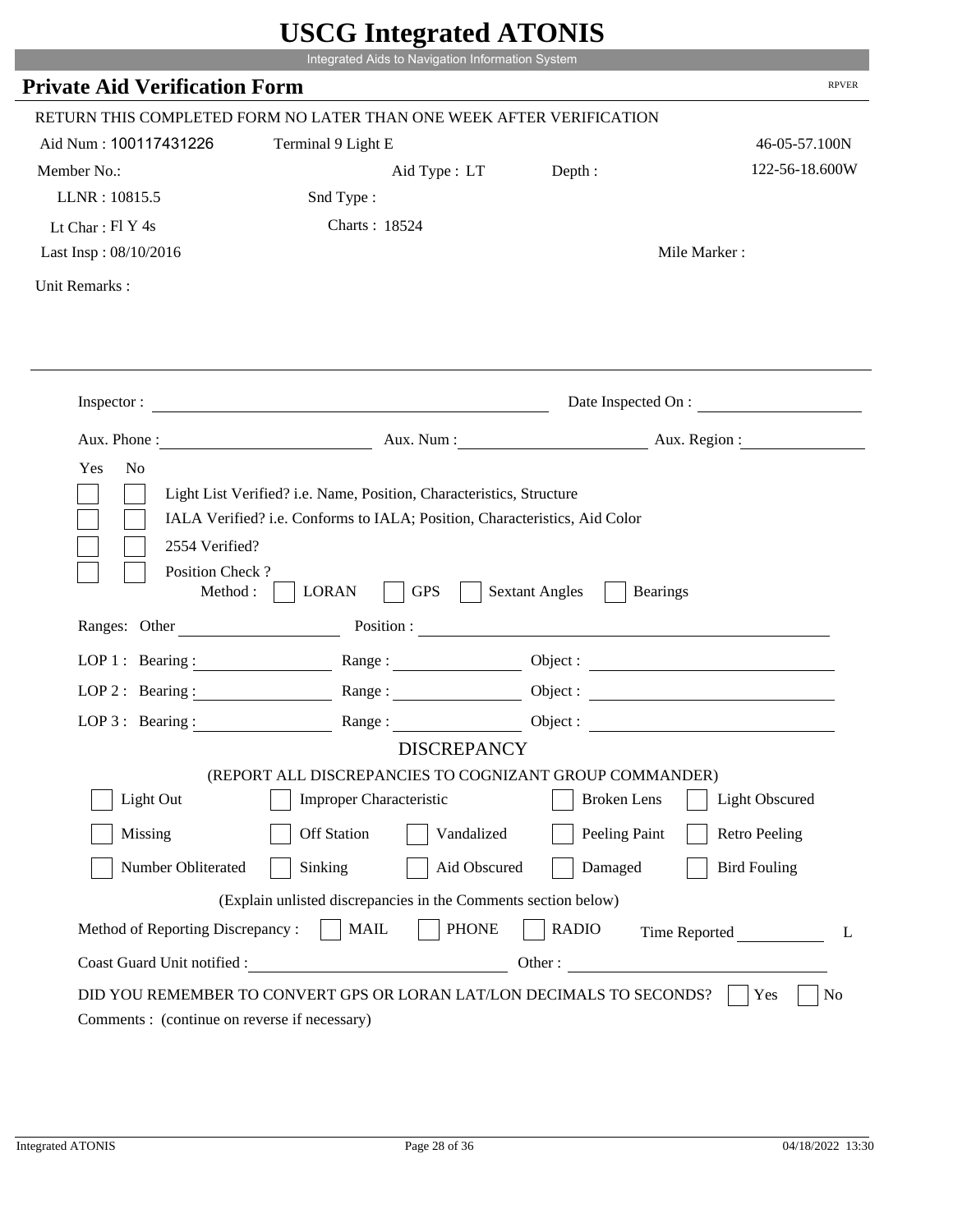|                                             | UDUU MINGLANU ATUNID                                                                      |                                                        |                                               |
|---------------------------------------------|-------------------------------------------------------------------------------------------|--------------------------------------------------------|-----------------------------------------------|
|                                             | Integrated Aids to Navigation Information System                                          |                                                        |                                               |
| <b>Private Aid Verification Form</b>        |                                                                                           |                                                        | <b>RPVER</b>                                  |
|                                             | RETURN THIS COMPLETED FORM NO LATER THAN ONE WEEK AFTER VERIFICATION                      |                                                        |                                               |
| Aid Num: 100117431227                       | Terminal 9 Light F                                                                        |                                                        | 46-05-56.300N                                 |
| Member No.:                                 | Aid Type : LT                                                                             | Depth:                                                 | 122-56-16.500W                                |
| LLNR: 10815.6                               | Snd Type:                                                                                 |                                                        |                                               |
| Lt Char: $FI$ Y 4s                          | Charts: 18524                                                                             |                                                        |                                               |
| Last Insp: 08/10/2016                       |                                                                                           |                                                        | Mile Marker:                                  |
| Unit Remarks:                               |                                                                                           |                                                        |                                               |
|                                             |                                                                                           |                                                        |                                               |
|                                             |                                                                                           |                                                        |                                               |
|                                             | Inspector:                                                                                |                                                        | Date Inspected On :<br>Aux. Num: Aux. Region: |
| Yes<br>N <sub>o</sub>                       |                                                                                           |                                                        |                                               |
| Position Check?<br>Method:<br>Ranges: Other | <b>GPS</b><br><b>LORAN</b>                                                                | <b>Sextant Angles</b><br><b>Bearings</b><br>Position : |                                               |
|                                             | LOP 1: Bearing: Range:                                                                    |                                                        |                                               |
| LOP $2:$ Bearing :                          | Range:                                                                                    |                                                        |                                               |
|                                             |                                                                                           |                                                        |                                               |
|                                             | LOP 3: Bearing: Range: Name: Object:                                                      |                                                        |                                               |
|                                             | <b>DISCREPANCY</b>                                                                        |                                                        |                                               |
| Light Out                                   | (REPORT ALL DISCREPANCIES TO COGNIZANT GROUP COMMANDER)<br><b>Improper Characteristic</b> | <b>Broken</b> Lens                                     | Light Obscured                                |
| Missing                                     | <b>Off Station</b><br>Vandalized                                                          | Peeling Paint                                          | <b>Retro Peeling</b>                          |
| Number Obliterated                          | Sinking<br>Aid Obscured                                                                   | Damaged                                                | <b>Bird Fouling</b>                           |
|                                             | (Explain unlisted discrepancies in the Comments section below)                            |                                                        |                                               |
| Method of Reporting Discrepancy:            | <b>PHONE</b><br><b>MAIL</b>                                                               | <b>RADIO</b>                                           | Time Reported<br>L                            |
| Coast Guard Unit notified :                 | <u> 1980 - Johann Barbara, martin d</u>                                                   |                                                        |                                               |
|                                             |                                                                                           |                                                        | Other :                                       |
|                                             | DID YOU REMEMBER TO CONVERT GPS OR LORAN LAT/LON DECIMALS TO SECONDS?                     |                                                        | Yes<br>No                                     |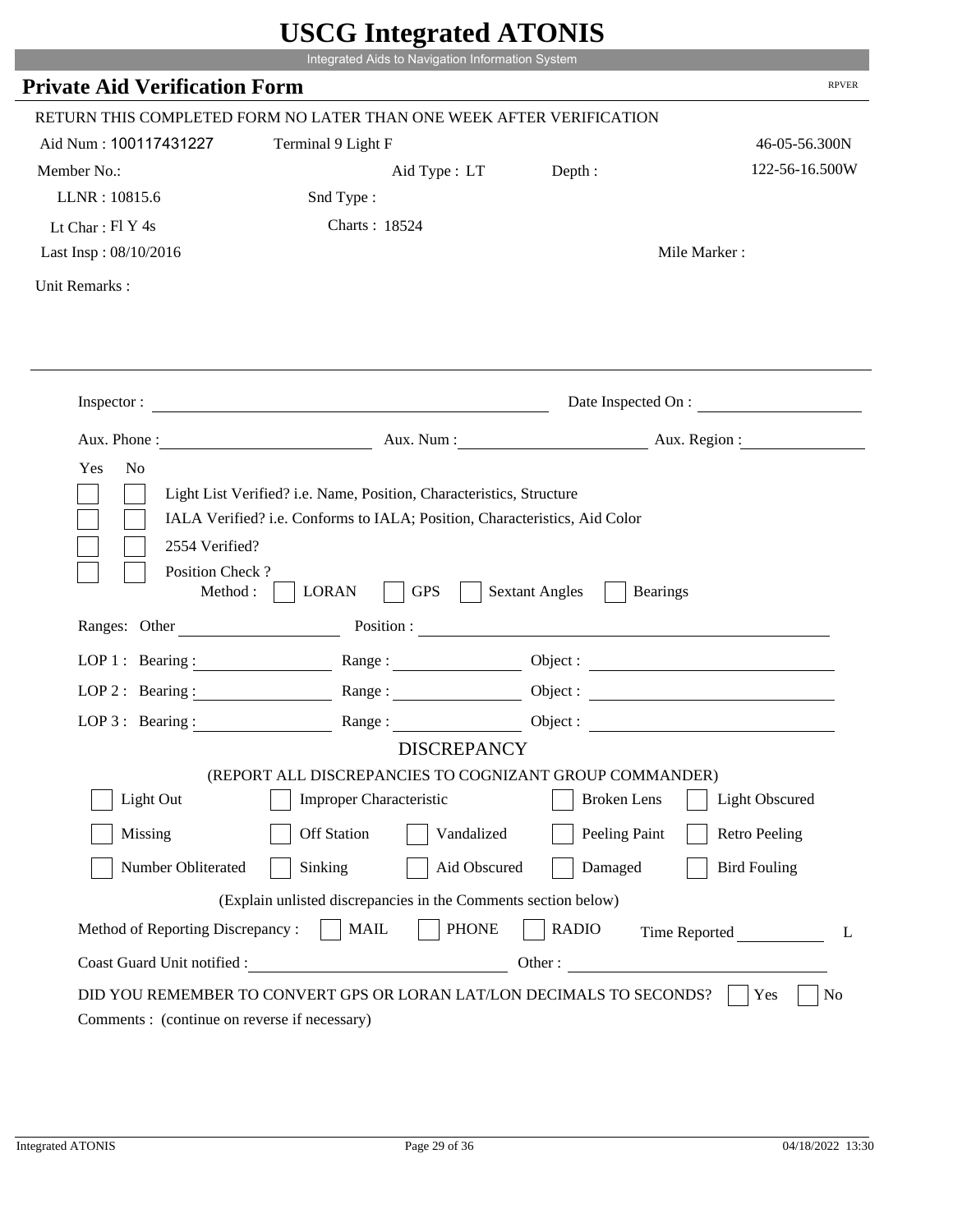|                                              |                                                                                                                                                    | UDUU MINGLANU ATUNID                     |                        |
|----------------------------------------------|----------------------------------------------------------------------------------------------------------------------------------------------------|------------------------------------------|------------------------|
|                                              | Integrated Aids to Navigation Information System                                                                                                   |                                          |                        |
| <b>Private Aid Verification Form</b>         |                                                                                                                                                    |                                          | <b>RPVER</b>           |
|                                              | RETURN THIS COMPLETED FORM NO LATER THAN ONE WEEK AFTER VERIFICATION                                                                               |                                          |                        |
| Aid Num: 100117431228                        | Terminal 9 Light G                                                                                                                                 |                                          | 46-05-55.600N          |
| Member No.:                                  | Aid Type : LT                                                                                                                                      | Depth:                                   | 122-56-14.900W         |
| LLNR: 10815.7                                | Snd Type:                                                                                                                                          |                                          |                        |
| Lt Char: $FI Y 4s$                           | Charts: 18524                                                                                                                                      |                                          |                        |
| Last Insp: 08/10/2016                        |                                                                                                                                                    |                                          | Mile Marker:           |
| Unit Remarks:                                |                                                                                                                                                    |                                          |                        |
|                                              |                                                                                                                                                    |                                          |                        |
|                                              | Inspector:                                                                                                                                         |                                          | Date Inspected On :    |
|                                              |                                                                                                                                                    |                                          | Aux. Num: Aux. Region: |
| Yes<br>N <sub>o</sub>                        | Light List Verified? i.e. Name, Position, Characteristics, Structure<br>IALA Verified? i.e. Conforms to IALA; Position, Characteristics, Aid Color |                                          |                        |
| 2554 Verified?<br>Position Check?<br>Method: | <b>GPS</b><br><b>LORAN</b>                                                                                                                         | <b>Sextant Angles</b><br><b>Bearings</b> |                        |
| Ranges: Other                                |                                                                                                                                                    | Position :                               |                        |
|                                              | LOP 1: Bearing: Range:                                                                                                                             |                                          |                        |
| LOP $2:$ Bearing :                           | Range:                                                                                                                                             |                                          |                        |
|                                              | LOP 3: Bearing: Range: Name: Object:                                                                                                               |                                          |                        |
|                                              | <b>DISCREPANCY</b>                                                                                                                                 |                                          |                        |
| Light Out                                    | (REPORT ALL DISCREPANCIES TO COGNIZANT GROUP COMMANDER)<br><b>Improper Characteristic</b>                                                          | <b>Broken</b> Lens                       | Light Obscured         |
| Missing                                      | <b>Off Station</b><br>Vandalized                                                                                                                   | Peeling Paint                            | <b>Retro Peeling</b>   |
| Number Obliterated                           | Sinking<br>Aid Obscured                                                                                                                            | Damaged                                  | <b>Bird Fouling</b>    |
|                                              | (Explain unlisted discrepancies in the Comments section below)                                                                                     |                                          |                        |
| Method of Reporting Discrepancy:             | <b>PHONE</b><br><b>MAIL</b>                                                                                                                        | <b>RADIO</b>                             | Time Reported<br>L     |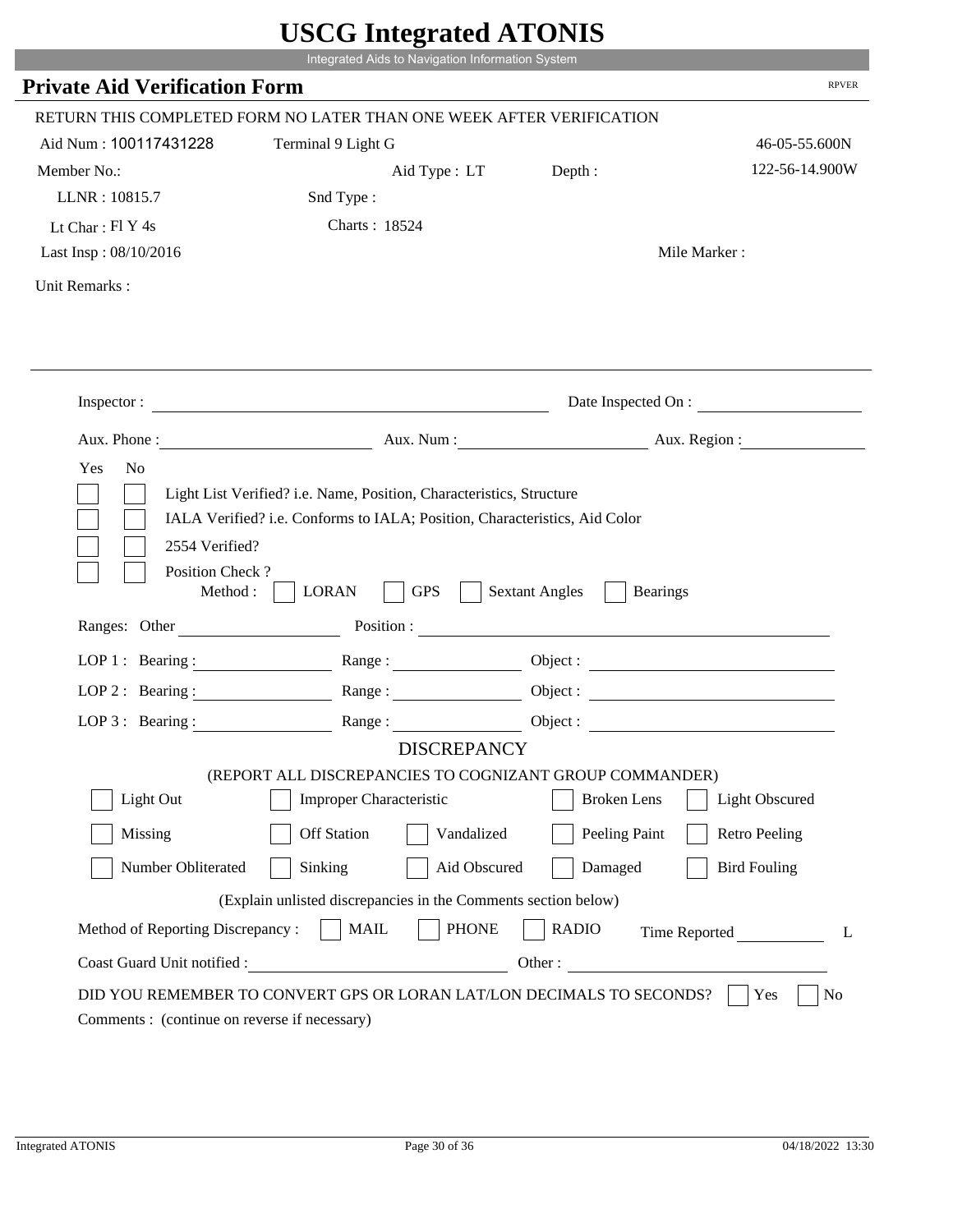|                                                               | Integrated Aids to Navigation Information System                                                                                                                                                                               | UDUU IIIIU ARUU ATUNID                   |                        |
|---------------------------------------------------------------|--------------------------------------------------------------------------------------------------------------------------------------------------------------------------------------------------------------------------------|------------------------------------------|------------------------|
| <b>Private Aid Verification Form</b>                          |                                                                                                                                                                                                                                |                                          | <b>RPVER</b>           |
|                                                               | RETURN THIS COMPLETED FORM NO LATER THAN ONE WEEK AFTER VERIFICATION                                                                                                                                                           |                                          |                        |
| Aid Num: 100117431230                                         | Terminal 9 Light H                                                                                                                                                                                                             |                                          | 46-05-55.700N          |
| Member No.:                                                   | Aid Type : LT                                                                                                                                                                                                                  | Depth:                                   | 122-56-13.600W         |
| LLNR: 10815.8                                                 | Snd Type:                                                                                                                                                                                                                      |                                          |                        |
| Lt Char: Fl Y 4s                                              | Charts: 18524                                                                                                                                                                                                                  |                                          |                        |
| Last Insp: 08/10/2016                                         |                                                                                                                                                                                                                                |                                          | Mile Marker:           |
| Unit Remarks:                                                 |                                                                                                                                                                                                                                |                                          |                        |
|                                                               |                                                                                                                                                                                                                                |                                          |                        |
|                                                               | Inspector:                                                                                                                                                                                                                     |                                          | Date Inspected On :    |
| Aux. Phone :                                                  |                                                                                                                                                                                                                                |                                          | Aux. Num: Aux. Region: |
| Yes<br>N <sub>o</sub>                                         | Light List Verified? i.e. Name, Position, Characteristics, Structure<br>IALA Verified? i.e. Conforms to IALA; Position, Characteristics, Aid Color                                                                             |                                          |                        |
| 2554 Verified?<br>Position Check?<br>Method:<br>Ranges: Other | <b>GPS</b><br><b>LORAN</b>                                                                                                                                                                                                     | <b>Sextant Angles</b><br><b>Bearings</b> |                        |
|                                                               | Position : The Contract of the Contract of the Contract of the Contract of the Contract of the Contract of the Contract of the Contract of the Contract of the Contract of the Contract of the Contract of the Contract of the |                                          |                        |
| LOP 1 : Bearing :                                             |                                                                                                                                                                                                                                |                                          | Object :               |
| $LOP$ 2 : Bearing :                                           | Range :                                                                                                                                                                                                                        |                                          |                        |
| $LOP$ 3 : Bearing :                                           | Range:<br><b>DISCREPANCY</b>                                                                                                                                                                                                   |                                          |                        |
|                                                               | (REPORT ALL DISCREPANCIES TO COGNIZANT GROUP COMMANDER)                                                                                                                                                                        |                                          |                        |
| Light Out                                                     | <b>Improper Characteristic</b>                                                                                                                                                                                                 | <b>Broken</b> Lens                       | <b>Light Obscured</b>  |
| Missing                                                       | <b>Off Station</b><br>Vandalized                                                                                                                                                                                               | Peeling Paint                            | <b>Retro Peeling</b>   |
| Number Obliterated                                            | Sinking<br>Aid Obscured                                                                                                                                                                                                        | Damaged                                  | <b>Bird Fouling</b>    |
|                                                               | (Explain unlisted discrepancies in the Comments section below)                                                                                                                                                                 |                                          |                        |
| Method of Reporting Discrepancy:                              | <b>PHONE</b><br><b>MAIL</b>                                                                                                                                                                                                    | <b>RADIO</b>                             | Time Reported<br>L     |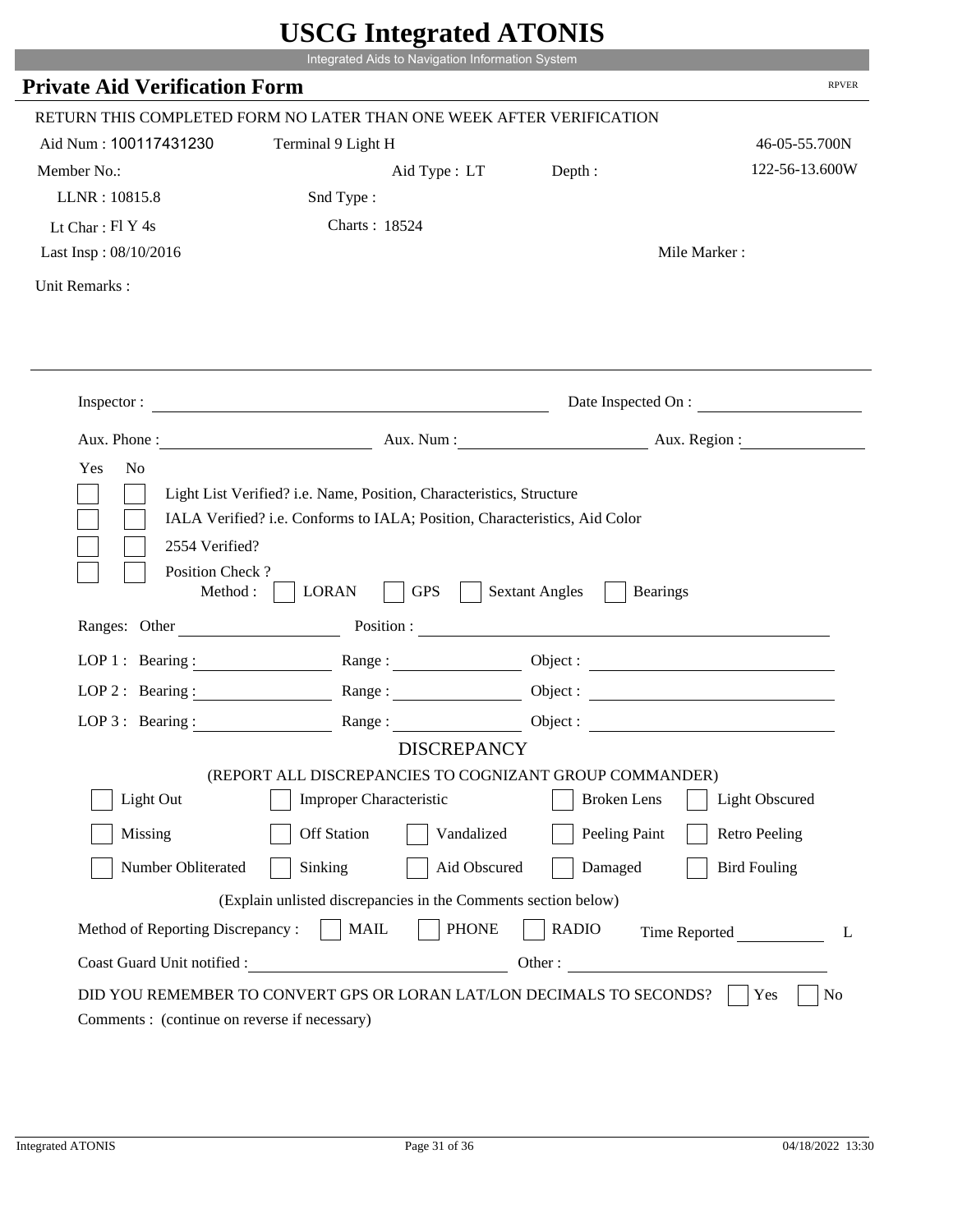|                                             |                                                                                                                                                    | UDUU MINGLANU ATUNID                     |                        |
|---------------------------------------------|----------------------------------------------------------------------------------------------------------------------------------------------------|------------------------------------------|------------------------|
|                                             | Integrated Aids to Navigation Information System                                                                                                   |                                          |                        |
| <b>Private Aid Verification Form</b>        |                                                                                                                                                    |                                          | <b>RPVER</b>           |
|                                             | RETURN THIS COMPLETED FORM NO LATER THAN ONE WEEK AFTER VERIFICATION                                                                               |                                          |                        |
| Aid Num: 100117431231                       | Terminal 9 Light J                                                                                                                                 |                                          | 46-05-55.600N          |
| Member No.:                                 | Aid Type : LT Depth :                                                                                                                              |                                          | 122-56-12.400W         |
| LLNR: 10815.9                               | Snd Type:                                                                                                                                          |                                          |                        |
| Lt Char: $FI Y 4s$                          | Charts: 18524                                                                                                                                      |                                          |                        |
| Last Insp: 07/15/2016                       |                                                                                                                                                    |                                          | Mile Marker:           |
| Unit Remarks:                               |                                                                                                                                                    |                                          |                        |
|                                             |                                                                                                                                                    |                                          |                        |
|                                             |                                                                                                                                                    |                                          |                        |
|                                             | Inspector:                                                                                                                                         |                                          | Date Inspected On :    |
|                                             |                                                                                                                                                    |                                          | Aux. Num: Aux. Region: |
| Yes<br>N <sub>o</sub><br>2554 Verified?     | Light List Verified? i.e. Name, Position, Characteristics, Structure<br>IALA Verified? i.e. Conforms to IALA; Position, Characteristics, Aid Color |                                          |                        |
| Position Check?<br>Method:<br>Ranges: Other | <b>GPS</b><br><b>LORAN</b>                                                                                                                         | <b>Sextant Angles</b><br><b>Bearings</b> |                        |
|                                             |                                                                                                                                                    | Position :                               |                        |
|                                             | LOP 1: Bearing: Range:                                                                                                                             |                                          |                        |
| LOP $2:$ Bearing :                          | Range:                                                                                                                                             |                                          |                        |
|                                             | LOP 3: Bearing: Range: Name: Object:                                                                                                               |                                          |                        |
|                                             | <b>DISCREPANCY</b>                                                                                                                                 |                                          |                        |
|                                             | (REPORT ALL DISCREPANCIES TO COGNIZANT GROUP COMMANDER)                                                                                            | <b>Broken</b> Lens                       |                        |
| Light Out                                   | <b>Improper Characteristic</b>                                                                                                                     |                                          | Light Obscured         |
| Missing                                     | <b>Off Station</b><br>Vandalized                                                                                                                   | Peeling Paint                            | <b>Retro Peeling</b>   |
| Number Obliterated                          | Sinking<br>Aid Obscured                                                                                                                            | Damaged                                  | <b>Bird Fouling</b>    |
|                                             | (Explain unlisted discrepancies in the Comments section below)                                                                                     |                                          |                        |
| Method of Reporting Discrepancy:            | <b>PHONE</b><br><b>MAIL</b>                                                                                                                        | <b>RADIO</b>                             | Time Reported<br>L     |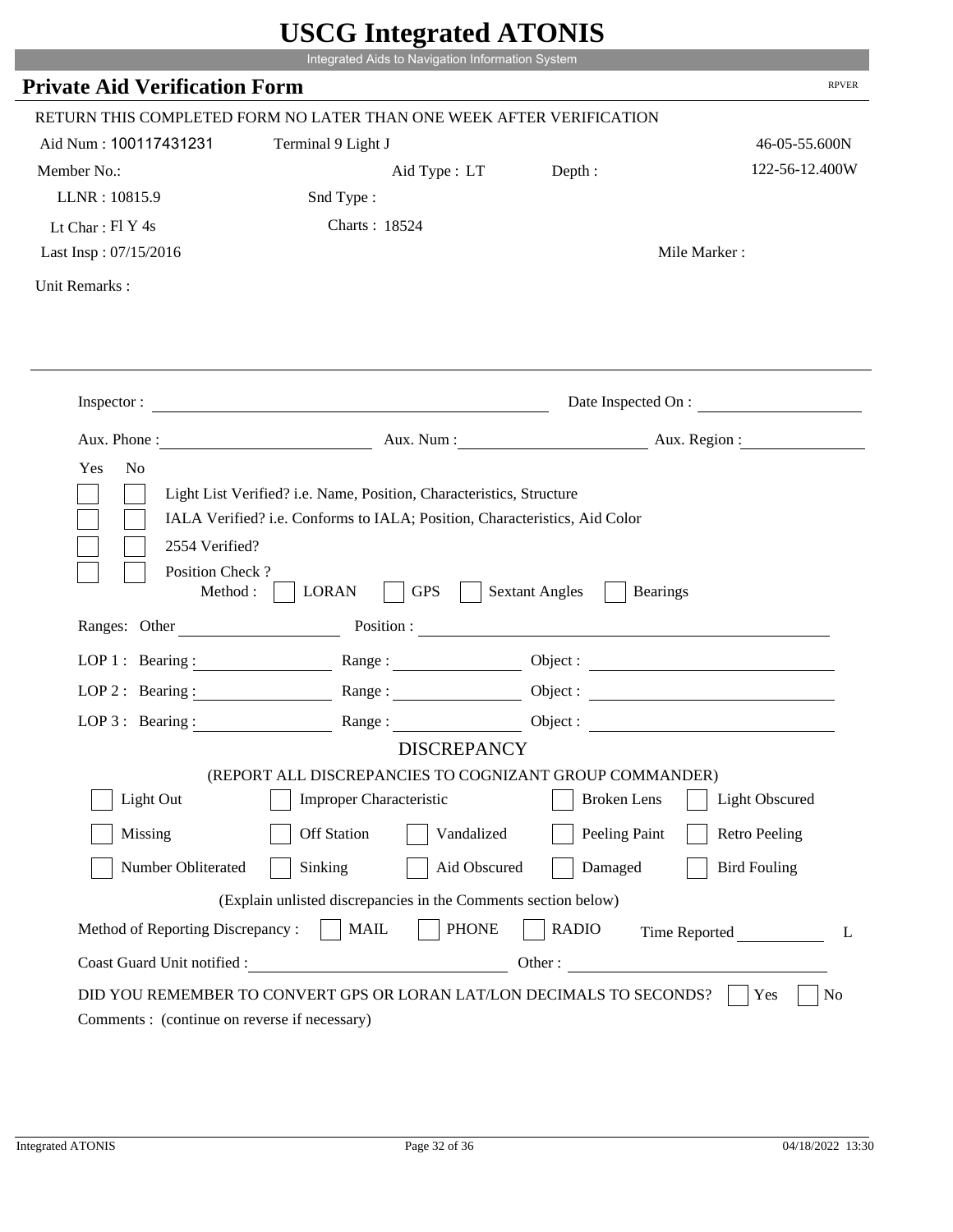|                                                                 | Integrated Aids to Navigation Information System                                                                                                   |                                                        |                       |
|-----------------------------------------------------------------|----------------------------------------------------------------------------------------------------------------------------------------------------|--------------------------------------------------------|-----------------------|
| <b>Private Aid Verification Form</b>                            |                                                                                                                                                    |                                                        | <b>RPVER</b>          |
|                                                                 | RETURN THIS COMPLETED FORM NO LATER THAN ONE WEEK AFTER VERIFICATION                                                                               |                                                        |                       |
| Aid Num: 100118304963                                           | Tidewater Mooring Barge Lights (2)                                                                                                                 |                                                        | 45-59-23.640N         |
| Member No.:                                                     | Aid Type : LT                                                                                                                                      | Depth:                                                 | 122-50-28.860W        |
| LLNR: 10942                                                     | Snd Type:                                                                                                                                          |                                                        |                       |
| Lt Char: $FIY$ 6s                                               | Charts: 18524                                                                                                                                      |                                                        |                       |
| Last Insp: 07/25/2016                                           |                                                                                                                                                    |                                                        | Mile Marker:          |
| Unit Remarks:                                                   |                                                                                                                                                    |                                                        |                       |
|                                                                 |                                                                                                                                                    |                                                        |                       |
|                                                                 | Inspector:                                                                                                                                         |                                                        | Date Inspected On :   |
| Aux. Phone :                                                    |                                                                                                                                                    | Aux. Num: Aux. Region:                                 |                       |
| N <sub>o</sub><br>Yes<br>2554 Verified?                         | Light List Verified? i.e. Name, Position, Characteristics, Structure<br>IALA Verified? i.e. Conforms to IALA; Position, Characteristics, Aid Color |                                                        |                       |
| Position Check?<br>Method :<br>Ranges: Other                    | <b>GPS</b><br><b>LORAN</b>                                                                                                                         | <b>Sextant Angles</b><br><b>Bearings</b><br>Position : |                       |
|                                                                 |                                                                                                                                                    |                                                        |                       |
|                                                                 | LOP 1: Bearing: $\qquad \qquad \text{Range}:$                                                                                                      |                                                        |                       |
|                                                                 | LOP 2: Bearing: Range:                                                                                                                             |                                                        |                       |
| LOP $3:$ Bearing :                                              | Range:<br><b>DISCREPANCY</b>                                                                                                                       |                                                        | Object:               |
|                                                                 | (REPORT ALL DISCREPANCIES TO COGNIZANT GROUP COMMANDER)                                                                                            |                                                        |                       |
| Light Out                                                       | Improper Characteristic                                                                                                                            | <b>Broken</b> Lens                                     | <b>Light Obscured</b> |
| Missing                                                         | <b>Off Station</b><br>Vandalized                                                                                                                   | Peeling Paint                                          | <b>Retro Peeling</b>  |
|                                                                 | Aid Obscured                                                                                                                                       | Damaged                                                |                       |
| Number Obliterated                                              | Sinking                                                                                                                                            |                                                        | <b>Bird Fouling</b>   |
|                                                                 | (Explain unlisted discrepancies in the Comments section below)                                                                                     |                                                        |                       |
| Method of Reporting Discrepancy:<br>Coast Guard Unit notified : | <b>PHONE</b><br><b>MAIL</b><br>Other:                                                                                                              | <b>RADIO</b>                                           | Time Reported         |

r.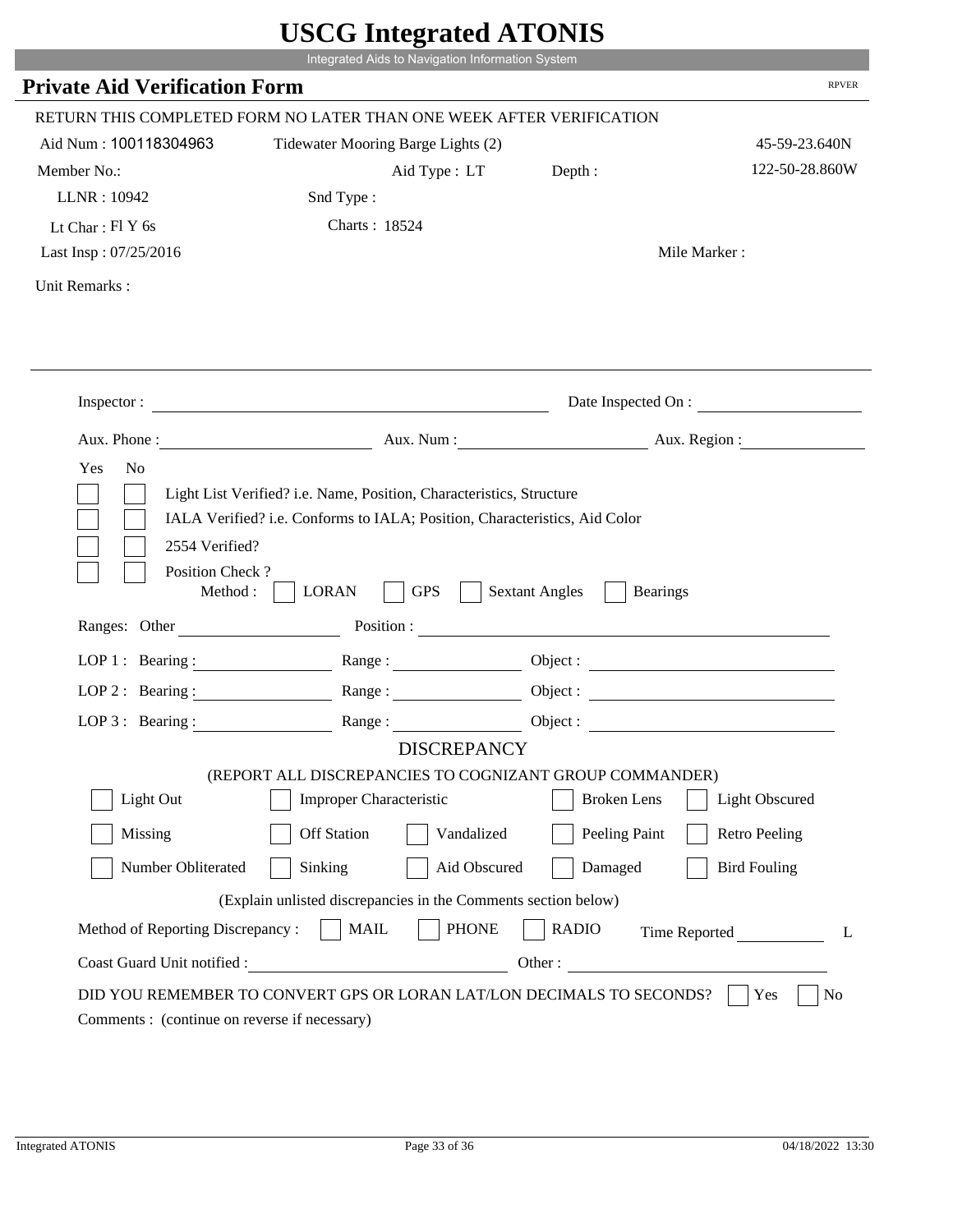| <b>RPVER</b><br>RETURN THIS COMPLETED FORM NO LATER THAN ONE WEEK AFTER VERIFICATION<br>46-09-42.000N<br>123-24-30.000W<br>Depth:<br>Aid Type : LT<br>Mile Marker: 0<br>Date Inspected On :<br><u> 1989 - Johann Barbara, markazi ya mshindi ya matu ya matu ya matu ya matu ya matu ya matu ya matu ya matu ya</u><br>Aux. Num : Aux. Region :<br>Light List Verified? i.e. Name, Position, Characteristics, Structure |
|-------------------------------------------------------------------------------------------------------------------------------------------------------------------------------------------------------------------------------------------------------------------------------------------------------------------------------------------------------------------------------------------------------------------------|
|                                                                                                                                                                                                                                                                                                                                                                                                                         |
|                                                                                                                                                                                                                                                                                                                                                                                                                         |
|                                                                                                                                                                                                                                                                                                                                                                                                                         |
|                                                                                                                                                                                                                                                                                                                                                                                                                         |
|                                                                                                                                                                                                                                                                                                                                                                                                                         |
|                                                                                                                                                                                                                                                                                                                                                                                                                         |
|                                                                                                                                                                                                                                                                                                                                                                                                                         |
|                                                                                                                                                                                                                                                                                                                                                                                                                         |
|                                                                                                                                                                                                                                                                                                                                                                                                                         |
|                                                                                                                                                                                                                                                                                                                                                                                                                         |
|                                                                                                                                                                                                                                                                                                                                                                                                                         |
|                                                                                                                                                                                                                                                                                                                                                                                                                         |
|                                                                                                                                                                                                                                                                                                                                                                                                                         |
|                                                                                                                                                                                                                                                                                                                                                                                                                         |
|                                                                                                                                                                                                                                                                                                                                                                                                                         |
|                                                                                                                                                                                                                                                                                                                                                                                                                         |
|                                                                                                                                                                                                                                                                                                                                                                                                                         |
|                                                                                                                                                                                                                                                                                                                                                                                                                         |
|                                                                                                                                                                                                                                                                                                                                                                                                                         |
|                                                                                                                                                                                                                                                                                                                                                                                                                         |
| IALA Verified? i.e. Conforms to IALA; Position, Characteristics, Aid Color                                                                                                                                                                                                                                                                                                                                              |
|                                                                                                                                                                                                                                                                                                                                                                                                                         |
|                                                                                                                                                                                                                                                                                                                                                                                                                         |
| <b>Sextant Angles</b><br><b>Bearings</b>                                                                                                                                                                                                                                                                                                                                                                                |
| <u> 1989 - Johann Barbara, martxa alemaniar arg</u>                                                                                                                                                                                                                                                                                                                                                                     |
| Object :                                                                                                                                                                                                                                                                                                                                                                                                                |
| LOP 2: Bearing : $\qquad \qquad$ Range :<br>Object :                                                                                                                                                                                                                                                                                                                                                                    |
| LOP 3: Bearing: Range:                                                                                                                                                                                                                                                                                                                                                                                                  |
| <b>DISCREPANCY</b>                                                                                                                                                                                                                                                                                                                                                                                                      |
| (REPORT ALL DISCREPANCIES TO COGNIZANT GROUP COMMANDER)                                                                                                                                                                                                                                                                                                                                                                 |
| <b>Light Obscured</b><br><b>Broken</b> Lens                                                                                                                                                                                                                                                                                                                                                                             |
| Peeling Paint<br><b>Retro Peeling</b><br>Vandalized                                                                                                                                                                                                                                                                                                                                                                     |
| Aid Obscured<br>Damaged<br><b>Bird Fouling</b>                                                                                                                                                                                                                                                                                                                                                                          |
|                                                                                                                                                                                                                                                                                                                                                                                                                         |
| (Explain unlisted discrepancies in the Comments section below)<br><b>PHONE</b><br><b>RADIO</b><br>Time Reported<br>L                                                                                                                                                                                                                                                                                                    |
| Other:                                                                                                                                                                                                                                                                                                                                                                                                                  |
|                                                                                                                                                                                                                                                                                                                                                                                                                         |
|                                                                                                                                                                                                                                                                                                                                                                                                                         |

L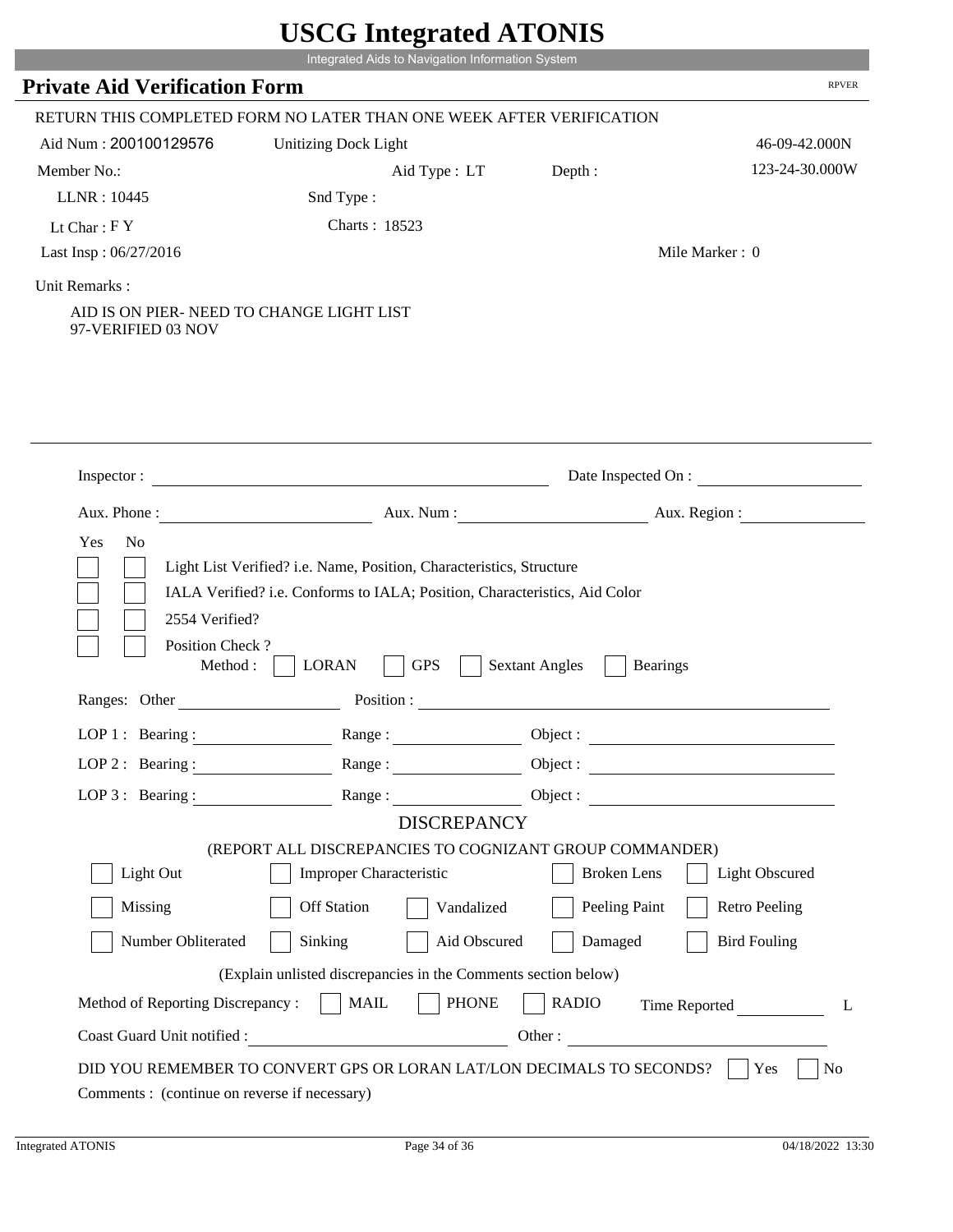| <b>Private Aid Verification Form</b>          | Integrated Aids to Navigation Information System                                                                                                   |                       | <b>RPVER</b>             |
|-----------------------------------------------|----------------------------------------------------------------------------------------------------------------------------------------------------|-----------------------|--------------------------|
|                                               | RETURN THIS COMPLETED FORM NO LATER THAN ONE WEEK AFTER VERIFICATION                                                                               |                       |                          |
| Aid Num: 100117583964                         | Wauna Mill Water Intake Lighted Buoy A                                                                                                             |                       | 46-09-08.541N            |
| Member No.:                                   | Aid Type : LB                                                                                                                                      | Depth:                | 123-23-50.144W           |
| LLNR: 10440                                   | Snd Type:                                                                                                                                          |                       |                          |
| Lt Char: $FI Y 4s$                            | Charts: 18523                                                                                                                                      |                       |                          |
| Last Insp: 06/27/2016                         |                                                                                                                                                    |                       | Mile Marker:             |
| Unit Remarks:                                 |                                                                                                                                                    |                       |                          |
|                                               |                                                                                                                                                    |                       |                          |
|                                               | Inspector:                                                                                                                                         |                       | Date Inspected On :      |
| Aux. Phone :                                  |                                                                                                                                                    |                       | Aux. Num : Aux. Region : |
| N <sub>o</sub><br>Yes                         | Light List Verified? i.e. Name, Position, Characteristics, Structure<br>IALA Verified? i.e. Conforms to IALA; Position, Characteristics, Aid Color |                       |                          |
| 2554 Verified?<br>Position Check?<br>Method : | <b>GPS</b><br><b>LORAN</b>                                                                                                                         | <b>Sextant Angles</b> | <b>Bearings</b>          |
| Ranges: Other                                 |                                                                                                                                                    | Position :            |                          |
|                                               | LOP 1: Bearing : $\qquad \qquad$ Range :                                                                                                           |                       |                          |
|                                               | LOP 2 : Bearing : $\qquad \qquad$ Range :                                                                                                          |                       |                          |
| LOP $3:$ Bearing :                            | Range:                                                                                                                                             |                       | Object :                 |
|                                               | <b>DISCREPANCY</b>                                                                                                                                 |                       |                          |
| Light Out                                     | (REPORT ALL DISCREPANCIES TO COGNIZANT GROUP COMMANDER)<br>Improper Characteristic                                                                 | <b>Broken</b> Lens    | <b>Light Obscured</b>    |
|                                               |                                                                                                                                                    |                       |                          |
| Missing                                       | <b>Off Station</b><br>Vandalized                                                                                                                   | Peeling Paint         | <b>Retro Peeling</b>     |
| Number Obliterated                            | Aid Obscured<br>Sinking                                                                                                                            | Damaged               | <b>Bird Fouling</b>      |
|                                               | (Explain unlisted discrepancies in the Comments section below)                                                                                     |                       |                          |
| Method of Reporting Discrepancy:              | <b>PHONE</b><br><b>MAIL</b>                                                                                                                        | <b>RADIO</b>          | Time Reported            |